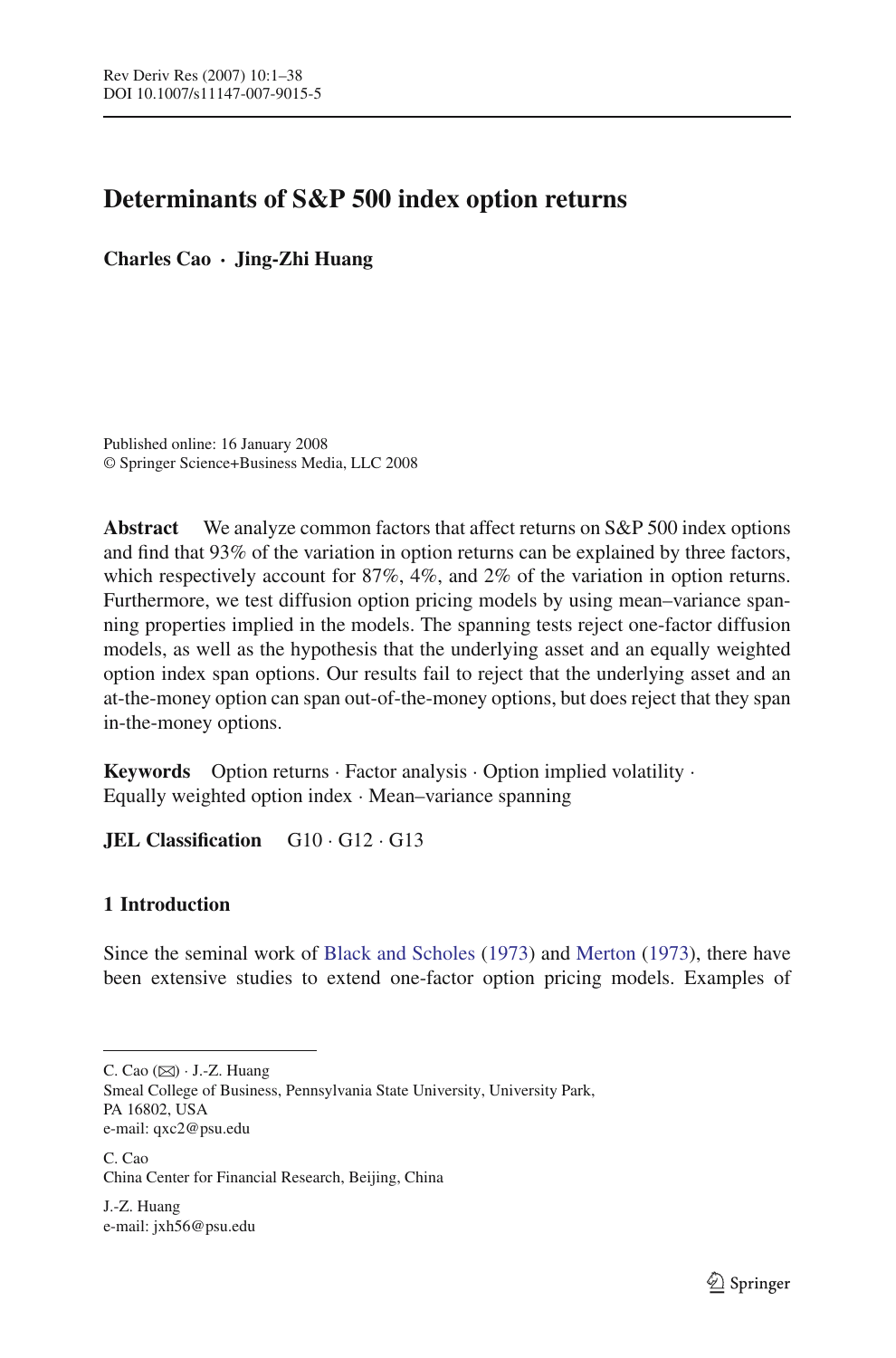multifactor pricing models and related tests include, among others, [Bakshi et al.](#page-35-0) [\(1997,](#page-35-0) [2000\)](#page-35-1), [Bates](#page-36-1) [\(1996](#page-36-1), [2000\)](#page-36-2), [Buraschi and Jackwerth](#page-36-3) [\(2001](#page-36-3)), [Chernov and Ghysels](#page-36-4) [\(2000\)](#page-36-4), [Cochrane and Saa-Requejo](#page-36-5) [\(2000\)](#page-36-5), [Heston](#page-36-6) [\(1993\)](#page-36-6), [Hull and White](#page-36-7) [\(1987](#page-36-7)), [Scott](#page-37-1) [\(1987,](#page-37-1) [1997](#page-37-2)), [Stein and Stein](#page-37-3) [\(1991](#page-37-3)), and [Wiggins](#page-37-4) [\(1987](#page-37-4)[\).](#page-36-8) [Recent](#page-36-8) [work](#page-36-8) [of](#page-36-8) Bakshi et al. [\(2003\)](#page-36-8), [Bondarenko](#page-36-9) [\(2003\)](#page-36-9) and [Jones](#page-36-10) [\(2006](#page-36-10)) focuses on understanding the nature of option returns. However, several important questions remain unanswered. They include: How many factors are sufficient to describe most of the variation in option returns? What is the contribution of each factor and what are good proxies for these factors? In this paper, we empirically determine and analyze the common factors that affect option returns. Exploring the number of common factors and the nature of these factors provides insights into how important each factor is, how many state variables should be selected in the option modeling framework, and how to construct hedging portfolios.

Our empirical investigation focuses on option returns and is based on daily prices of S&P 500 index options from 1988 to 1994. We begin our analysis with the construction of representative option returns with constant moneyness and maturity. These options allow us to use both cross-sectional and time-series information in option prices, and to separate the effect of moneyness and maturity on option returns from other systematic factors. We identify the number of common factors using factor analysis. To interpret the [unobservable](#page-36-11) [common](#page-36-11) [factors](#page-36-11) [obtained](#page-36-11) [through](#page-36-11) [factor](#page-36-11) [analysis,](#page-36-11) [we](#page-36-11) [follow](#page-36-11) Knez et al. [\(1994](#page-36-11)) and adopt a particular factor rotation scheme. Under this scheme, rotated factors best mimic the variables that can be justified based on normative grounds, such as the underlying asset return, the option index return, and the volatility. Further, we directly examine what fraction of the variation in option returns can be explained by observable proxies for the factors.

In factor analysis, we examine three-factor models and find that such factors explain an average of 93% of the total variation in option returns. The first, second, and third factors, respectively account for 87%, 4%, and 2% of the total variation in option returns. In particular, the first factor explains more than 90% of the variation in the at-the-money and the in-the-money option returns, while the second factor explains 9% of the variation in the out-of-the-money option returns. Thus, the contribution of the second factor to the out-of-the money options is expected to be larger. We interpret the first factor as the underlying factor and the second factor as the volatility factor.

Since the true factors are not observable, we construct proxies for the three factors and examine what fraction of option returns can be explained by these proxies. A natural candidate variable for the first factor is the underlying S&P 500 index returns. For the second factor, we consider two alternative proxies: one is the equally weighted option index (a "market" portfolio for options), and the other is the option-implied volatility. Results from the regression analysis indicate that call (put) option returns are positively (negatively) associated with S&P 500 returns, positively related to the equally weighted option index returns, and positively associated with the implied volatility. When the second factor is proxied by the option index, it offers significantly incremental explanatory power for option returns, especially for the out-of-the-money options. Further, our results indicate that the equally weighted option index is a better proxy for the second factor than the option implied volatility.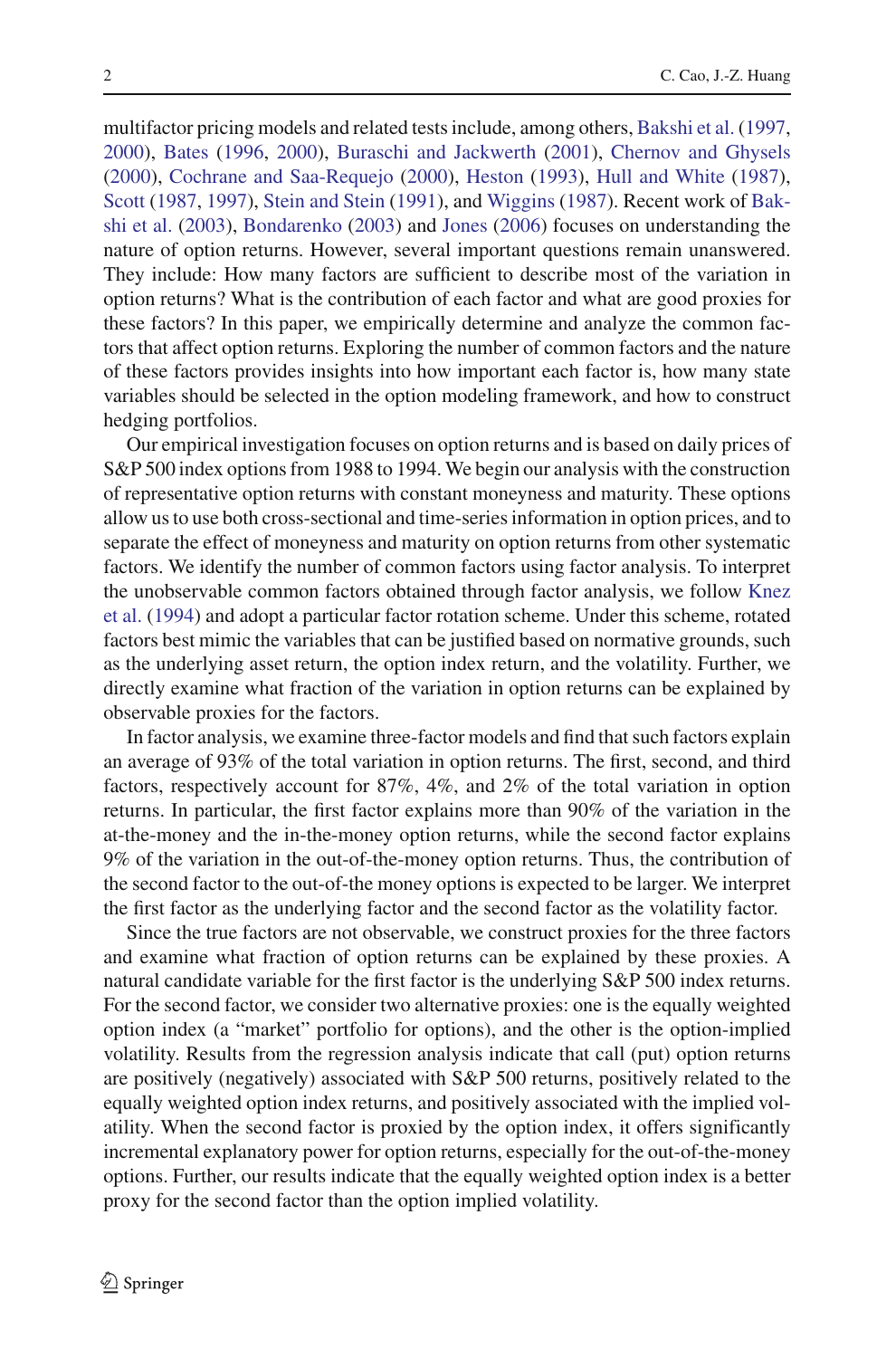Hedging effectiveness is an important yardstick for evaluating the performance of an option pricing model. The essential element of any hedging test is whether selected hedging instruments (for example, the underlying asset and the risk-free bonds) can span the space of target option returns. While most hedging tests require the specification of a parametric option pricing model, spanning tests are model independent, as long as one knows how many factors, and what factors, are in the modeling framework. The rejection of the spanning tests implies that selected hedging instruments cannot effectively hedge the target options, which makes it unnecessary to test each parametric option model in the same class.

We perfo[rm](#page-36-12) [mean–variance](#page-36-12) [spanning](#page-36-12) [tests](#page-36-12) [based](#page-36-12) [on](#page-36-12) [the](#page-36-12) [framework](#page-36-12) [of](#page-36-12) Hansen and Jagannathan [\(1991](#page-36-12)), [Huberman and Kandel](#page-36-13) [\(1987](#page-36-13)) and [Kan and Zhou](#page-36-14) [\(2001\)](#page-36-14). We use the underlying asset and an equally weighted option index (or an at-the-money option) as benchmark assets to span out-of-the-money, at-the-money or in-the-money option returns, both individually and jointly. Our evidence rejects the null hypothesis that the underlying asset and an equally weighted option index span option returns. We find that the underlying asset and the at-the-money option can span the out-of-the-money option returns, but not the in-the-money option returns. Our results indicate that one, or more than one, option instrument(s) should be used in conjunction with the underlying asset in order to devise hedging strategies when the hedging target is an out-of-the money or in-the-money option.

This paper is organized as follows: Section [2](#page-2-0) provides a description of the S&P 500 index options data along with the procedures we use to construct returns of constant moneyness and maturity options. Section [3](#page-9-0) discusses our factor analysis, the rotation method, and the related empirical results. Section [4](#page-18-0) presents results of the regression analysis from one-, two-, and three-factor models, using observable variables as proxies for factors. In Sect. [5,](#page-26-0) we conduct mean–variance spanning tests for index option returns. Section [6](#page-30-0) examines the robustness of our results. Concluding remarks are offered in Sect. [7.](#page-32-0)

# <span id="page-2-0"></span>**2 Data**

### 2.1 Data description

We use the prices of S&P 500 index options in our empirical investigation for several reasons. The most important reason is that these options are the most actively traded European-style contracts. Many empirical studies focus on S&P 500 index options and test alternative option pricing models [see, e.g., [Bakshi et al.](#page-35-0) [\(1997\)](#page-35-0), [Bates](#page-36-15) [\(1991](#page-36-15)), [Dumas et al.](#page-36-16) [\(1998\)](#page-36-16), [Rubinstein](#page-37-5) [\(1994](#page-37-5))]. Further, many contracts with different strike prices and maturities are traded, and their prices are actively quoted. On a typical day, the strike price of these option contracts ranges from 15% out-of-money to 15% in-the-money, and the days-to-expiration ranges from less than 30 days to 1 year. Since there are many different contracts, it is possible to construct prices of options with constant moneyness and maturity.

The initial sample is obtained from the Berkeley Option Database and consists of the intra-daily transaction prices and bid-ask quotes for S&P 500 index options traded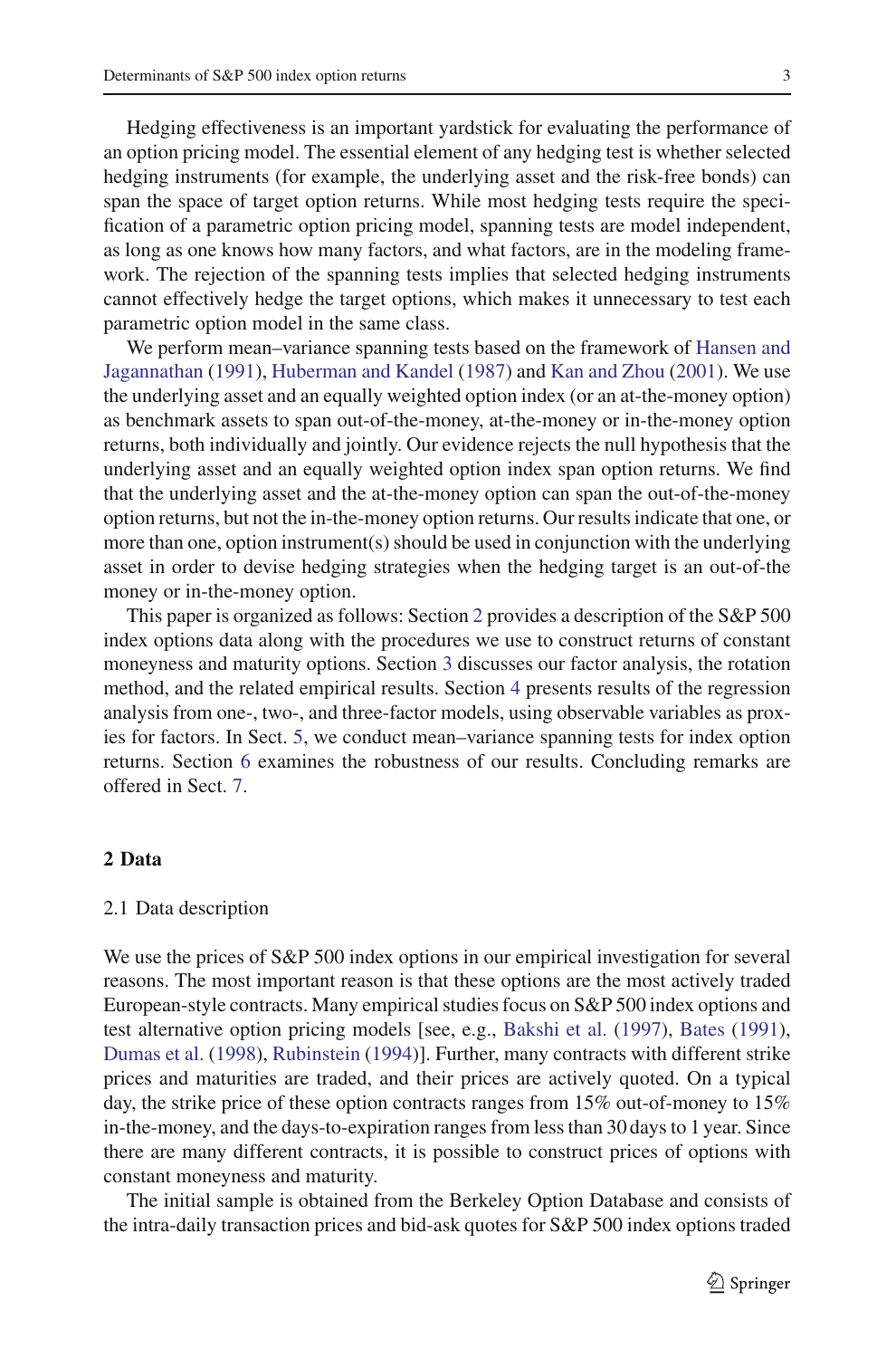on the CBOE. Our sample period extends from June 1, 1988 through May 31, 1994. To eliminate the potential impact of the option bid-ask spread, our analysis uses the midpoint of the bid-ask quotes as a proxy for the market value of the option contract. We note that for each of the bid-ask quotes for S&P 500 index options, the recorded index value is the index level at the moment the option price is recorded, not the daily closing index level. We apply two standard filters to our option sample: (1) Observations with obvious recording errors are excluded; (2) Option prices that are time-stamped later than 3:00 pm Central Time are dropped. The second filter ensures that the spot price and the option price are synchronized. The final sample comprises 92,637 calls and 83,020 puts prices placed during 1,506 trading days of the sample period.

In addition to the option data, we obtain daily S&P 500 index levels from the Center for Research in Security Prices (CRSP). The daily dividend distributions for the S&P 500 index are obtained from the S&P 500 Information Bulletin. Daily Treasury-bill rates with various maturities are from Datastream International. To obtain the yield corresponding to the maturity of a given option contract, we use the two Treasury bills that straddle the option's expiration date.

# 2.2 Options with constant moneyness and maturity

To separate the effect of moneyness and maturity on option returns from other systematic factors, we must have returns of option contracts with constant moneyness and time-to-expiration. However, we cannot directly observe options with constant moneyness and maturity because the moneyness of an option contract constantly changes (as the underlying index changes), and because the option's time-to-expiration always decreases as time goes by. In this subsection, we discuss how to construct returns of options with constant moneyness and maturity.

During our sample period, there are an average of 100 S&P 500 index option contracts available on each day (49 calls and 51 puts, respectively). These contracts are different in their strike prices (e.g., moneyness) and days-to-expiration. From these contracts, we obtain six representative option prices for calls and another six for puts using interpolations.<sup>[1](#page-3-0)</sup> Each of the resulting option contracts is characterized by a particular combination of a moneyness and a maturity. These options are listed as below:

- CSTOTM: short-term out-of-the-money calls
- CSTATM: short-term at-the-money calls
- CSTITM: short-term in-the-money calls
- CLTOTM: long-term out-of-the-money calls
- CLTATM: long-term at-the-money calls
- CLTITM: long-term in-the-money calls
- PSTOTM: short-term out-of-the-money puts
- PSTATM: short-term at-the-money puts
- PSTITM: short-term in-the-money puts
- PLTOTM: long-term out-of-the-money puts

<span id="page-3-0"></span><sup>&</sup>lt;sup>1</sup> [Bates](#page-36-15) [\(1991\)](#page-36-15) interpolates option prices across strikes. [Buraschi and Jackwerth](#page-36-3) [\(2001\)](#page-36-3) use interpolated Black-Scholes implied volatilities to obtain corresponding option prices.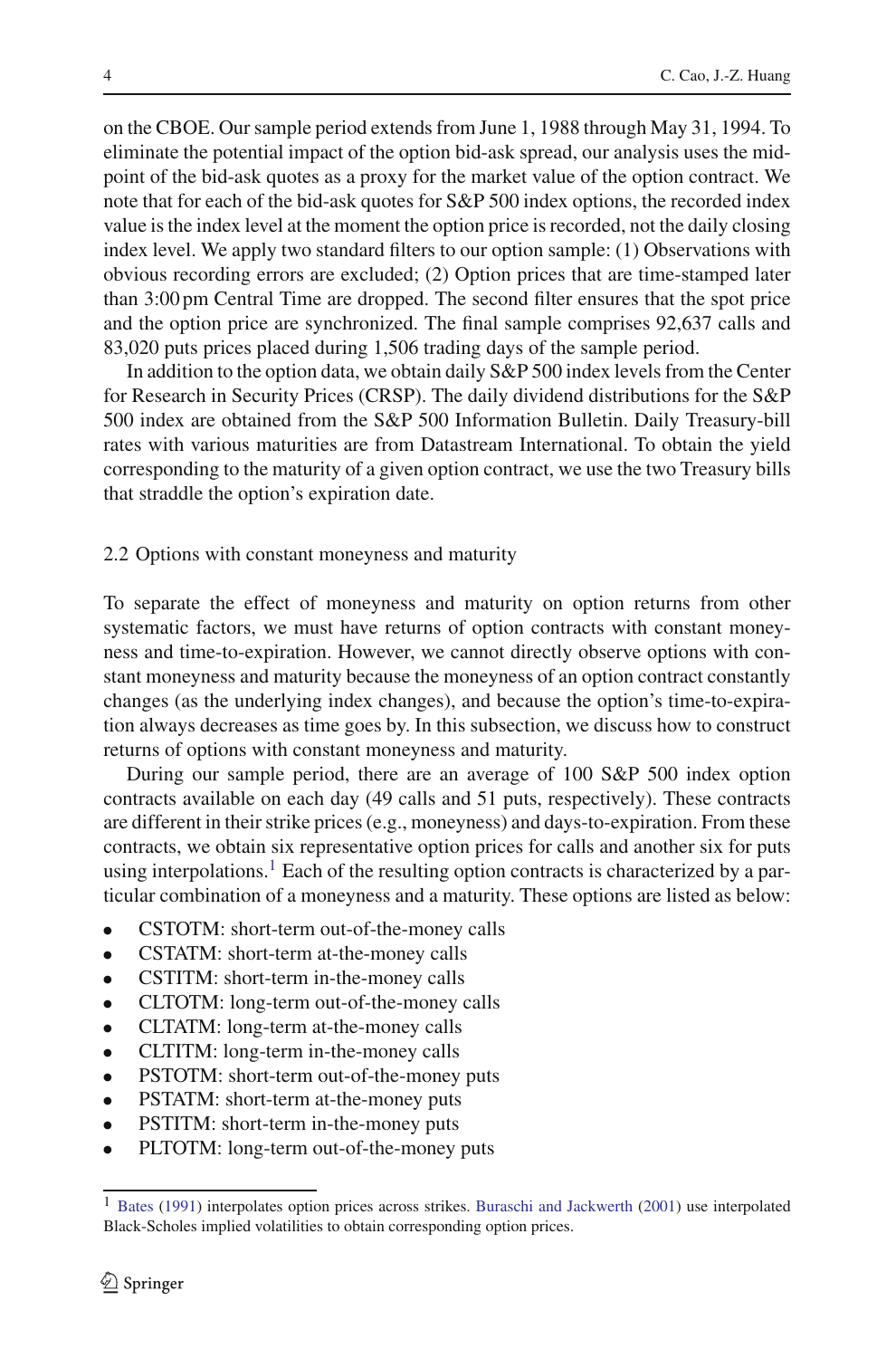- PLTATM: long-term at-the-money puts
- PLTITM: long-term in-the-money puts

We define short-term options as 30-day options and long-term options as 180-day options.<sup>[2](#page-4-0)</sup> The out-of-the-money (OTM), at-the-money (ATM), and in-the-money (ITM) calls (or puts) are those with  $\frac{S}{K}$  (or  $\frac{K}{S}$ ) close to 0.95, 1.00, and 1.05, respectively, where *S* is the spot price and *K* the strike price.

We use short-term OTM calls (e.g.,  $\tau = 30 \text{ days}$  and  $\frac{S}{K} \approx 0.95$ ) as an example to illustrate how to obtain prices of options with constant moneyness and maturity. Let *K* and  $\tau$  be the strike price and days-to-expiration, and  $C(t, \tau, K)$  denote the observed price at *t*. For convenience, we assume there are no 30-day options available on day *t*, i.e., a contract's days-to-expiration is either less than or greater than 30 days. We adopt the following procedure:

- 1. For a given day *t*, find all available strike prices for S&P 500 call options. For each strike price *K*, identify the contract whose days-to-expiration is less than, but the closest to, 30 days. Next, find another contract whose days-to-expiration is greater than, but the closest, to 30 days. Denote these two call prices by  $C(t, \tau_1, K)$  with  $\tau_1$  < 30 and *C*(*t*,  $\tau_2$ , *K*) with  $\tau_2$  > 30, respectively. Use the two prices and linear interpolation to obtain the price of a 30-day call option,  $C(t, 30, K)$ .
- 2. For day *t* −1, repeat Step 1 and obtain the 30-day call option price *C*(*t* −1, 30, *K*) for each strike price *K*.
- 3. Among all available strike prices on day *t*, find the one in which  $\frac{S}{K}$  is the closest to 0.95. Let *K*<sup>∗</sup> denote the resulting strike price. Calculate the 30-day out-of-the money call-option return on day *t* as  $R_t = log \frac{C(t,30,K^*)}{C(t-1,30,K^*)}$ .
- 4. Repeat Steps 1 through 3 for each day to obtain a return time series for call options that have a constant moneyness  $\left(\frac{S}{K} \approx 0.95\right)$  and a constant maturity (30 days).

Returns on other call and put options can be constructed in a similar manner.

Table [1](#page-5-0) presents descriptive statistics for the 12 representative daily option returns and the underlying S&P 500 index. It reveals several systematic patterns. First, calloption returns are persistently positive, and put-option returns are persistently negative, regardless of the moneyness or the maturity of the contract. Returns on short-term options are generally higher (lower) than their long-term counterparts for calls (puts), and returns on OTM calls (puts) are higher (lower) than those on ITM calls (puts). For example, daily option return averages  $1.16\%$  (0.46%) and ranges from  $-10.38\%$  to 12.34% (from −4.02% to 4.71%) for short-term (long-term) ATM calls. Second, for a fixed maturity, the return volatility decreases monotonically from OTM to ATM and then to ITM calls (or puts). For instance, for short-term calls, CSTOTM, CSTATM, and CSTITM, the standard deviations of daily returns are 29.76%, 21.47%, and 10.18%, respectively. For a given moneyness, short-term options are more volatile than their long-term counterparts. Finally, option returns are more volatile than the underlying

<span id="page-4-0"></span><sup>2</sup> We choose 30 and 180 days based on several reasons. First, the corresponding option contracts should have distinct characteristics in terms of days-to-expiration. Second, option contracts with days-to-expiration surrounding the two chosen values are available on a typical day. To examine the robustness of our results, we use alternative definitions of short- or long-term options (e.g., we define long-term options as 240-day options) and find the results are qualitatively similar.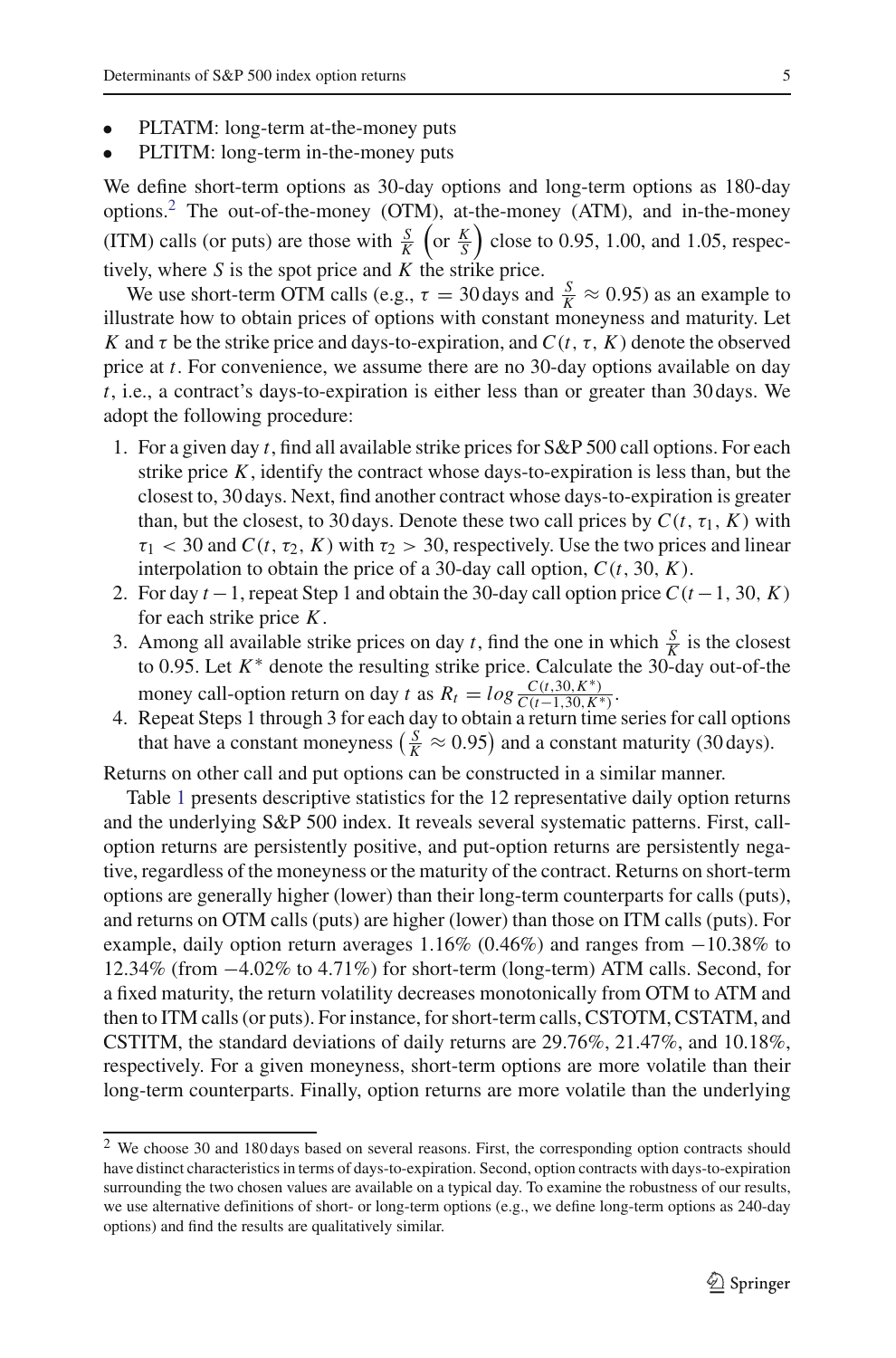<span id="page-5-0"></span>

| <b>SD</b><br>25% Quartile<br>Return series<br>Mean | Median   | 75% Quartile |
|----------------------------------------------------|----------|--------------|
|                                                    |          |              |
| Calls                                              |          |              |
| <b>CSTOTM</b><br>1.085<br>29.762<br>$-15.708$      | 1.040    | 16.983       |
| 1.165<br><b>CSTATM</b><br>21.479<br>$-10.383$      | 0.725    | 12.345       |
| <b>CSTITM</b><br>0.385<br>10.181<br>$-4.157$       | 0.335    | 5.525        |
| <b>CLTOTM</b><br>0.655<br>12.897<br>$-6.503$       | 0.435    | 7.307        |
| <b>CLTATM</b><br>0.467<br>$-4.022$<br>8.054        | 0.265    | 4.715        |
| <b>CLTITM</b><br>0.278<br>5.374<br>$-2.572$        | 0.215    | 3.105        |
| Puts                                               |          |              |
| <b>PSTOTM</b><br>$-1.121$<br>23.842<br>$-15.290$   | $-2.170$ | 11.797       |
| <b>PSTATM</b><br>$-1.176$<br>22.649<br>$-14.110$   | $-1.435$ | 11.138       |
| <b>PSTITM</b><br>$-0.589$<br>13.306<br>$-7.712$    | $-0.590$ | 6.263        |
| <b>PLTOTM</b><br>$-0.366$<br>9.923<br>$-6.198$     | $-0.300$ | 4.547        |
| <b>PLTATM</b><br>$-0.339$<br>9.075<br>$-5.488$     | $-0.420$ | 4.390        |
| <b>PLTITM</b><br>$-0.271$<br>6.524<br>$-3.743$     | $-0.370$ | 2.943        |
| Option indexes                                     |          |              |
| 0.014<br>EW<br>2.950<br>$-1.734$                   | $-0.167$ | 1.549        |
| $-0.042$<br>4.716<br>EW short-term<br>$-2.695$     | $-0.344$ | 2.414        |
| 0.071<br>2.139<br>EW long-term<br>$-1.120$         | 0.019    | 1.163        |
| EW OTM<br>0.063<br>6.488<br>$-3.783$               | $-0.159$ | 3.571        |
| <b>EW ATM</b><br>0.029<br>2.875<br>$-1.643$        | $-0.178$ | 1.422        |
| <b>EW ITM</b><br>$-0.050$<br>1.856<br>$-0.831$     | $-0.051$ | 0.729        |
| Underlying asset                                   |          |              |
| S&P 500 index<br>0.805<br>0.035<br>$-0.355$        | 0.033    | 0.460        |

**Table 1** Sample statistics for returns on S&P 500 index options and on equally weighted option indexes

This table presents summary statistics for returns on S&P 500 index options and on option indexes. Results are reported for 12 option-return time series (six for calls and six for puts) with different moneyness-maturity categories: (1) CSTOTM (short-term out-of-the-money calls), (2) CSTATM (short-term at-the-money calls), (3) CSTITM (short-term in-the-money calls), (4) CLTOTM (long-term out-of-the money calls), (5) CLTATM (long-term at-the-money calls), (6) CLTITM (long-term in-the-money calls), (7) PSTOTM (short-term out-of-the-money puts), (8) PSTATM (short-term at-the-money puts), (9) PSTITM (short-term in-the-money puts), (10) PLTOTM (long-term out-of-the-money puts), (11) PLTATM (long-term at-themoney puts), and (12) PLTITM (long-term in-the-money puts)

These return series are used to construct six equally weighted option indexes. They are equally weighted "market" (EW), equally weighted short-term (EW short-term), equally weighted long-term (EW long-term), equally weighted OTM (EW OTM), equally weighted ATM (EW ATM), and equally weighted ITM (EW ITM) option indexes. Return is defined as logarithmic price change (in %)

The sample period extends from June 1, 1988 through May 31, 1994 for a total of 1,506 daily observations

asset return by a large margin. The standard deviation of daily return on S&P 500 index is 0.80%, while the standard deviation of each daily option return is above 5%.

We construct six equally weighted option return indexes from the above 12 option return series.<sup>3</sup> These option indexes are:

- EW: equally weighted "market" option index
- EW short-term: equally weighted short-term option index
- EW long-term: equally weighted long-term option index
- EW OTM: equally weighted OTM option index
- EW ATM: equally weighted ATM option index
- EW ITM: equally weighted ITM option index

<span id="page-5-1"></span><sup>3</sup> In a later section, we will elaborate on how these option indexes relate to common factors.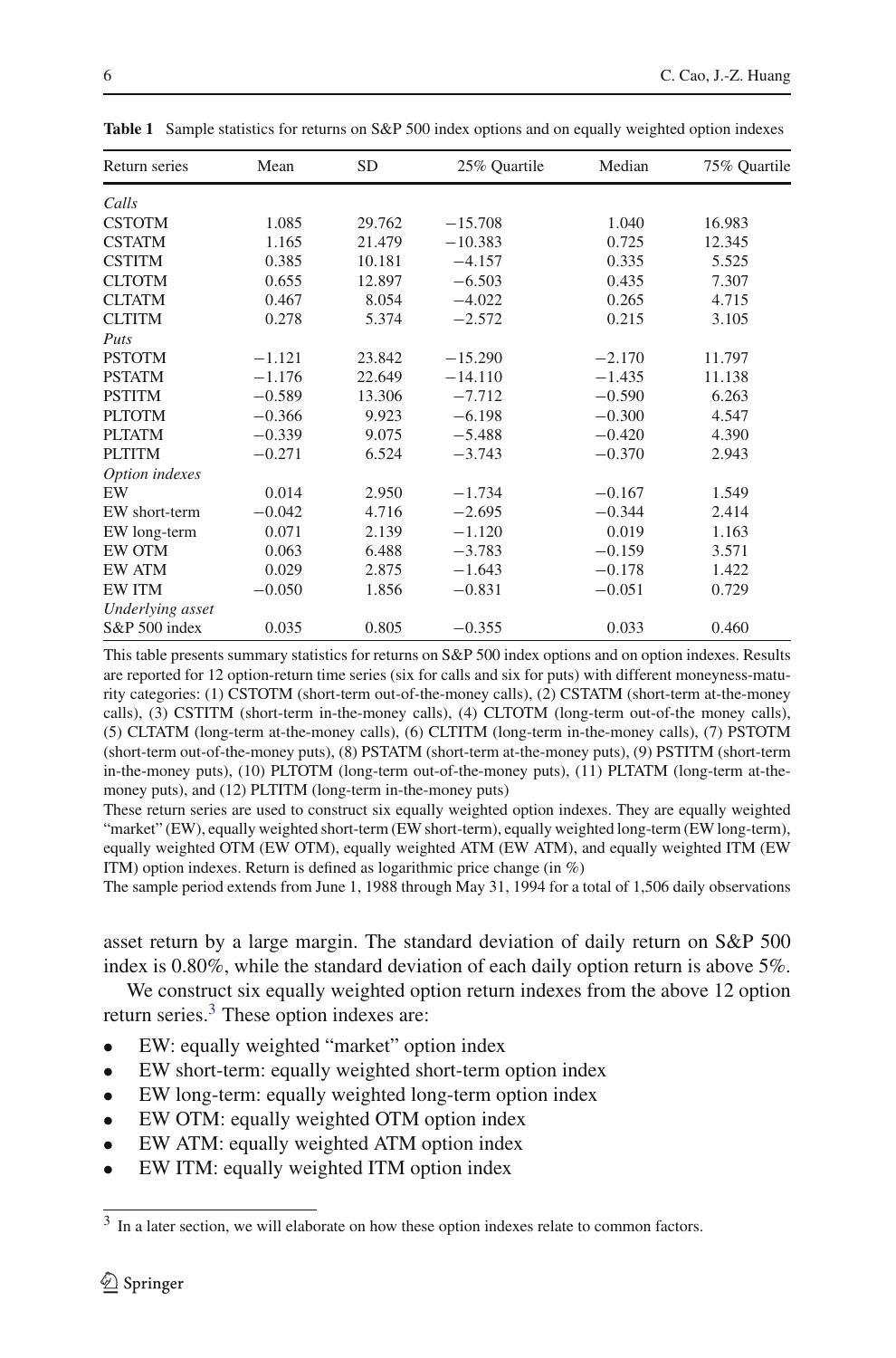As shown in Table [1,](#page-5-0) the average return on the equally weighted "market" option index is close to zero, but the option index's standard deviation is more than three times as large as that of the underlying index (2.95% compared to 0.80%). Between the short- and long-term option indexes, the former's volatility is much larger. Among the OTM, ATM, and ITM option indexes, the return volatility decreases as the moneyness increases.

Table [2](#page-7-0) reports the correlation matrix for the 12 individual option-return time series. There is a considerably high correlation between any two option returns. For a given pair of call (or put) option returns, the correlation is positive, and ranges from 0.77 to 0.96 (or from 0.83 to 0.94). Notice that the correlation between a call option return and a put option return is always negative, ranging from −0.92 to −0.69. This evidence indicates that prices of call options generally move in the same direction, and they move in the opposite direction to those of put options. However, these correlations are significantly different from those predicted by the one-dimensional diffusion option models (1.0 between two call, or two put, option returns and −1.0 between a call and a put option returns).

To get a sense of how strongly option returns are related to the underlying asset and other factors, Table [3](#page-8-0) reports correlations among option returns and the underlying S&P 500 index returns, as well as among option returns and option index returns. It is noted that the correlation between the S&P 500 returns and short-term call returns increases as the option's moneyness increases from the OTM to the ATM, then to the ITM. The correlations are 0.78, 0.89 and 0.90, respectively, for short-term OTM, ATM, and ITM calls. We observe a similar pattern for put options, except that the correlation between the underlying and put-option returns is negative. The high correlation between the underlying and option returns suggests that the underlying asset return is the primary factor affecting option returns. However, its impact depends on the option's moneyness.

The correlation between a given option and the equally weighted "market" option index (EW) is substantially lower than that between the same option and the S&P 500 index. For example, correlations between CSTOTM and EW and between CSTOTM and the S&P 500 index are 0.36 and 0.78, respectively. We also observe that the correlation between EW and option returns decreases as the option's moneyness increases from OTM to ITM. This is true for both short- and long-term options, and for both calls and puts. Finally, the correlation between any option and an option index is positive. Consequently, if any of the option index is used as a proxy for a systematic factor, its impact on call- and put-option returns is unidirectional, and its impact is larger on the OTM options than on the ITM options.[4](#page-6-0)

Our results suggest that the correlation between each of the six option indexes and the S&P 500 index is close to zero. For instance, the correlations between the EW, EW short-term, or EW long-term option index and the S&P 500 index are −0.01, −0.01 and  $0.00$ , respectively.<sup>[5](#page-6-1)</sup> The moderate correlations between individual option returns and option indexes and the low correlations between option indexes and the S&P 500

<span id="page-6-0"></span><sup>4</sup> Recall that call-option return is positively, put-option return negatively, associated with the underlying return.

<span id="page-6-1"></span><sup>5</sup> For brevity, these results are not reported in the table.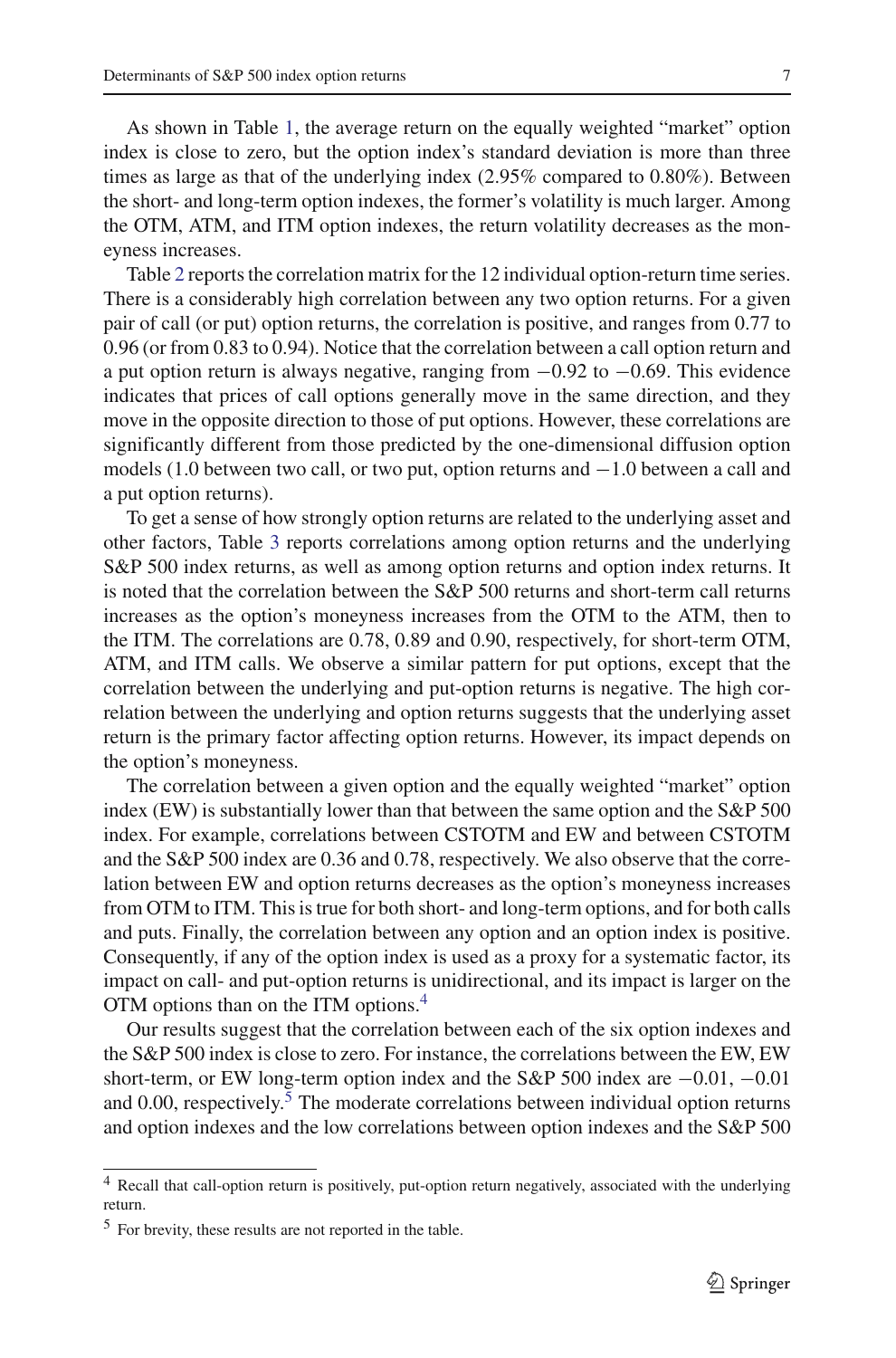| Return series                                                                                                                                                                                                                                      | CSTOTM                                                                                                                     | CSTATM  | CSTITM  | <b>CLTOTM</b> | <b>CLTATM</b> | CLITIM  | <b>NJOLS</b> | <b>NTATM</b> | <b>NTILS</b> | <b>PLTOTM</b>   | PLTATM        | MILITH           |
|----------------------------------------------------------------------------------------------------------------------------------------------------------------------------------------------------------------------------------------------------|----------------------------------------------------------------------------------------------------------------------------|---------|---------|---------------|---------------|---------|--------------|--------------|--------------|-----------------|---------------|------------------|
|                                                                                                                                                                                                                                                    |                                                                                                                            |         |         |               |               |         |              |              |              |                 |               |                  |
| CSTOTM                                                                                                                                                                                                                                             |                                                                                                                            |         |         |               |               |         |              |              |              |                 |               |                  |
|                                                                                                                                                                                                                                                    |                                                                                                                            |         |         |               |               |         |              |              |              |                 |               |                  |
|                                                                                                                                                                                                                                                    |                                                                                                                            | 0.89    | 00.1    |               |               |         |              |              |              |                 |               |                  |
| $\begin{array}{l} \text{CSTATM} \\ \text{CSTITM} \\ \text{CLTOTM} \\ \text{CLTATM} \\ \text{CLTITM} \\ \text{CTTTM} \\ \text{BSTCTM} \\ \text{BSTTM} \\ \text{BSTTM} \\ \text{BSTTM} \\ \text{BSTTM} \\ \text{DTTM} \\ \text{DTTM} \\ \end{array}$ |                                                                                                                            | 0.84    | 0.77    |               |               |         |              |              |              |                 |               |                  |
|                                                                                                                                                                                                                                                    |                                                                                                                            | 0.91    | 0.84    | 0.88          |               |         |              |              |              |                 |               |                  |
|                                                                                                                                                                                                                                                    |                                                                                                                            | 0.90    | 0.85    | 0.86          | 0.96          | 1.00    |              |              |              |                 |               |                  |
|                                                                                                                                                                                                                                                    |                                                                                                                            | $-0.81$ | $-0.79$ | $-0.72$       | $-0.83$       | $-0.85$ | <u>ទ</u>     |              |              |                 |               |                  |
|                                                                                                                                                                                                                                                    |                                                                                                                            | $-0.91$ | $-0.89$ | $-0.79$       | $-0.89$       | $-0.90$ | 0.93         | 00.1         |              |                 |               |                  |
|                                                                                                                                                                                                                                                    |                                                                                                                            | $-0.92$ | $-0.89$ | $-0.81$       | $-0.90$       | $-0.91$ | 0.87         | 0.94         |              |                 |               |                  |
|                                                                                                                                                                                                                                                    |                                                                                                                            | $-0.78$ | $-0.75$ | $-0.69$       | $-0.81$       | $-0.83$ | 0.83         | 0.84         | 0.83         | $\widetilde{0}$ |               |                  |
| <b>PLTATM</b>                                                                                                                                                                                                                                      |                                                                                                                            | $-0.87$ | $-0.86$ | $-0.78$       | $-0.88$       | $-0.90$ | 0.87         | 0.92         | 0.92         | 0.90            | $\frac{8}{1}$ |                  |
| LTTTM                                                                                                                                                                                                                                              | $-0.78$                                                                                                                    | $-0.87$ | $-0.86$ | $-0.79$       | $-0.89$       | $-0.91$ | 0.85         | 0.90         | 0.92         | 0.86            | 0.94          | $\frac{0}{1.00}$ |
| Reported below are correlations among 12 option returns time series: (1) CSTOTM (short-term out-of-the-noney calls), (2) CSTATM (short-term at-the-money calls), (3)                                                                               |                                                                                                                            |         |         |               |               |         |              |              |              |                 |               |                  |
| CSTITM (short-term in-the-money calls), (4) CLTOTM (long-term out-of-the money calls), (5) CLTATM (long-term at-the-money calls), (6) CLTITM (long-term in-the-                                                                                    |                                                                                                                            |         |         |               |               |         |              |              |              |                 |               |                  |
| money calls), (7) PSTOTM (short-term out-of-the-money puts), (8) PSTATM (short-term at-the-money puts), (9) PSTITM (short-term in-the-money puts), (10) PLTOTM                                                                                     |                                                                                                                            |         |         |               |               |         |              |              |              |                 |               |                  |
|                                                                                                                                                                                                                                                    | long-term out-of-the-money puts), (11) PLTATM (long-term at-the-money puts), and (12) PLTITM (long-term in-the-money puts) |         |         |               |               |         |              |              |              |                 |               |                  |
|                                                                                                                                                                                                                                                    | The sample period extends from June 1, 1988 through May 31, 1994, for a total of 1,506 daily observations                  |         |         |               |               |         |              |              |              |                 |               |                  |
|                                                                                                                                                                                                                                                    |                                                                                                                            |         |         |               |               |         |              |              |              |                 |               |                  |
|                                                                                                                                                                                                                                                    |                                                                                                                            |         |         |               |               |         |              |              |              |                 |               |                  |

<span id="page-7-0"></span>

| ı<br>i                                    |
|-------------------------------------------|
| l                                         |
| l                                         |
| ֖֖֢ׅ֪ׅ֪ׅ֖ׅׅ֧֚֚֚֚֚֚֚֚֚֚֚֚֚֚֚֚֚֚֚֚֚֚֡֬֝֝֬֝֬ |
|                                           |
| i<br>i                                    |
|                                           |
|                                           |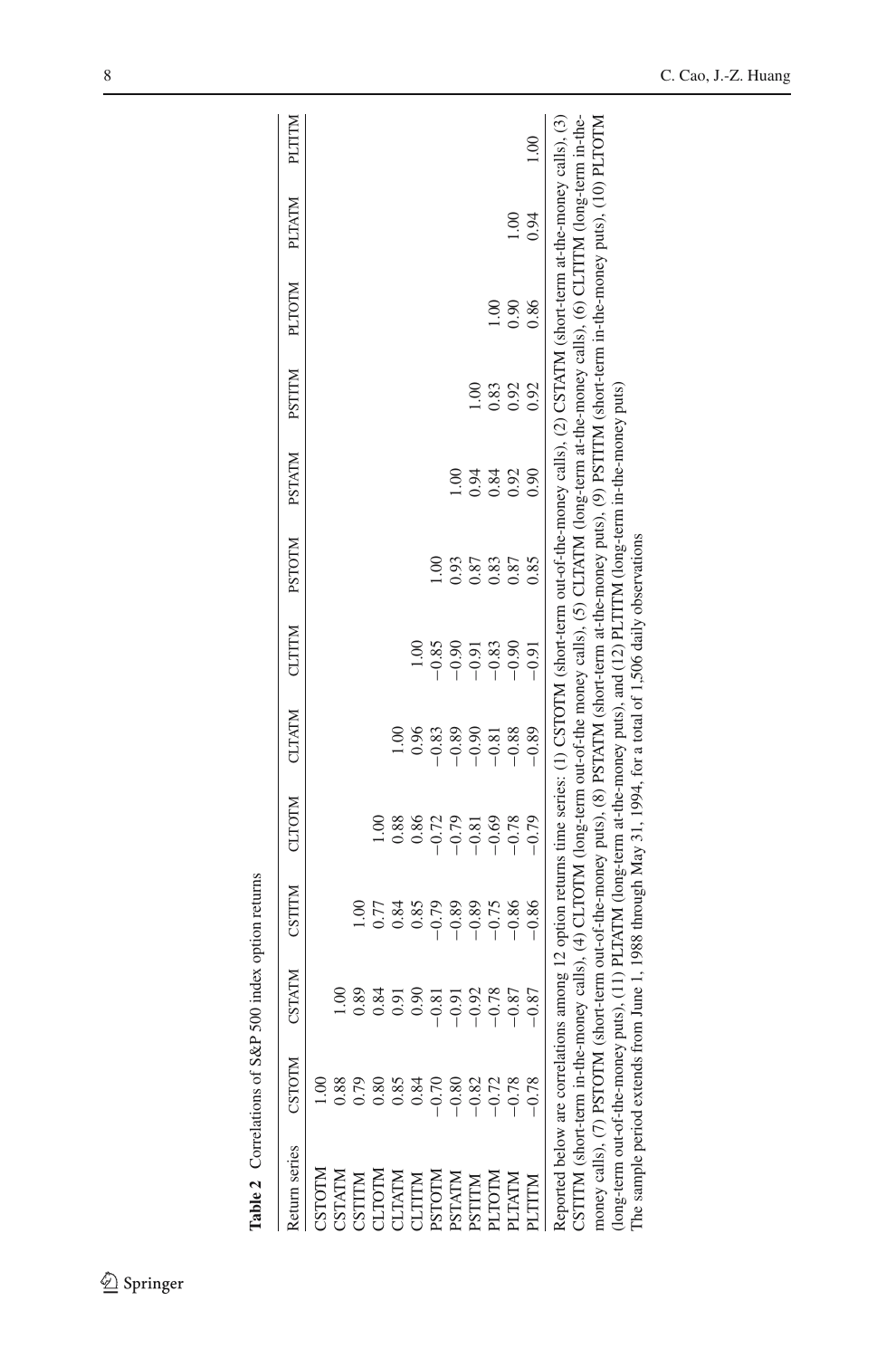| Table 3 Correlations among S&P 500 index returns, S&P 500 index option returns and option index returns                                                                                                                                                                                                                                                                   |               |              |              |                                                                                                                 |               |              |                 |                 |                 |                 |                 |                 |
|---------------------------------------------------------------------------------------------------------------------------------------------------------------------------------------------------------------------------------------------------------------------------------------------------------------------------------------------------------------------------|---------------|--------------|--------------|-----------------------------------------------------------------------------------------------------------------|---------------|--------------|-----------------|-----------------|-----------------|-----------------|-----------------|-----------------|
| Return series                                                                                                                                                                                                                                                                                                                                                             | <b>CSTOTM</b> |              |              | USTATM PISTINI CONTACT STONIC CLIPS OF STONIC CLIPS OF STATM CONTACT AND STATM CONTACT STATM CONTACT STATM CONT |               |              |                 |                 |                 |                 | <b>PLTATM</b>   | <b>PLTITM</b>   |
| S&P 500 index 0.78                                                                                                                                                                                                                                                                                                                                                        | .36           | 0.89<br>0.17 | 0.90<br>0.06 | 0.77<br>0.26                                                                                                    | 0.87<br>$\Xi$ | 0.88<br>0.06 | $-0.81$<br>0.30 | $-0.89$<br>0.15 | $-0.92$<br>0.05 | $-0.80$<br>0.21 | $-0.89$<br>0.14 | $-0.90$<br>0.10 |
| EW short-term                                                                                                                                                                                                                                                                                                                                                             | 0.37          | 0.15         | 0.06         | 0.13                                                                                                            | 0.05          | 0.01         | 0.34            | 0.17            | 0.06            | 0.14            | 0.10            | 0.07            |
| EW long-term                                                                                                                                                                                                                                                                                                                                                              | 0.18          | 0.12         | 0.03         | 0.42                                                                                                            | 0.20          | 0.13         | 0.08            |                 |                 | 0.28            | 0.16            | 0.10            |
| The option-return time series includes (1) CSTOTM (short-term out-of-the-money calls), (2) CSTATM (short-term at-the-money calls), (3) CSTITM (short-term in-the-money<br>Reported below are correlations between a pair of option return and the S&P 500 index return (or an equally weighted option index return)                                                       |               |              |              |                                                                                                                 |               |              |                 |                 |                 |                 |                 |                 |
| calls), (4) CLTOTM (long-term out-of-the money calls), (5) CLTATM (long-term at-the-money calls), (6) CLTITM (long-term in-the-money calls), (7) PSTOTM (short-term<br>out-of-the-money puts), (8) PSTATM (short-term at-the-money puts), (9) PSTITM (short-term in-the-money puts), (10) PLTOTM (long-term out-of-the-money puts), (11)                                  |               |              |              |                                                                                                                 |               |              |                 |                 |                 |                 |                 |                 |
| PLTATM (long-term at-the-money puts), and (12) PLTITM (long-term in-the-money puts). The option indexes include equally weighted "market" (EW), equally weighted<br>The sample period extends from June 1, 1988 through May 31, 1994, for a total of 1,506 daily observations<br>short-term (EW Short-term), and equally weighted long-term (EW Long-term) option indexes |               |              |              |                                                                                                                 |               |              |                 |                 |                 |                 |                 |                 |

| こくち こくてんきょう こくしょう<br>l                                                                                        |
|---------------------------------------------------------------------------------------------------------------|
|                                                                                                               |
| こく じゅうけいしょう こくてきそく                                                                                            |
|                                                                                                               |
| $\ddotsc$                                                                                                     |
|                                                                                                               |
| $\frac{1}{2}$<br>3                                                                                            |
|                                                                                                               |
|                                                                                                               |
|                                                                                                               |
| $\cap$ $\Omega$ , $D$ $\leq$ $\Omega$                                                                         |
|                                                                                                               |
| i<br>֧֪֧֧֧֧֧֧֧֧֧֧֧֧֧֧֧֧֧֧֧֧֛֧֧֧֚֚֚֚֚֚֚֚֚֚֝֕֓֕֕֓֕֓֝֓֕֓֝֬֝֓֝֬֝֓֞֟֓֝֬֝֬֝֬֓֝֬֓֝֬֝֬֝֬֝֬֝֬֝֬֝֬֝֬֝֬֝֬֝֬֝֬֝֬֝֬֝֬<br>ļ |
| ؘ<br>١<br>Table.                                                                                              |

<span id="page-8-0"></span> $\underline{\textcircled{\tiny 2}}$  Springer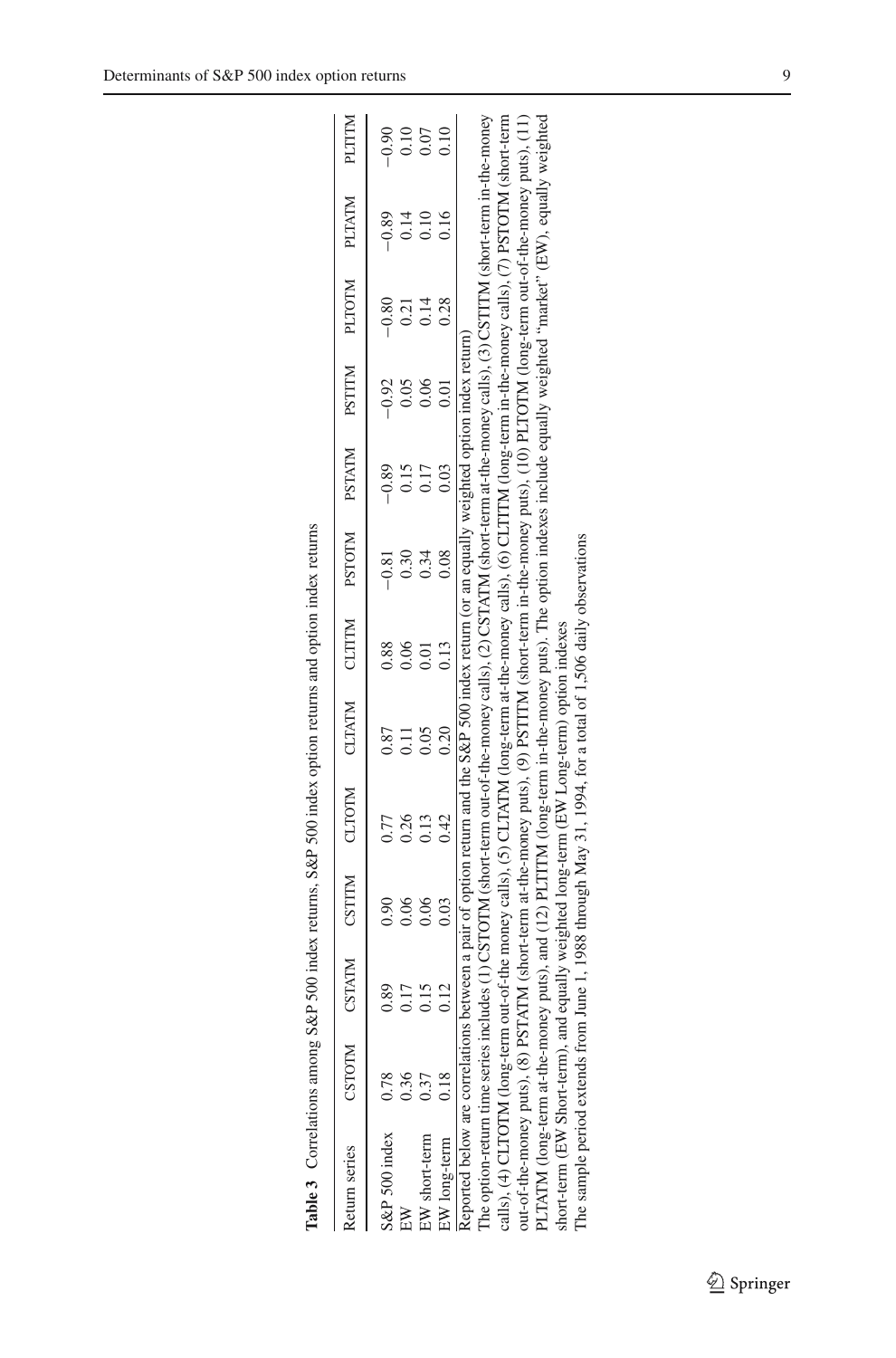index suggest that option indexes could relate to some additional orthogonal factors that affect option returns.

### <span id="page-9-0"></span>**3 Factor analysis of option returns**

In this section, we use factor analysis to empirically determine the number of common factors underlying option returns. This section starts with a brief review of the linear factor model and the estimation procedure, followed by the estimation results.

# 3.1 The linear factor model

<span id="page-9-1"></span>We assume that the option returns follow a linear *k*-factor structure:

$$
r_i = \mu_i + \sum_{j=1}^k b_{ij} f_j + \varepsilon_i, \qquad i = 1, ..., p,
$$
 (1)

where  $\mu_i = E[r_i]$  denotes the expected return for option *i*, and  $\{f_1, f_2, \ldots, f_k\}$ represents the *k* unobservable common factors. The coefficient  $b_{ij}$  represents the loading of the *i*th option on the *j*th factor. The residual term  $\varepsilon_i$  is the idiosyncratic risk component. Rewriting Eq. [1](#page-9-1) in matrix notation, we have:

$$
R - \mu = Bf + \varepsilon,\tag{2}
$$

<span id="page-9-2"></span>where *R*,  $\mu$  and  $\varepsilon$  are ( $p \times 1$ )-vectors,  $B = (b_{ij})$  is a ( $p \times k$ )-matrix, and f is a  $(k \times 1)$ -vector.

As is standard in the literature, we assume that:

$$
E[f] = 0,
$$
  
\n
$$
E[\varepsilon] = 0,
$$
  
\n
$$
Cov(\varepsilon) = E[ff'] = I,
$$
  
\n
$$
Cov(\varepsilon) = E[\varepsilon \varepsilon'] = \Psi,
$$
  
\n
$$
Cov(\varepsilon, f) = E[\varepsilon f'] = 0,
$$
\n(3)

<span id="page-9-3"></span>where *I* is a  $(k \times k)$  identity matrix and  $\Psi = \text{diag}(\psi_1, \psi_2, \dots, \psi_p)$ , which is a  $(p \times p)$  diagonal matrix. Equations [2](#page-9-2) and [3](#page-9-3) define an orthogonal factor model. In this model, the variance-covariance matrix of *R*, denoted by  $\Sigma = (\sigma_{ij})$ , has the following structure:

$$
\Sigma = BB' + \Psi. \tag{4}
$$

<span id="page-9-5"></span>Notice that Eqs. [\(2](#page-9-2)[–4\)](#page-9-4) remain unchanged under the transformation:

<span id="page-9-4"></span>
$$
B^* = BG \quad \text{and} \quad f^* = G'f \quad \text{with} \quad GG' = I. \tag{5}
$$

As a result, factor loadings *B* are unique only up to an orthogonal transformation *G*.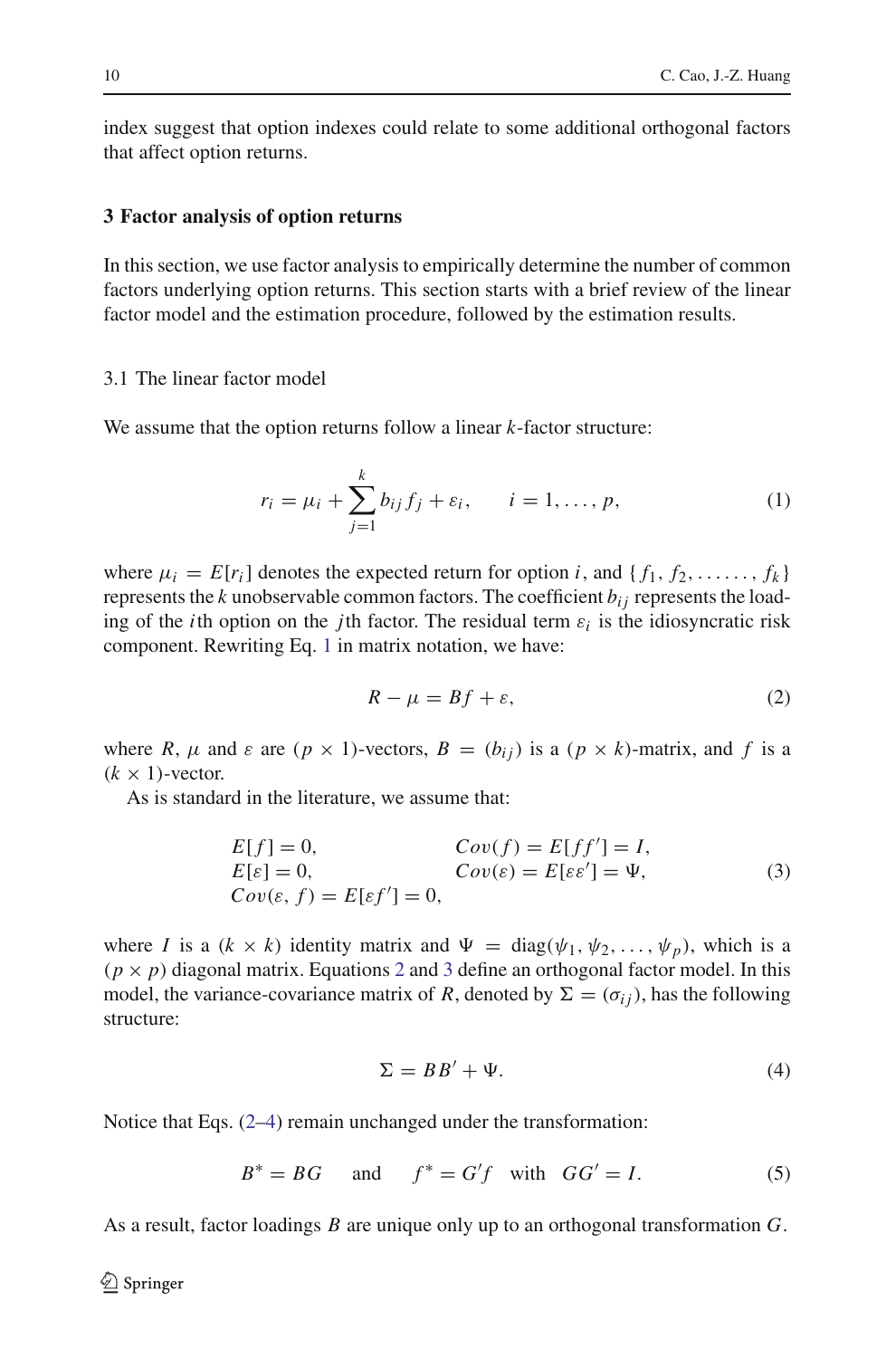#### 3.2 Estimation of factor loadings

The two methods that are commonly used to estimate the loadings matrix *B* are the principal component and the maximum likelihood methods. The former is simple and computationally more efficient. The latter has desirable asymptotic properties, but requires the assumption that option returns are normally distributed. To maintain minimum assumptions about option returns, we use the principal component method to estimate the matrix *B*.

Let the option return covariance matrix  $\Sigma$  have eigenvalue-eigenvector pairs  $(\lambda_i, e_i)_{1 \leq i \leq p}$ , with  $\lambda_1 \geq \lambda_2 \geq \cdots \geq \lambda_p \geq 0$ . Using the principal component method, the loadings matrix *B* for a *k*-factor  $(k < p)$  model is given by:

$$
B=(b_1,b_2,\ldots,b_k)\;=\;\Big(\sqrt{\lambda_1}e_1,\sqrt{\lambda_2}e_2,\ldots,\sqrt{\lambda_k}e_k\Big),
$$

where  $b_i$ ,  $1 \le i \le k$ , is a  $(p \times 1)$ -vector that represents the loadings on the *i*th factor. It follows that the idiosyncratic covariance matrix is given by:

$$
\Psi = \text{diag}(\psi_1, \psi_2, \dots, \psi_p) \text{ with } \psi_i = \sigma_{ii} - \sum_{j=1}^p b_{ij}^2.
$$

We obtain the principal component solution of the loadings matrix *B* and idiosyncratic covariance matrix  $\Psi$  by replacing  $\Sigma$  by the sample covariance matrix  $S = (s_{ij})$ . Let  $\hat{B}$  and  $\hat{\Psi}$  be the estimates of *B* and  $\Psi$ , respectively. We have:

$$
\hat{B} = \left(\sqrt{\hat{\lambda}_1} \hat{e}_1, \sqrt{\hat{\lambda}_2} \hat{e}_2, \dots, \sqrt{\hat{\lambda}_k} \hat{e}_k\right),
$$
  

$$
\hat{\Psi} = \text{diag}(\hat{\psi}_1, \hat{\psi}_2, \dots, \hat{\psi}_p) \text{ with } \hat{\psi}_i = s_{ii} - \sum_{j=1}^p \hat{b}_{ij}^2,
$$

where  $(\hat{\lambda}_i, \hat{e}_i)_{1 \le i \le p}$  are eigenvalue-eigenvector pairs of *S* with  $\hat{\lambda}_1 \ge \hat{\lambda}_2 \ge \cdots \ge$  $\hat{\lambda}_p \geq 0$ .

It is noted that the contribution of each factor to the variance of option  $i$  (or the total variance of  $p$  options) can be written as a function of eigenvalues and eigenvectors of  $\Sigma$ . For example, the contribution to option *i*'s variance  $\sigma_{ii}$  from the *j*th factor is  $b_{ij}^2 = \lambda_j e_{ij}$ , where  $e_{ij}$  is the *i*th element of eigenvector  $e_j$ . The contribution to option *i*'s variance  $\sigma_{ii}$  from all *k* common factors is  $\sum_{j=1}^{k} b_{ij}^2 = \sum_{j=1}^{k} \lambda_j e_{ij}$ .  $\sum_{i=1}^p b_{ij}^2 = \sum_{i=1}^p \lambda_i e_{ij} = \lambda_j$  (eigenvectors have unity length), and the contribution to The contribution to the total variance of *p* options,  $tr(\Sigma)$ , from the *j*th factor is the total variance of *p* assets from all *k* common factors is  $\sum_{j=1}^{k} \sum_{i=1}^{p} b_{ij}^2 = \sum_{j=1}^{k} \lambda_j$ .

<sup>2</sup> Springer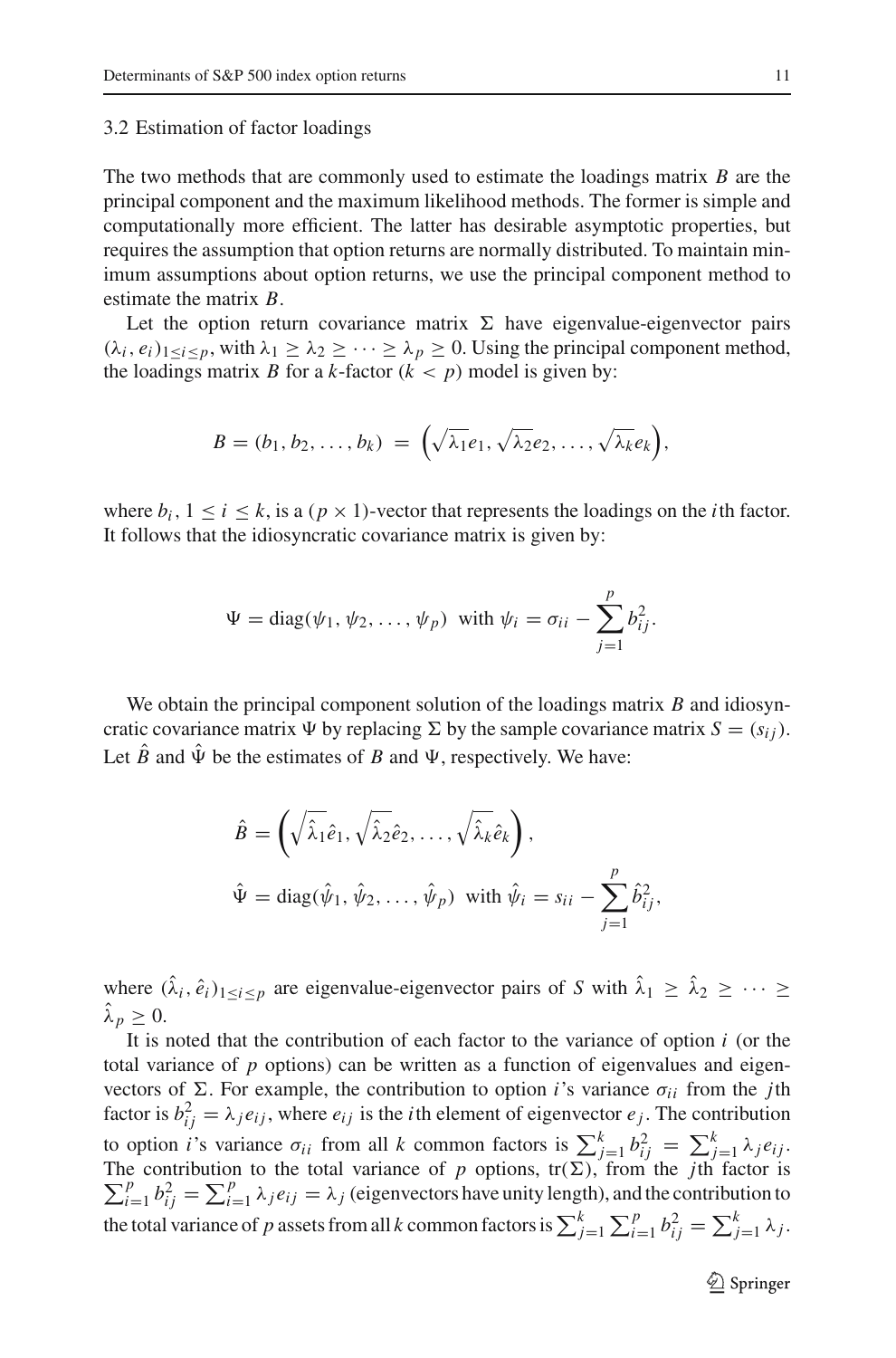# 3.3 Estimation of factors

We can estimate the *k* unobservable common factors by using the weighted least squares, the cross-sectional regression, or by constructing mimicking portfolios, which are perfectly correlated with the *k* factors (see [Grinblatt and Titman 1987](#page-36-17)[,](#page-36-18) Huberman et al. [1987,](#page-36-18) [Lehmann and Modest 1988\)](#page-36-19).

Given the estimated loadings matrix  $B$ , we can treat  $R$  and  $B$  in Eq. [2](#page-9-2) as dependent and independent variables and estimate the factors *f* by using a cross-sectional regression. This yields:

$$
f = (B'\Psi^{-1}B)^{-1}B'\Psi^{-1}(R-\mu).
$$

Notice that estimates of *f* are obtained by minimizing the sum of weighted squared errors  $[(R - \mu) - Bf]'\Psi^{-1}[(R - \mu) - Bf]$ , and therefore, they are the weighted least squares estimator of *f* . It follows that the estimated factor values at *t* are given by:

$$
\hat{f}_t = \left[ (\hat{B}' \hat{\Psi}^{-1} \hat{B})^{-1} \hat{B}' \hat{\Psi}^{-1} \right] (R_t - \bar{R}), \tag{6}
$$

<span id="page-11-0"></span>where *R* is the sample mean of *R*. Using Eq. [6](#page-11-0) for each *t*,  $t = 1, \ldots, T$ , yields a time series of the factor scores. Equation [6](#page-11-0) implies that the factor scores are a linear function of option returns  $R_t$ . This indicates that option-return portfolios can be constructed from the *p* option returns,  $r_i$ ,  $i = 1, \ldots, p$ , to mimic the factors. In fact, the matrix in the brackets in Eq. [6](#page-11-0) represents the set of *k*-mimicking portfolios. Once we obtain mimicking portfolios, we can use their returns as estimates of the factors.

When we estimate  $\hat{B}$  and  $\hat{\Psi}$  by using the principal component solution, we follow a standard practice to assume that the residual variances  $\psi_{ii}$ ,  $i = 1, \ldots, p$ , are almost equal. It follows from Eq. [6](#page-11-0) that:

$$
\hat{f}_t = (\hat{B}'\hat{B})^{-1}\hat{B}'(R_t - \bar{R}) = \left(\frac{\hat{e}_1}{\sqrt{\hat{\lambda}_1}}, \frac{\hat{e}_2}{\sqrt{\hat{\lambda}_2}}, \dots, \frac{\hat{e}_k}{\sqrt{\hat{\lambda}_k}}\right)'(R_t - \bar{R}).
$$

We use the above equation to obtain estimates of factor values.

#### <span id="page-11-1"></span>3.4 Factor rotations

Both factor loadings and factors are unique only up to an orthogonal transformation (rotation). Since we examine option returns in this article, a guide to the rotation is that the most important factor affecting option returns should be the underlying asset, and that the second most important, the volatility factor. There is abundant evidence showing that return volatility changes stochastically over time, and it has important implications for pricing options [see e.g., [French et al.](#page-36-20) [\(1987\)](#page-36-20), [Madan et al.](#page-36-21) [\(1998](#page-36-21)), [Melino and Turnbull](#page-37-6) [\(1990\)](#page-37-6), [Schwert](#page-37-7) [\(1989](#page-37-7), [1990](#page-37-8)), [Scott](#page-37-1) [\(1987,](#page-37-1) [1997\)](#page-37-2), and [Wiggins](#page-37-4) [\(1987\)](#page-37-4)].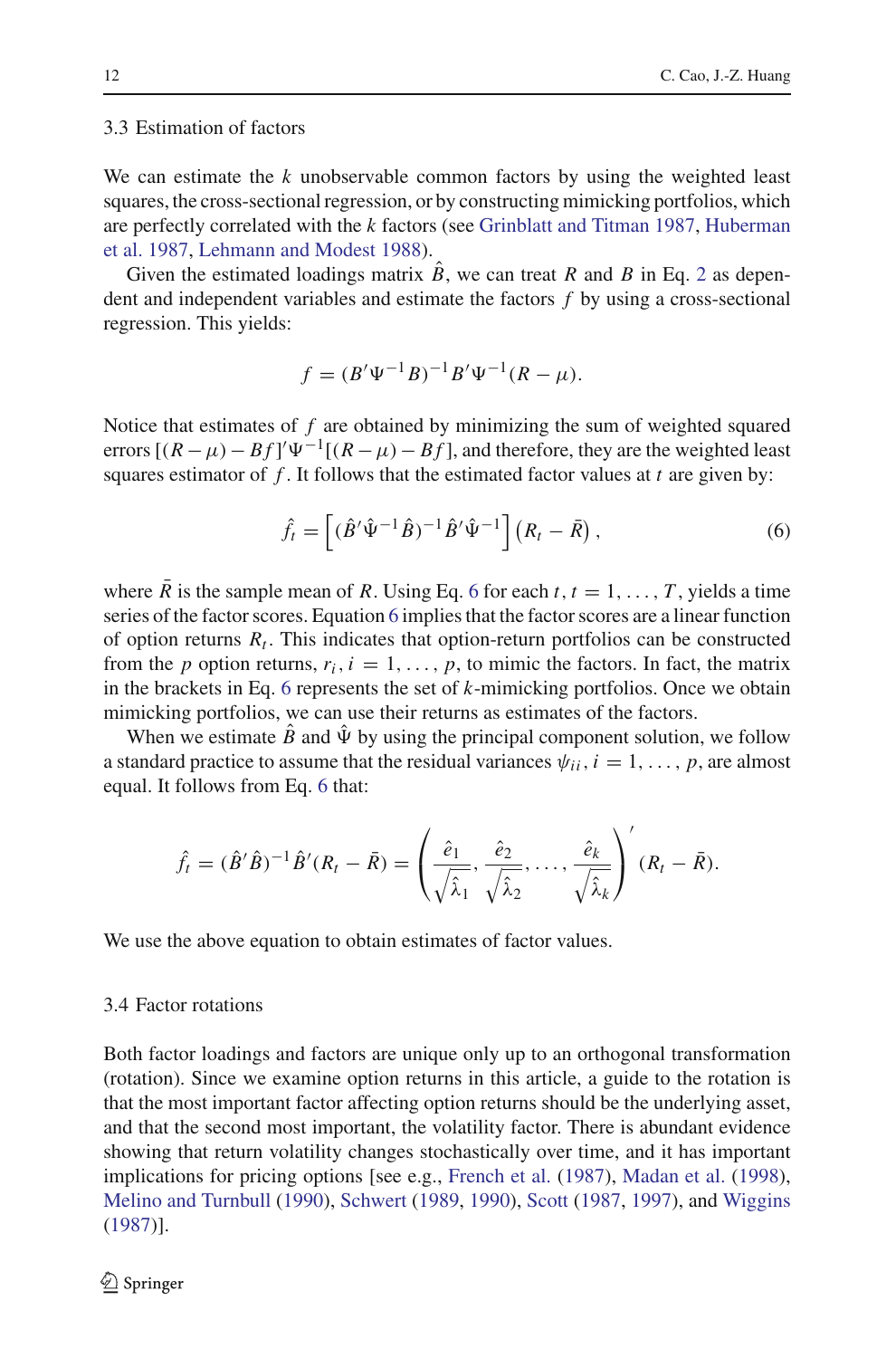To facilitate our interpretation of the factors, we rotate the estimated loadings matrix  $\hat{B}$  in such a way that the first factor implied by the rotated loadings is the closest to the underlying S&P 500 index returns (e.g., the distance between the two vectors is minimized), and the second factor is the closest to the change in volatility.<sup>6</sup> This requires the construction of an orthonormal transformation matrix *G* to achieve the desired rotation. Following [Knez et al.](#page-36-11) [\(1994\)](#page-36-11), we use the *k*-mimicking portfolios obtained earlier to construct *G*. Specifically, we adopt a three-step procedure to obtain the matrix *G* and use the three-factor  $(k = 3)$  model for the point of discussion.

First, we regress  $S\&P 500$  index returns on returns of the  $k(= 3)$  mimicking portfolios and use the regression coefficients as the first column of *G*:

$$
g_1 = (\hat{F}'\hat{F})^{-1}\hat{F}'R^{S\&P\ 500},\tag{7}
$$

<span id="page-12-1"></span>where  $\hat{F} = (\hat{f}_1, \hat{f}_2, \hat{f}_3)$  is a  $(T \times 3)$  matrix that represents initially estimated factor values, and  $R^{S\&P\ 500}$  is the  $(T \times 1)$  vector of the S&P 500 returns. Next, we regress the second observable factor, say a measure of volatility, on the three mimicking portfolios, with the constraint that the vector of the regression coefficients is orthogonal to *g*1. The resulting regression coefficients are used as the second column of *G*. As shown in Appendix A:

$$
g_2 = g_2^0 - \alpha_0 (\hat{F}'\hat{F})^{-1} g_1,\tag{8}
$$

<span id="page-12-2"></span>with

$$
g_2^0 = (\hat{F}'\hat{F})^{-1}\hat{F}'R_2, \quad \text{and} \quad \alpha_0 = \frac{g_1'g_2^0}{g_1'(\hat{F}'\hat{F})^{-1}g_1}, \tag{9}
$$

where  $R_2$  is the  $(T \times 1)$  vector of the second observable factor, and  $g_2^0$  is the  $(3 \times 1)$ vector of the unconstrained regression coefficients.

Finally, we regress the residual from the previous regression against the three mimicking portfolios, with the constraint that the vector of the regression coefficients is orthogonal to both  $g_1$  and  $g_2$ . The regression coefficients,  $g_3$ , are taken as the last column of *G*, and are given by:

$$
g_3 = g_3^0 - (\hat{F}'\hat{F})^{-1}(\alpha_1 g_1 + \alpha_2 g_2),\tag{10}
$$

<span id="page-12-3"></span>with

$$
g_3^0 = (\hat{F}'\hat{F})^{-1}\hat{F}'e^*, \qquad \alpha_1 = \frac{c_1a_2 - c_2a_1}{a_0a_2 - a_1^2}, \qquad \alpha_2 = \frac{c_2a_0 - c_1a_1}{a_0a_2 - a_1^2}.\tag{11}
$$

<span id="page-12-0"></span><sup>6</sup> Our subsequent empirical analysis indicates that a three-factor model can explain about 93% of the variation in option returns. Therefore, our discussion is based on the three-factor model. Implicit in our discussion is the assumption that the underlying asset is the most important, and that volatility is the next most important factor. The rotation method discussed here is applicable when other variables are used as proxies for common factors. We also redo the factor rotation by using the equally weighted option index as the second observable factor and find the results are qualitatively similar.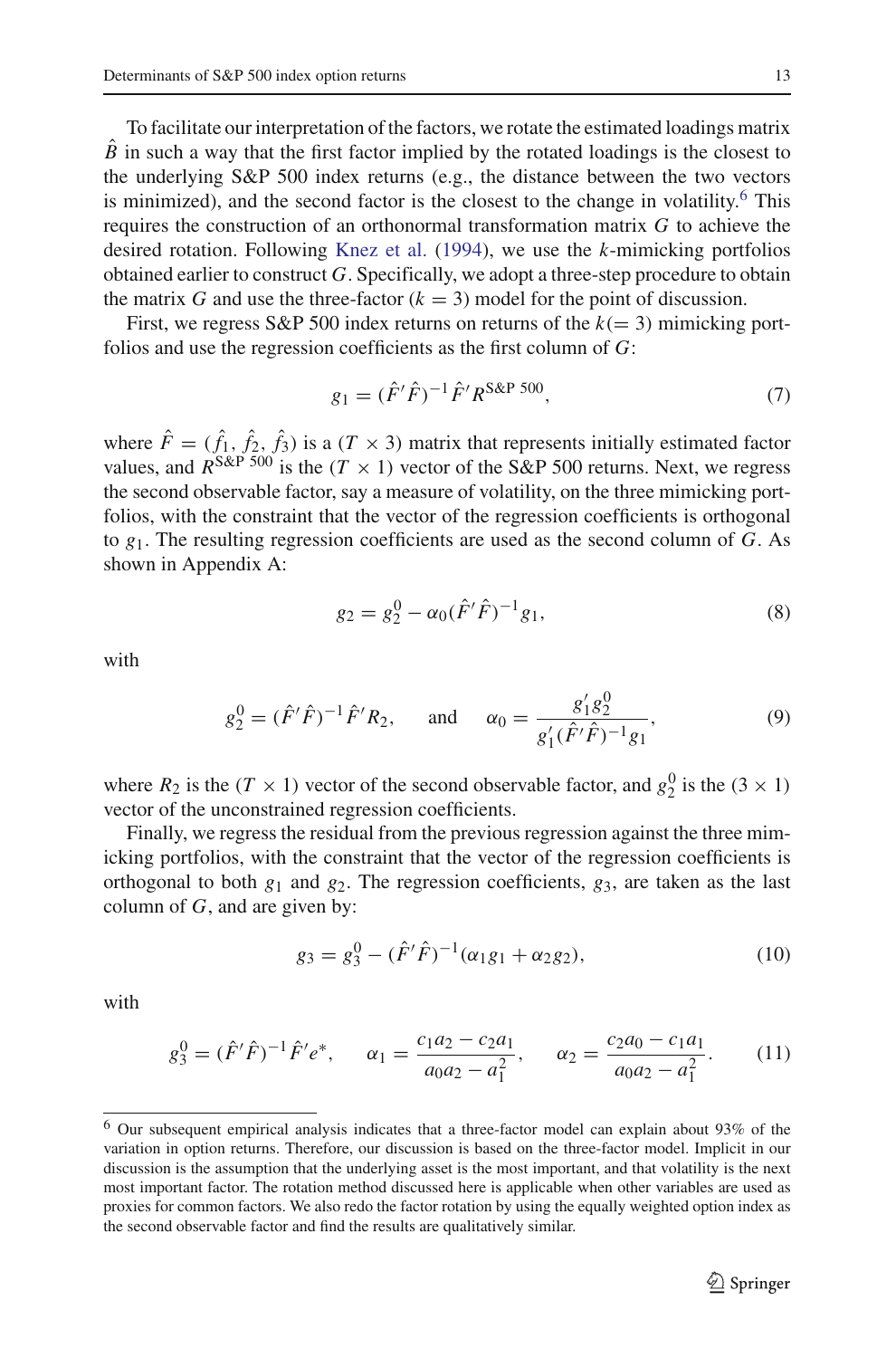(See Appendix A.) Note that  $e^*$  is the  $(T \times 1)$  vector of residuals from the second regression and:

$$
a_0 = g'_1(\hat{F}'\hat{F})^{-1}g_1, \quad a_1 = g'_1(\hat{F}'\hat{F})^{-1}g_2, \quad a_2 = g'_2(\hat{F}'\hat{F})^{-2}g_2, c_1 = g'_1g_3^0, \qquad c_2 = g'_2g_3^0.
$$

With the orthogonal transformation matrix  $G = (g_1, g_2, g_3)$ , we use Eq. [5](#page-9-5) to obtain a new loadings matrix and new factor scores by rotating the initial loadings matrix *B* and initial factors  $\hat{f}$ .

### 3.5 Estimation results

To present estimation results from the three-factor  $(k = 3)$  model, we begin with the results based on the original factor loadings reported in Table [4.](#page-14-0) First, according to the original factor loadings matrix, all six call-option returns have a large positive sensitivity, and all six put-option returns have a large negative sensitivity, to the first factor. The estimated loading monotonically decreases (increases) from OTM to ITM calls (puts). This is true for both short- and long-term options. For example, the estimated loadings are 26.10 and 9.32 for short-term OTM and ITM calls, and −8.79 and −6.21 for long-term OTM and ITM puts. Thus, the OTM option returns are the most sensitive to the first factor. Second, all call- and put-option returns have a *positive* loading on the second factor, indicating that the impact of the second factor on both call and put option returns is in the same direction. This contrasts with signs of loadings on the first factor, which are all positive for calls and all negative for puts. The estimated loading on the second factor is the largest for the OTM options, and the smallest (close to zero) for the ITM options. Finally, the loadings on the third factor are relatively small.

The rotated factor loadings on the first and second factors are similar to the original ones, in both sign and magnitude. For example, all six call (put) option returns have positive (negative) loadings on the rotated first factor. Since we choose the rotation so that the rotated first factor is consistent with returns on S&P 500 index, this factor can be interpreted as representing the return of the underlying asset. Next, all 12 option returns have positive loadings on the rotated second factor. Recall that the rotation is such that the new loadings are consistent with the second factor being a proxy for volatility. Thus, the rotated second factor can be interpreted to be a volatility proxy.<sup>7</sup> The loadings on the third factor change noticeably after the rotation. However, the rotated loadings on the third factor do not seem to have a systematic pattern. The interpretation of this factor remains open.

Table [5](#page-15-0) reports proportions of the variance explained by the three original (and rotated) factors for each of the 12 option returns. This decomposition shows the relative importance of each factor. In addition, this table presents summary results for options in a given maturity category (e.g., short- or long-term options) and a given moneyness category (e.g., OTM, ATM, or ITM options). On average, the three factors

<span id="page-13-0"></span><sup>7</sup> There might be alternative interpretations of the second factor. As demonstrated in the next section, the equally weighted option index also has a positive impact on both call and put option returns.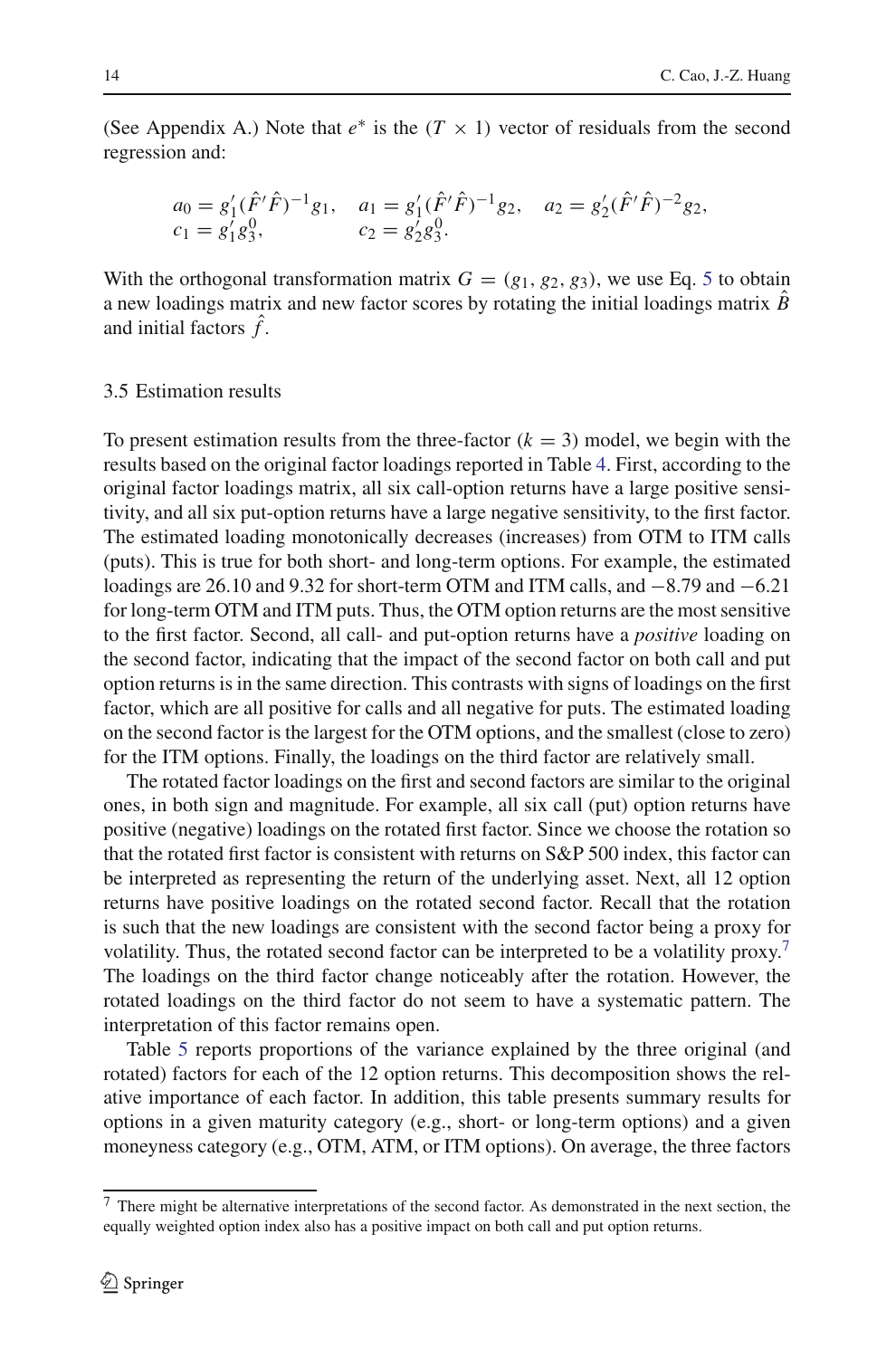<span id="page-14-0"></span>

| Return series |                | Original factor loadings |         |                | Rotated factor loadings |         |
|---------------|----------------|--------------------------|---------|----------------|-------------------------|---------|
|               | F <sub>1</sub> | F <sub>2</sub>           | $F_3$   | F <sub>1</sub> | F <sub>2</sub>          | $F_3$   |
| Calls         |                |                          |         |                |                         |         |
| <b>CSTOTM</b> | 26.10          | 9.62                     | $-0.54$ | 25.67          | 9.56                    | 4.81    |
| <b>CSTATM</b> | 20.48          | 3.17                     | $-2.56$ | 20.55          | 3.63                    | 0.88    |
| <b>CSTITM</b> | 9.32           | 0.37                     | $-3.12$ | 9.64           | 0.96                    | $-1.70$ |
| <b>CLTOTM</b> | 11.26          | 4.29                     | 2.67    | 10.68          | 3.73                    | 4.93    |
| <b>CLTATM</b> | 7.72           | 1.01                     | 0.86    | 7.51           | 0.85                    | 2.08    |
| <b>CLTITM</b> | 5.17           | 0.33                     | 0.53    | 5.04           | 0.24                    | 1.29    |
| Puts          |                |                          |         |                |                         |         |
| <b>PSTOTM</b> | $-21.55$       | 6.42                     | 0.42    | $-21.58$       | 6.19                    | $-1.31$ |
| <b>PSTATM</b> | $-21.82$       | 2.81                     | 2.61    | $-22.04$       | 2.23                    | 0.10    |
| <b>PSTITM</b> | $-12.85$       | 0.38                     | 1.40    | $-12.93$       | 0.08                    | $-0.30$ |
| PLTOTM        | $-8.79$        | 2.90                     | $-2.30$ | $-8.48$        | 3.27                    | $-2.89$ |
| <b>PLTATM</b> | $-8.67$        | 1.58                     | $-0.33$ | $-8.59$        | 1.60                    | $-1.20$ |
| <b>PLTITM</b> | $-6.21$        | 0.77                     | $-0.12$ | $-6.15$        | 0.77                    | $-0.82$ |

**Table 4** Factor loadings from the principal component method

This table presents estimates of the original and rotated factor loadings from the principal component method

Results are reported for the 12 option-return time series: (1) CSTOTM (short-term out-of-the money calls), (2) CSTATM (short-term at-the-money calls), (3) CSTITM (short-term in-the-money calls), (4) CLTOTM (long-term out-of-the money calls), (5) CLTATM (long-term at-the-money calls), (6) CLTITM (long-term in-the-money calls), (7) PSTOTM (short-term out-of-the money puts), (8) PSTATM (short-term at-themoney puts), (9) PSTITM (short-term in-the-money puts), (10) PLTOTM (long-term out-of-the money puts), (11) PLTATM (long-term at-the-money puts), and (12) PLTITM (long-term in-the-money puts) The sample period extends from June 1, 1988 through May 31, 1994 for a total of 1,506 daily observations

explain 92.82% of the variation in all 12 option returns. The first, second, and third factors, explain 86.73%, 3.97%, and 2.11%, respectively, of the variation. The results for short- and long-term options are similar. For example, the three factors explain, on average, 92.41% (93.23%) of the variation in all six short-term (long-term) option returns. Among the three moneyness categories, the first factor accounts for a significantly larger percentage of the variation in the ATM option returns (91.75%) and the ITM option returns (90.13%) than it does in the OTM option returns (78.31%). In contrast, the second factor is significantly more important for the OTM options  $(9.33\%)$  than it is for the ATM  $(2.09\%)$  and the ITM options  $(0.50\%).$ 

For each of the 12 option returns, the first factor accounts for the largest percentage variation in returns, ranging from 76.22% for long-term OTM calls (CLTOTM), to 93.33% for short-term ITM puts (PSTITM). The second factor explains the second largest percentage variation in option returns (except CSTITM, CLTITM, and PSTITM), especially for the OTM options.

Judging by the fraction of the total variance explained by each of the factors, we conclude that the first factor dominates all other factors, and that it is more important for the ATM and ITM options than for the OTM options. And yet, the contribution of the second factor toward the variation in option returns is significant, especially for the OTM options. The fact that results from rotated factor loadings are qualitatively similar (see Table [5\)](#page-15-0) further substantiates our earlier argument that the first and second factors can be interpreted as the "underlying" factor and the "volatility" factor.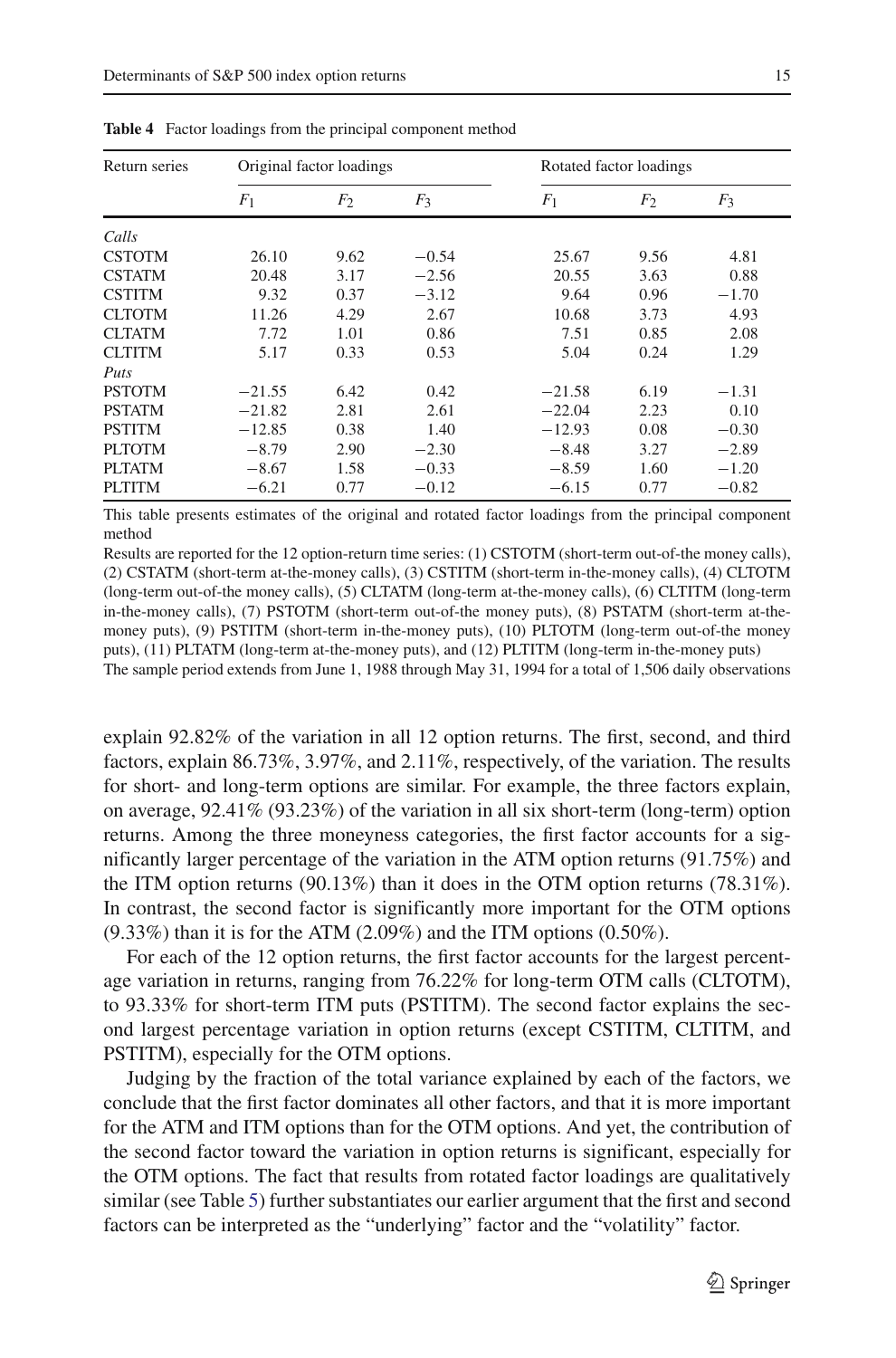<span id="page-15-0"></span>

| Return series |           | Original factor loadings |          |           | Rotated factor loadings |          | Total $(\%)$ |
|---------------|-----------|--------------------------|----------|-----------|-------------------------|----------|--------------|
|               | $F_1$ (%) | $F_2(\%)$                | $F_3(%)$ | $F_1$ (%) | $F_2(\%)$               | $F_3(%)$ |              |
| Calls         |           |                          |          |           |                         |          |              |
| <b>CSTOTM</b> | 76.89     | 10.44                    | 0.03     | 74.36     | 10.39                   | 2.61     | 87.37        |
| <b>CSTATM</b> | 90.94     | 2.17                     | 1.42     | 91.51     | 2.85                    | 0.17     | 94.54        |
| <b>CSTITM</b> | 83.89     | 0.13                     | 9.39     | 89.72     | 0.90                    | 2.78     | 93.41        |
| <b>CLTOTM</b> | 76.22     | 11.06                    | 4.31     | 68.59     | 8.35                    | 14.64    | 91.60        |
| <b>CLTATM</b> | 92.01     | 1.60                     | 1.16     | 86.95     | 1.11                    | 6.70     | 94.77        |
| <b>CLTITM</b> | 92.75     | 0.39                     | 1.00     | 88.18     | 0.19                    | 5.76     | 94.15        |
| Puts          |           |                          |          |           |                         |          |              |
| <b>PSTOTM</b> | 81.65     | 7.26                     | 0.03     | 81.90     | 6.74                    | 0.30     | 88.94        |
| <b>PSTATM</b> | 92.77     | 1.54                     | 1.33     | 94.67     | 0.96                    | 0.00     | 95.64        |
| <b>PSTITM</b> | 93.33     | 0.08                     | 1.11     | 94.48     | 0.00                    | 0.05     | 94.53        |
| <b>PLTOTM</b> | 78.46     | 8.55                     | 5.38     | 73.03     | 10.84                   | 8.51     | 92.40        |
| <b>PLTATM</b> | 91.27     | 3.05                     | 0.13     | 89.57     | 3.12                    | 1.76     | 94.46        |
| <b>PLTITM</b> | 90.55     | 1.40                     | 0.03     | 89.00     | 1.40                    | 1.58     | 92.00        |
| Average       |           |                          |          |           |                         |          |              |
| All           | 86.73     | 3.97                     | 2.11     | 85.16     | 3.91                    | 3.74     | 92.82        |
| Short-term    | 86.58     | 3.60                     | 2.22     | 87.77     | 3.64                    | 0.98     | 92.41        |
| Long-term     | 86.88     | 4.34                     | 2.00     | 82.56     | 4.17                    | 6.49     | 93.23        |
| <b>OTM</b>    | 78.30     | 9.33                     | 2.44     | 74.47     | 9.08                    | 6.52     | 90.08        |
| <b>ATM</b>    | 91.75     | 2.09                     | 1.01     | 90.68     | 2.01                    | 2.16     | 94.86        |
| <b>ITM</b>    | 90.13     | 0.50                     | 2.88     | 90.35     | 0.62                    | 2.54     | 93.52        |

**Table 5** Factor analysis of S&P 500 index option returns

Reported below are proportions of the total variance explained by factors 1, 2 or 3, respectively Results are reported for the 12 option-return time series: (1) CSTOTM (short-term out-of-the money calls), (2) CSTATM (short-term at-the-money calls), (3) CSTITM (short-term in-the-money calls), (4) CLTOTM (long-term out-of-the money calls), (5) CLTATM (long-term at-the-money calls), (6) CLTITM (long-term in-the-money calls), (7) PSTOTM (short-term out-of-the money puts), (8) PSTATM (short-term at-themoney puts), (9) PSTITM (short-term in-the-money puts), (10) PLTOTM (long-term out-of-the money puts), (11) PLTATM (long-term at-the-money puts), and (12) PLTITM (long-term in-the-money puts) The sample period extends from June 1, 1988 through May 31, 1994 for a total of 1,506 daily observations OTM, ATM, and ITM denote out-of-the money, at-the-money, and in-the-money options, respectively

# 3.6 Correlations between factors and their proxies

Since option contracts are derivative securities, we consider the underlying asset return as a proxy for the first factor. However, the choice of a proxy for the second factor is not straightforward. One candidate is a measure of the volatility of the underlying asset return. Since the volatility is not observable, we use the option's implied volatility as a proxy for the second factor. Specifically, we use the Black-Scholes model to back out the implied volatility. The Black-Scholes model implied volatility on day *t* is estimated by using all available call and put option (closing) prices on that day, and by minimizing the sum of squared pricing errors.<sup>[8](#page-15-1)</sup> [Bates](#page-36-15) [\(1991\)](#page-36-15), [Dumas et al.](#page-36-16) [\(1998](#page-36-16)), [Longstaff](#page-36-22) [\(1995\)](#page-36-22), and [Whaley](#page-37-9) [\(1982\)](#page-37-9) have used a similar procedure.

<span id="page-15-1"></span><sup>8</sup> Appendix B provides details on how to use daily cross-sectional option prices to estimate implied volatility from the Black-Scholes model. The results based on the implied volatility from more complicated models (e.g., the stochastic volatility models) will be discussed in Sect. [6.](#page-30-0)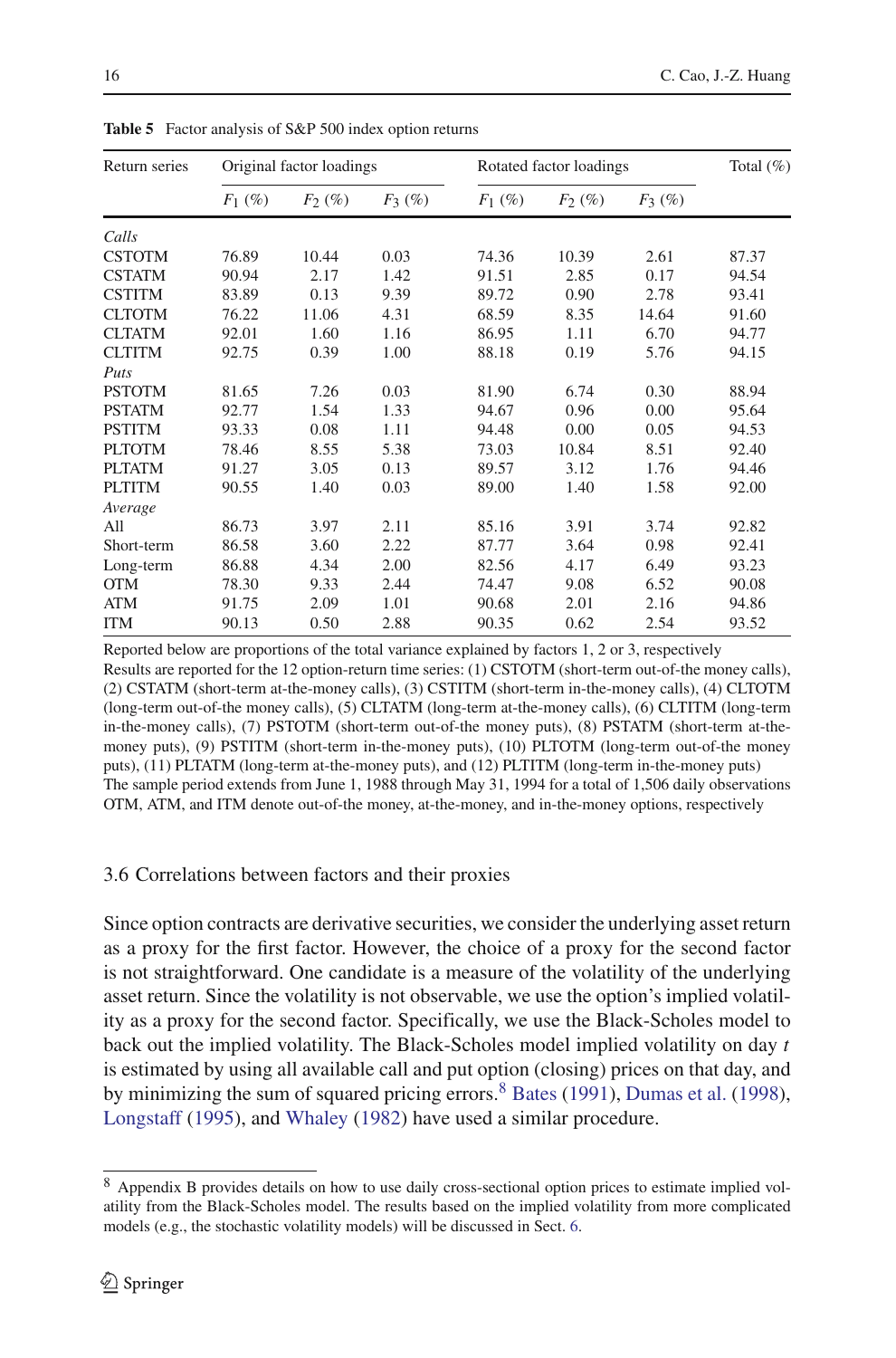An alternative proxy for the second factor is the return on the equally weighted option index that is constructed from both call and put options in different moneynessmaturity categories. The rationale for choosing this index is as follows: Components of the index are pairs of call and put options with similar strike prices and maturities (e.g., short-term OTM calls and short-term ITM puts). Therefore, the first-order effect of the underlying asset on calls and puts cancels itself out. As a result, the second factor becomes dominant.

This point can be illustrated by the following example. Consider an equally weighted option portfolio consisting of an S&P 500 call option and an otherwise identical put option. For simplicity, assume that option returns are driven by two factors, the underlying index and a volatility factor. Returns on this portfolio over a short period of time can be decomposed as:

$$
\frac{\Delta C}{C} + \frac{\Delta P}{P} = (\cdot)\Delta t + (\Omega_s^c + \Omega_s^p)\frac{\Delta S}{S} + (\Omega_v^c + \Omega_v^p)\frac{\Delta v}{v},
$$

where the superscripts *c* and *p* denote the call and put options. Variables  $\Omega_s^c$  and  $\Omega_t^c$ are the call option's elasticities with respect to the underlying asset and the volatility respectively,  $\Omega_s^c \equiv \frac{S}{C} \frac{\partial C}{\partial S}$ , and  $\Omega_v^c \equiv \frac{v}{C} \frac{\partial C}{\partial v}$ . The put option's elasticities are defined similarly. In general,  $\Omega_s^c$  and  $\Omega_s^p$  have opposite signs, and the call and put prices move in the opposite directions with the underlying asset. In contrast,  $\Omega_v^c$  and  $\Omega_v^p$  have the same sign as the volatility changes. As a result, we expect the coefficient on the change in the underlying  $(\Delta S/S)$  to be small relative to the coefficient on the change in volatility  $(\Delta v/v)$ .

To investigate whether the equally weighted option index return (EW) is a good proxy for the second factor, we regress it on the three factor scores obtained earlier. Panel A of Table [6](#page-17-0) reports the regression result. The estimated coefficients on the first and the third factors are both small. However, the coefficient on the second factor is large, positive, and significant, and the adjusted  $R^2$  is as high as 90.6%. Panel B of Table [6](#page-17-0) displays proportions of the variance in EW explained by each of the three factors. We note that the first and third factors together explain less than 1% of the total variation, but the second factor explains more than 90% of the total variation in the equally weighted option return. Two additional option index returns, "EW shortterm" and "EW long-term," are also used in the regression. The results (reported in Table [6\)](#page-17-0) are qualitatively similar. Finally, as shown in Table [6,](#page-17-0) the regression results based on the rotated factors are similar to those based on the original factors. Taken together, these results indicate that the equally weighted option index return is strongly associated with the second factor, and is essentially uncorrelated with the other two factors.

We also examine whether a factor proxy is good by looking at its correlation with the factor itself. Table [7](#page-18-1) presents a correlation matrix for each of the three factors (both the original and the rotated) and their proxies. The proxy for the first factor is the S&P 500 index return. The proxy for the second factor includes three measures of the change in Black-Scholes implied volatility (e.g., all-options-, short-term-options-, and long-term-options-based volatility), and three option index returns (e.g., EW, EW short-term and EW long-term). We begin our discussion with the original factors.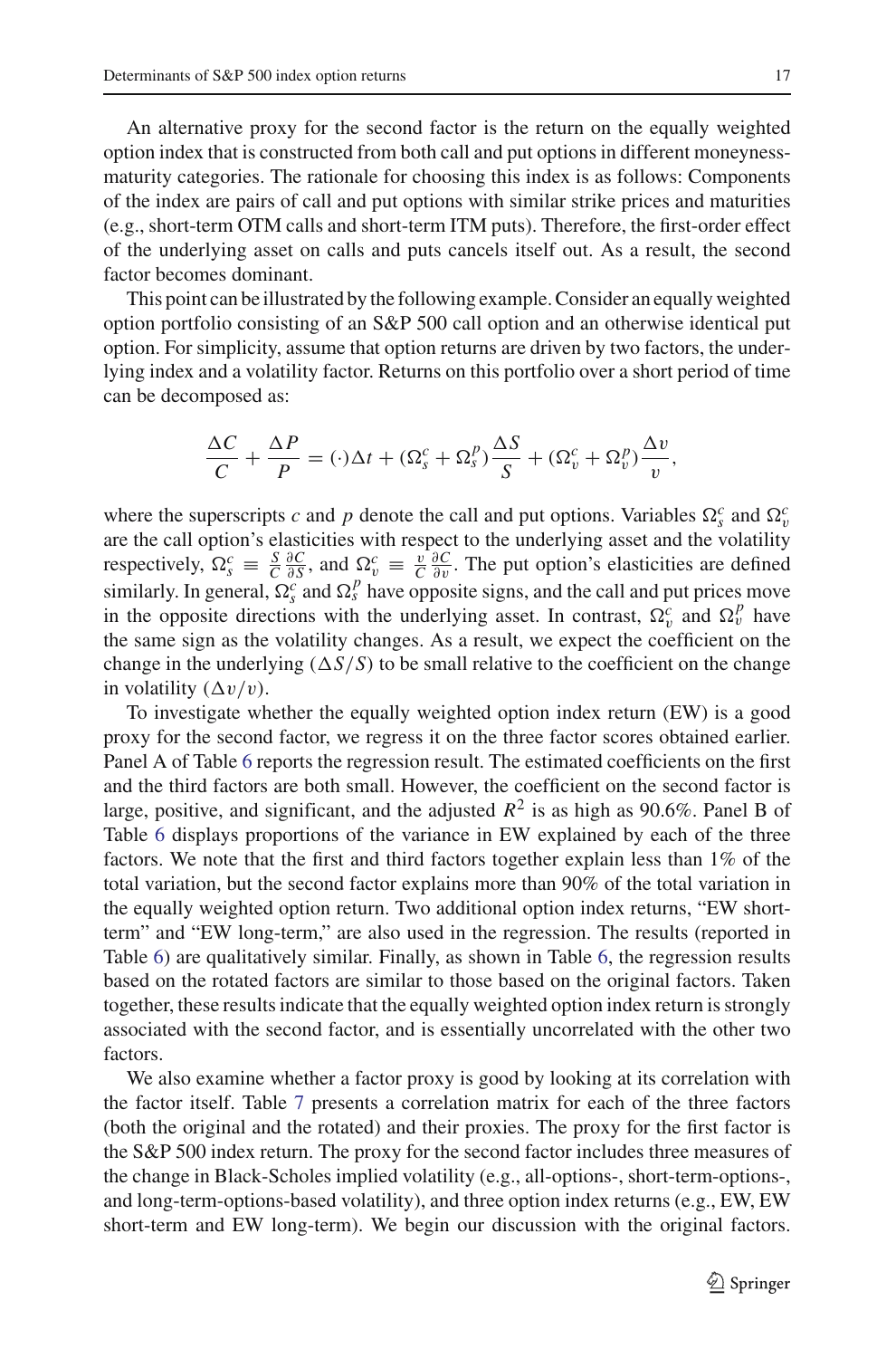<span id="page-17-0"></span>

| Return series                                                      |           | Original factors              |           |           | Rotated factors               |           |               |           | Adj. $R^2$ (%) |
|--------------------------------------------------------------------|-----------|-------------------------------|-----------|-----------|-------------------------------|-----------|---------------|-----------|----------------|
|                                                                    | $\beta_0$ | $\beta_1$                     | $\beta_2$ | $\beta_3$ | $\beta_0$                     | $\beta_1$ | $\beta_2$     | $\beta_3$ |                |
| Panel A: Regression results                                        |           |                               |           |           |                               |           |               |           |                |
| EW                                                                 | 0.01      | 0.01                          | 2.80      | $-0.03$   | 0.01                          | $-0.07$   | 2.09          | 0.10      | 90.60          |
|                                                                    | (0.02)    | (0.02)                        | (0.02)    | (0.02)    | (0.02)                        | (0.03)    | (0.02)        | (0.00)    |                |
| EW short-term                                                      | $-0.04$   | $-0.05$                       | 3.79      | $-0.29$   | $-0.04$                       | $-0.15$   | 2.86          | 0.09      | 65.22          |
|                                                                    | (0.07)    | (0.07)                        | (0.07)    | (0.07)    | (0.07)                        | (0.09)    | (0.05)        | (0.01)    |                |
| EW long-term                                                       | 0.07      | 0.08                          | 1.81      | 0.22      | 0.07                          | 0.00      | 1.32          | 0.12      | 73.44          |
|                                                                    | (0.03)    | (0.03)                        | (0.03)    | (0.03)    | (0.04)                        | (0.03)    | (0.02)        | (0.01)    |                |
| Return series                                                      |           | Original factors loadings     |           |           | Rotated factors loadings      |           | Total $(\% )$ |           |                |
|                                                                    |           | $F_1$ (%) $F_2$ (%) $F_3$ (%) |           |           | $F_1$ (%) $F_2$ (%) $F_3$ (%) |           |               |           |                |
| Panel B: Proportion of the total variance explained by each factor |           |                               |           |           |                               |           |               |           |                |
| EW                                                                 | 0.00      | 90.59                         | 0.01      | 0.03      | 87.83                         | 2.74      | 90.60         |           |                |
| EW short-term                                                      | 0.01      | 64.82                         | 0.39      | 0.06      | 64.40                         | 0.76      | 65.22         |           |                |
| EW long-term                                                       | 0.14      | 72.24                         | 1.06      | 0.00      | 66.47                         | 6.97      | 73.44         |           |                |

**Table 6** Regression analysis of equally weighted option return indexes

This table reports results from the following regression:

$$
R_t = \beta_0 + \beta_1 \hat{f}_{1t} + \beta_2 \hat{f}_{2t} + \beta_3 \hat{f}_{3t} + \epsilon_t,
$$

where  $R_t$  is an equally-weighted option-index return, and  $f_{1t}$ ,  $f_{2t}$  and  $f_{3t}$  denote estimates of the three common factors. Three equally weighted option return indexes are used as the dependent variable separately. They are equally weighted "market" (EW), equally weighted short-term (EW short-term), and equally weighted long-term (EW long-term) option indexes, respectively

The sample period extends from June 1, 1988 through May 31, 1994 for a total of 1,506 daily observations. Panel A reports coefficient estimates and corresponding standard errors. The standard errors (in parentheses) are White's (1980) heteroskedasticity consistent estimator

Panel B reports proportions of the total variance explained by each of the common factors

First, factor 1 has a large positive correlation (0.92) with the S&P 500 index return, and a large negative correlation (−0.56) with all-options-based volatility change. We note that the correlation between the S&P 500 index return and all-options-based volatility change is also −0.56. Thus, interpreting the first factor as the underlying asset return is consistent with the observed correlation pattern. Second, the correlation between factor 2 and the underlying asset is close to zero. However, the second factor has a large, positive correlation with the volatility factor. This result supports the view that the second factor can be interpreted as the change in volatility. Among the three volatility measures, the long-term volatility measure is weakly associated with the third factor. Third, the equally weighted option index is uncorrelated with the first factor, but strongly correlated with the second factor. In fact, the option index EW and the second factor have a correlation of 0.95. For both short- and long-term option indexes, correlations with the second factor are also high. This confirms that the equally weighted option index is a good proxy for the second factor. Finally, the equally weighted long-term option index is weakly correlated with the third factor. It shows a correlation of 0.10 (and a correlation of 0.26 with the rotated third factor). This suggests that the option index can be used as a proxy for the third factor. The results based on rotated factors yield similar patterns.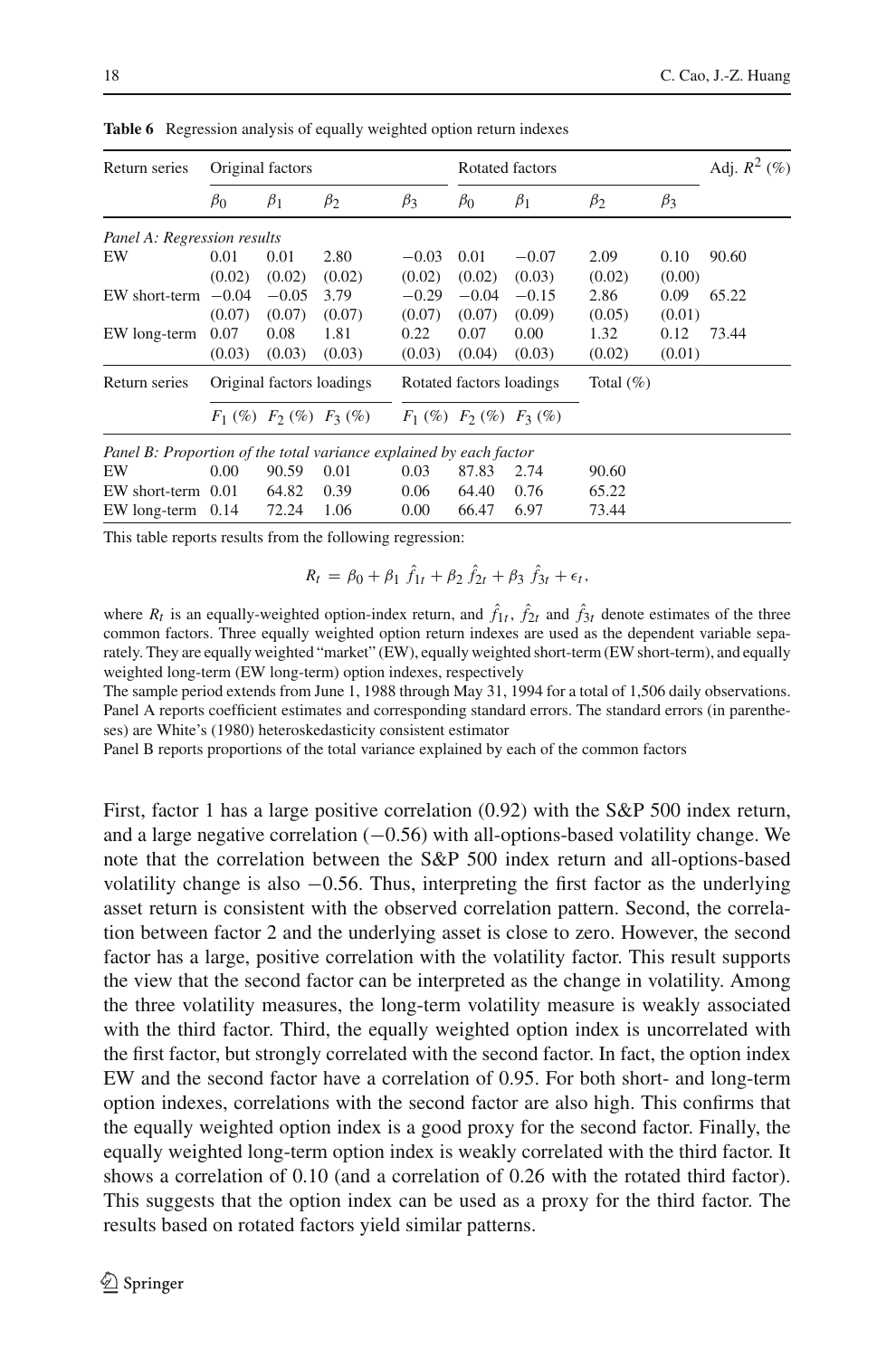|                              | $S\&P 500$ index |      | BS implied volatility   |      |                | Original factors   |                |                 | Rotated factors |       |
|------------------------------|------------------|------|-------------------------|------|----------------|--------------------|----------------|-----------------|-----------------|-------|
|                              |                  | All  | Short                   | Long | F <sub>1</sub> | F <sub>2</sub>     | $F_3$          | F <sub>1</sub>  | F <sub>2</sub>  | $F_3$ |
| S&P 500<br>index             |                  |      | $-0.56$ $-0.51$ $-0.44$ |      |                | $0.92 -0.02 -0.12$ |                | 0.93            | 0.00            | 0.00  |
| <b>BS</b> Implied volatility |                  |      |                         |      |                |                    |                |                 |                 |       |
| All                          |                  |      | 0.71                    | 0.84 | $-0.56$        | 0.61               |                | $-0.03 -0.56$   | 0.60            | 0.00  |
| Short                        |                  |      |                         | 0.45 | $-0.52$        | 0.52               | $-0.01$        | $-0.53$         | 0.51            | 0.00  |
| Long                         |                  |      |                         |      | $-0.40$        | 0.46               |                | $0.06 - 0.42$   | 0.44            | 0.09  |
| Original factors             |                  |      |                         |      |                |                    |                |                 |                 |       |
| Factor 1                     |                  |      |                         |      |                |                    |                | 0.99            | 0.00            | 0.13  |
| Factor 2                     |                  |      |                         |      |                |                    |                | $-0.02$         | 0.98            | 0.18  |
| Factor 3                     |                  |      |                         |      |                |                    |                | $-0.13$         | $-0.18$         | 0.97  |
| Option indexes               |                  |      |                         |      |                |                    |                |                 |                 |       |
| EW                           | $-0.01$          | 0.55 | 0.56                    | 0.38 | 0.01           | 0.95               | $-0.01 - 0.01$ |                 | 0.94            | 0.16  |
| EW short-<br>term            | $-0.01$          | 0.42 | 0.55                    | 0.24 | $-0.01$        | 0.81               |                | $-0.06$ $-0.02$ | 0.80            | 0.09  |
| EW long-<br>term             | 0.00             | 0.58 | 0.32                    | 0.52 | 0.03           | 0.85               | 0.10           | 0.00            | 0.82            | 0.26  |

<span id="page-18-1"></span>**Table 7** Correlations of changes in implied volatility and factors

Reported below is the correlation matrix among changes in the Black-Scholes implied volatility, the original factors, the rotated factors, and the option return indexes. For each day, the Black-Scholes implied volatility is obtained by minimizing sum of squared pricing errors. The results under "All" are obtained by using all call and put options on a given day. Those under "Short" and "Long" are obtained by using all call/put options with days to expiration less than 45 days, or more than 180 days, respectively

The estimates of the original and rotated factors are from the factor analysis. "EW", "EW short-term" and "EW long-term", respectively, represent equally weighted option return index, equally weighted short-term option return index, and equally weighted long-term option return index

The sample period extends from June 1, 1988 through May 31, 1994 for a total of 1,506 daily observations

### <span id="page-18-0"></span>**4 Regression analysis**

The preceding section has demonstrated that the first, second, and third factors explain 87%, 4%, and 2% of the total variation in option returns. Further, we have found that the underlying S&P 500 index return is a good proxy for the first factor, and that both the equally weighted option index and the volatility are good proxies for the second factor. From a practical perspective, the true factors are not directly observable, and one is bounded to use proxies of factors and to explain option returns. We ask what fraction of the variation in option returns can be explained by these proxies. The answer to this question guides us on how to choose, among many observable proxies, the right set of observable variables for our option modeling framework. In this section, we use a regression analysis to study the association between option returns and proxies of factors. Specifically, we consider the one-factor, two-factor, and three-factor models.

# 4.1 The one-factor model

<span id="page-18-2"></span>The one-factor model we investigate is specified as:

$$
R_{it} = \alpha_{i0} + \alpha_{i1} R_t^{S\&P\,500} + \epsilon_{it},\tag{12}
$$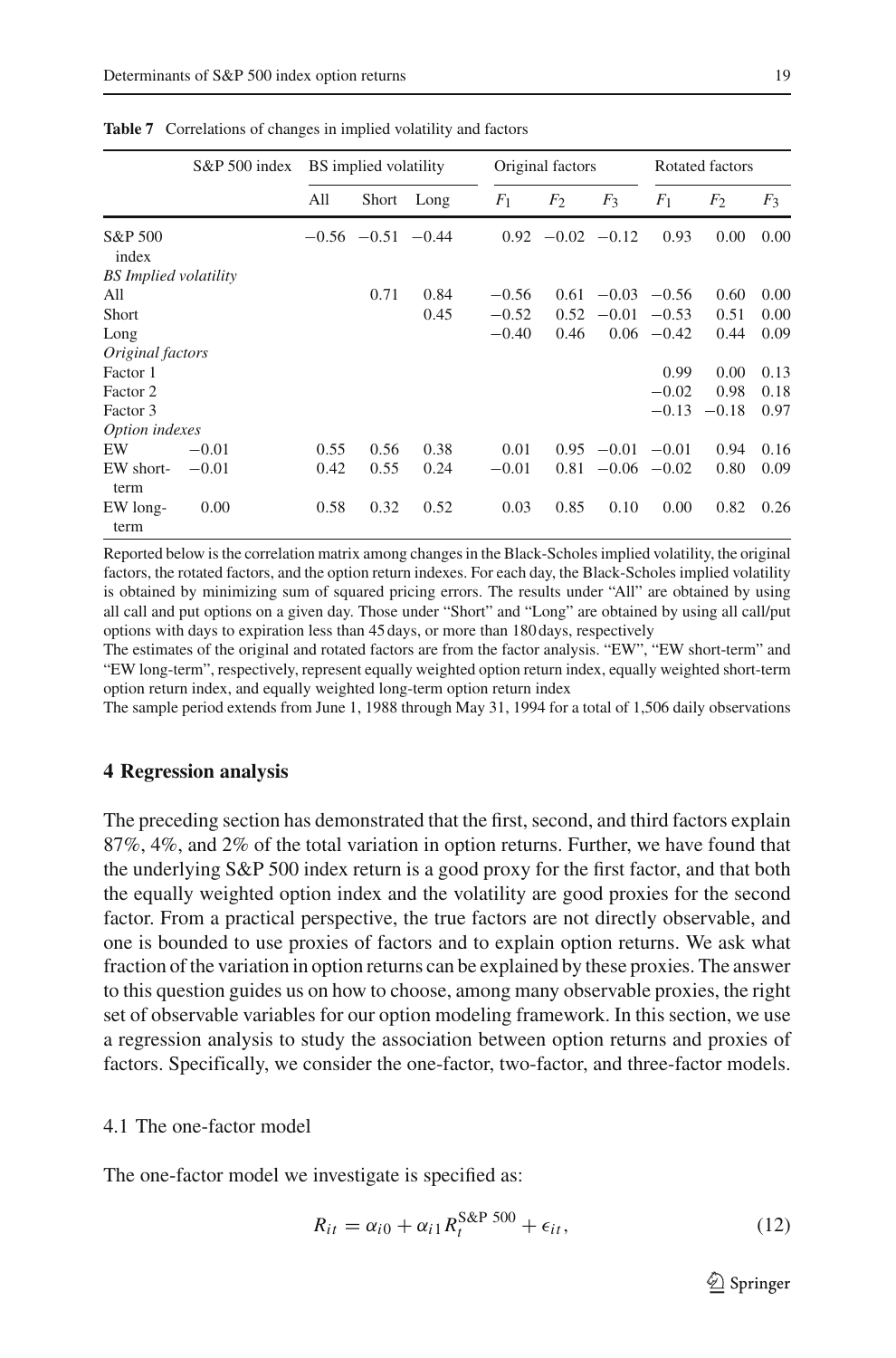where *Rit* is one of the following option returns at *t*: CSTOTM, CSTATM, CSTITM, CLTOTM, CLTATM, CLTITM, PSTOTM, PSTATM, PSTITM, PLTOTM, PLTATM, or PLTITM.  $R_t^{S\&P\,500}$  is the return on the S&P 500 index. This specification is consistent with the discretized version of the one-factor diffusion option pricing model. To appreciate this point, let  $S_t$  denote the level of the underlying S&P 500 index at *t*, and  $\tau$  and  $K$  be the time-to-expiration and strike price of a European call option, and  $C_t = C(S_t, K, \tau)$  be the value of the call option. Assume that the index level evolves according to the one-dimensional diffusion process:

$$
dS_t = \mu_s(\cdot) S_t dt + \sigma_s(S_t, t) S_t dz_s,
$$

where  $\mu_s$  and  $\sigma_s$  are the drift and volatility functions, respectively, and  $z_s$  is a standard Brownian motion under a real probability measure.

Using Ito's lemma and the partial differential equation (PDE) of the pricing function *C*, we have:

$$
\frac{dC_t}{C_t} = r_t(1 - \Omega_s^c)dt + \Omega_s^c \frac{dS_t}{S_t},
$$

where  $\Omega_s^c = \frac{S}{C} \frac{\partial C}{\partial S}$  denotes the elasticity of the call option with respect to *S*, and  $r_t$  is the risk-free rate. Rewriting the above equation in terms of logarithmic return yields:

$$
d(\ln C_t) = \left(r_t + \frac{1}{2}\sigma_s^2 \Omega_s^c\right) \left(1 - \Omega_s^c\right) dt + \Omega_s^c d(\ln S_t). \tag{13}
$$

<span id="page-19-0"></span>The regression model given in Eq. [12](#page-18-2) can be justified under two conditions: (1) The first term on the RHS of Eq. [13,](#page-19-0) namely, the time-decay component during *dt*, is constant; and (2) the variation in  $\Omega_s^c$  is small. The dependent variables in Eq. [12](#page-18-2) are daily option returns with a constant moneyness and maturity. Given that *dt* is small, the time-decay component is close to zero, and the first condition is expected to hold. The second condition requires the option elasticity to be a function of the time-to-expiration and the moneyness (or the ratio of the underlying price *S* to the strike *K*) only, and not sensitive to the interest rate and the underlying return volatility. Elasticity  $\Omega_s^c$ is a function of  $\tau$  if the underlying process is stationary. One sufficient condition for  $\Omega_s^c$  to depend on *S* and *K* only through the ratio *S*/*K* is that the price function of a call (or put) option is homogeneous of degree one in *S* and *K*. [9](#page-19-1) It is known that the Black-Scholes option pricing model has such a homogeneity property. [Merton](#page-37-0) [\(1973\)](#page-37-0) and [Ingersoll](#page-36-23) [\(1987](#page-36-23)) provide sufficient conditions for the option price to be first-degree homogeneous in *S* and *K*. We assume that the interest rate is constant and the variation in  $\Omega_s^c$  due to  $r_t$  is small. Daily variations in  $\Omega_s^c$  due to volatility are expected to be small. However, there could be large variations over a long horizon. Nonetheless, results from our regressions are still useful, qualitatively.

<span id="page-19-1"></span><sup>&</sup>lt;sup>9</sup> From the homogeneity property,  $C(aS, aK) = a C(S, K) \forall a > 0$ , we have  $\Omega_s^c(aS, aK) =$  $\frac{aS}{C(aS,aK)} \frac{\partial C(aS,aK)}{\partial(aS)} = \Omega_S^c(S, K), \forall a > 0.$  Setting  $a = 1/K$  leads to  $\Omega_S^c(S, K) = \Omega_S^c(S/K, 1)$ .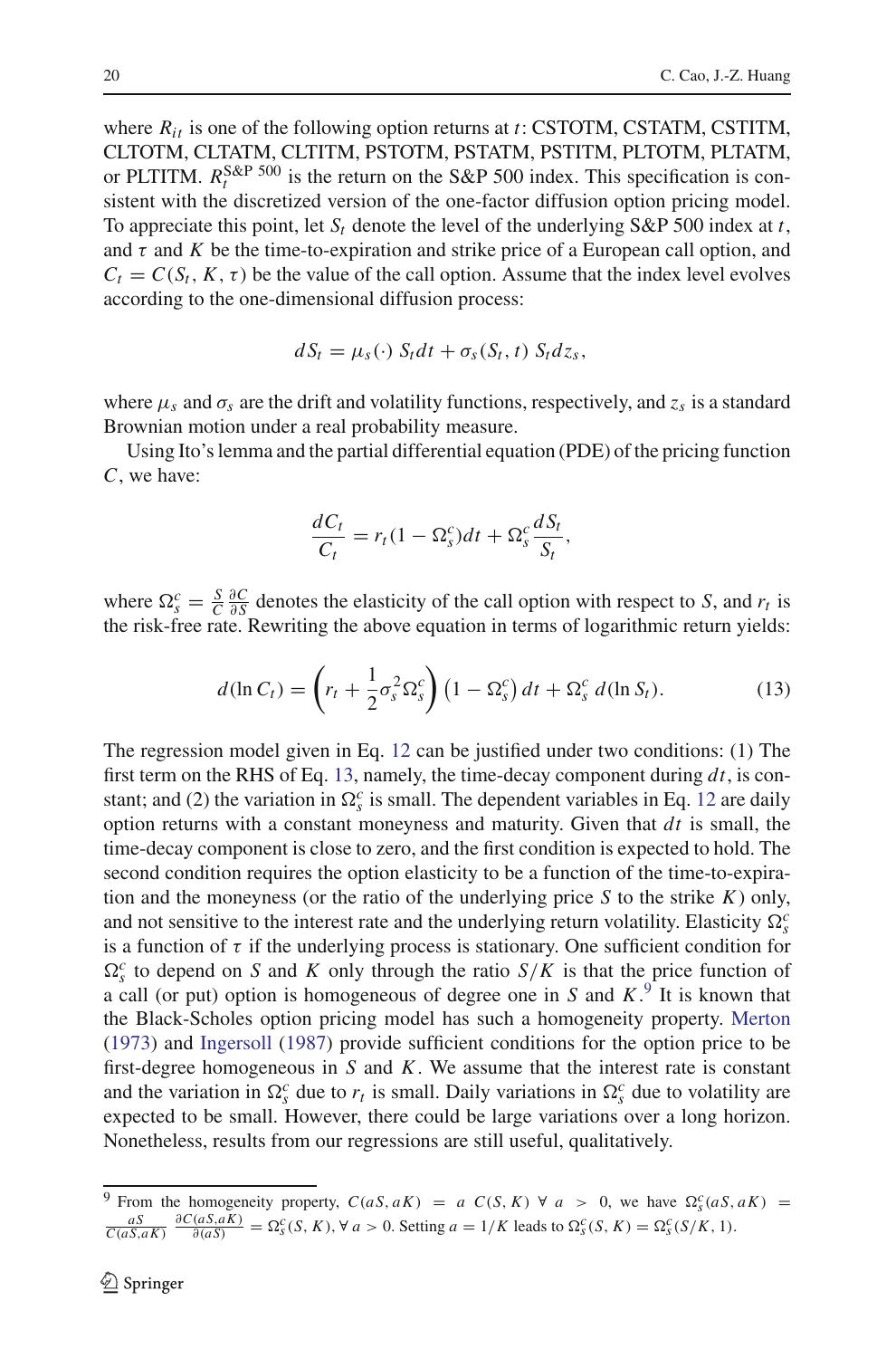In Table [8](#page-21-0) we report estimated regression coefficients and corresponding standard errors, which are White's [\(1980\)](#page-37-10) heteroskedasticity consistent estimator. The estimation is done for each of the 12 option returns. The estimated constant is small and insignificant from zero. This indicates that time decay over one day is indeed small. However, there is a strong positive (negative) association between a call (put) option return and S&P 500 index return. All 12 estimated coefficients of  $\alpha_1$  are significant at a 5% level. For a fixed maturity, the coefficient of  $\alpha_1$  monotonically decreases from OTM to ITM call options. Between a pair of short- and long-term call options (e.g., CSTOTM and CLTOTM), the coefficient for short-term options is larger. These conclusions also hold for put options, except that the coefficient of  $\alpha_1$  is negative. Thus, returns on short-term and out-of-the money options are far more sensitive to the underlying asset than are those on the long-term and in-the-money options.

Although all option returns are significantly related to the underlying asset return, the explanatory power varies substantially across option's moneyness or maturity. Overall, the average adjusted  $R^2$  is 74.7% for the 12 regressions. Across moneyness categories, the average adjusted  $R^2$  is 63.4% for OTM options, 79.3% for ATM options, and  $81.3\%$  for ITM options.<sup>[10](#page-20-0)</sup> Clearly, the underlying asset return explains a significant percentage of the variation in the option return. This is particularly true for the ITM options. Yet, about 20–40% of the variation in option returns cannot be attributed to changes in the underlying value. Therefore, it is necessary to include additional factors to explain variations in option returns that are not otherwise explained by the S&P 500 index return.

# 4.2 Multifactor regressions based on option return indexes

Since the one-factor model does not satisfactorily explain variations in option returns, we examine multifactor regression models. Our objective is to investigate incremental explanatory power, over the underlying S&P 500 index, that the second and the third factors offer.

We begin with a two-factor regression model, with the second factor being the return on the equally weighted option index. The estimated regression model is:

$$
R_{it} = \beta_{i0} + \beta_{i1} R_t^{\text{S\&P 500}} + \beta_{i2} R_t^{\text{EW}} + \epsilon_{it}, \tag{14}
$$

<span id="page-20-1"></span>where  $R_{it}$  is one of the 12 option returns,  $R_t^{\text{S&P 500}}$  is the return on the S&P 500 index, and  $R_t^{EW}$  is the return on the equally weighted option index.

Similar to the one-factor model given in Eqs. [12](#page-18-2) and [14](#page-20-1) can be considered as a discretized version of a two-factor diffusion option pricing model. To see this point, let  $S_t$  denote the underlying S&P 500 index and  $y_t$  the value of the second state variable at *t*. Assume that the dynamics of  $S_t$  and  $y_t$  are given by:

<span id="page-20-0"></span><sup>&</sup>lt;sup>10</sup> Recall that the rotated first factor explains 85.17% of the total variation in option returns. One reason why the  $R^2$  from the principal component analysis is higher than the regression  $R^2$  is that we obtain the principal component solution by maximizing the variance explained by factors.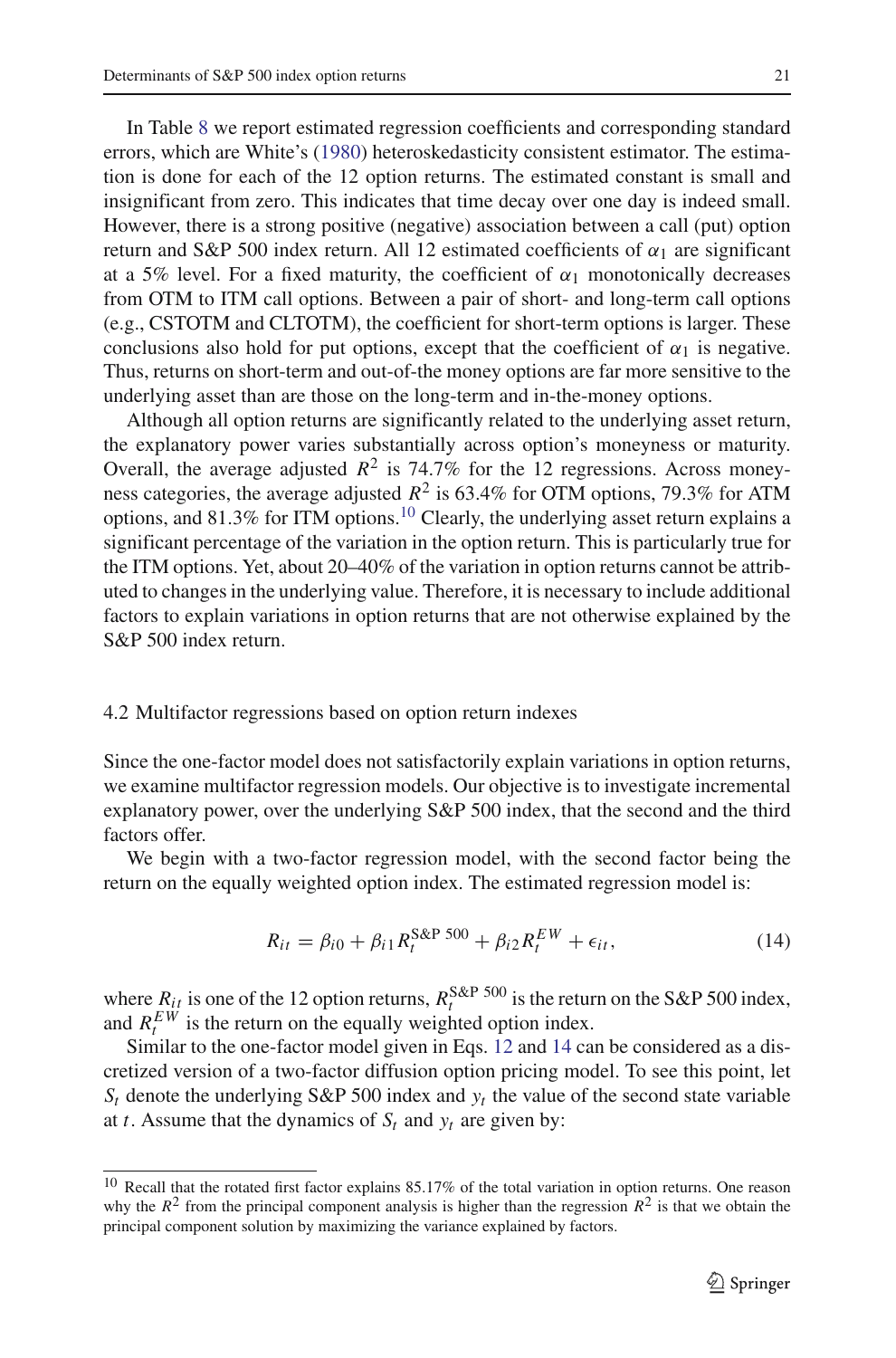<span id="page-21-0"></span>

| י                                                                                     |
|---------------------------------------------------------------------------------------|
| ì                                                                                     |
|                                                                                       |
|                                                                                       |
|                                                                                       |
|                                                                                       |
|                                                                                       |
|                                                                                       |
|                                                                                       |
| j                                                                                     |
|                                                                                       |
|                                                                                       |
|                                                                                       |
|                                                                                       |
| í                                                                                     |
|                                                                                       |
|                                                                                       |
|                                                                                       |
|                                                                                       |
|                                                                                       |
| l                                                                                     |
|                                                                                       |
| i                                                                                     |
|                                                                                       |
|                                                                                       |
| ¢                                                                                     |
|                                                                                       |
|                                                                                       |
|                                                                                       |
| l                                                                                     |
| $\frac{1}{2}$                                                                         |
|                                                                                       |
|                                                                                       |
|                                                                                       |
| l                                                                                     |
| ł<br>Ĕ<br>Ì                                                                           |
|                                                                                       |
|                                                                                       |
| ֖֖֖֖֖֧ׅׅ֖֖֧֪֪ׅ֖֧֪֧֪֧֪ׅ֪֧֪֧֪֪֪֪֪֪֪֪֪֪֪֧֚֚֚֚֚֚֚֚֚֚֚֚֚֚֚֚֚֚֚֚֚֚֚֚֚֚֚֚֡֝֝֝֓֞֝֬֝֬֝֬֓֞֬֝֬֝֬ |
|                                                                                       |
|                                                                                       |
|                                                                                       |
|                                                                                       |
|                                                                                       |
|                                                                                       |
|                                                                                       |
|                                                                                       |
|                                                                                       |
|                                                                                       |
|                                                                                       |
|                                                                                       |
|                                                                                       |
|                                                                                       |
|                                                                                       |
|                                                                                       |
|                                                                                       |
|                                                                                       |
|                                                                                       |
| ׇ֖֖֖֖֚֚֚֚֚֚֚֚֬֕                                                                       |
|                                                                                       |
|                                                                                       |
|                                                                                       |
|                                                                                       |
|                                                                                       |
| ć                                                                                     |
|                                                                                       |
|                                                                                       |
| į                                                                                     |
|                                                                                       |
|                                                                                       |
|                                                                                       |
|                                                                                       |
|                                                                                       |
| l                                                                                     |
|                                                                                       |
|                                                                                       |
|                                                                                       |
|                                                                                       |
| í                                                                                     |
| $\vdots$                                                                              |
|                                                                                       |
| ١                                                                                     |
| ļ                                                                                     |
| ۰                                                                                     |
| Š                                                                                     |

| Return series | $100\times$                                                                                                                                                                                                                                                                                                                                                                            |                                                                                                                                                                                                                                | Adj. $R^2$        | $100\times$ |                                                                                                                                                                                                                                                                                                                                                                                                                                                                                     |           | Adj. R <sup>2</sup> | $100\times$    |                                                                                                                                                                                                                                                                                                                                                  |                       |         | Adj. R <sup>2</sup> |
|---------------|----------------------------------------------------------------------------------------------------------------------------------------------------------------------------------------------------------------------------------------------------------------------------------------------------------------------------------------------------------------------------------------|--------------------------------------------------------------------------------------------------------------------------------------------------------------------------------------------------------------------------------|-------------------|-------------|-------------------------------------------------------------------------------------------------------------------------------------------------------------------------------------------------------------------------------------------------------------------------------------------------------------------------------------------------------------------------------------------------------------------------------------------------------------------------------------|-----------|---------------------|----------------|--------------------------------------------------------------------------------------------------------------------------------------------------------------------------------------------------------------------------------------------------------------------------------------------------------------------------------------------------|-----------------------|---------|---------------------|
|               | $\alpha$ <sub>0</sub>                                                                                                                                                                                                                                                                                                                                                                  | $\alpha$ <sup>1</sup>                                                                                                                                                                                                          |                   | $\beta_0$   | $\beta_1$                                                                                                                                                                                                                                                                                                                                                                                                                                                                           | $\beta_2$ |                     | $\mathfrak{S}$ | $\overline{\Sigma}$                                                                                                                                                                                                                                                                                                                              | $\tilde{\mathcal{L}}$ | $\zeta$ |                     |
| NIIOLS        | 0.07                                                                                                                                                                                                                                                                                                                                                                                   |                                                                                                                                                                                                                                | 61.8              |             | $\begin{array}{l} \mathcal{A} \oplus \mathcal{A} \oplus \mathcal{A} \oplus \mathcal{A} \oplus \mathcal{A} \oplus \mathcal{A} \oplus \mathcal{A} \oplus \mathcal{A} \oplus \mathcal{A} \oplus \mathcal{A} \oplus \mathcal{A} \oplus \mathcal{A} \oplus \mathcal{A} \oplus \mathcal{A} \oplus \mathcal{A} \oplus \mathcal{A} \oplus \mathcal{A} \oplus \mathcal{A} \oplus \mathcal{A} \oplus \mathcal{A} \oplus \mathcal{A} \oplus \mathcal{A} \oplus \mathcal{A} \oplus \mathcal{A}$ |           | 76.2                |                |                                                                                                                                                                                                                                                                                                                                                  |                       |         |                     |
|               |                                                                                                                                                                                                                                                                                                                                                                                        |                                                                                                                                                                                                                                |                   |             |                                                                                                                                                                                                                                                                                                                                                                                                                                                                                     |           |                     |                |                                                                                                                                                                                                                                                                                                                                                  |                       |         |                     |
| CSTATM        | $\begin{array}{l} \mathfrak{t}_{3,3} \\[-0.2cm] \mathfrak{t}_{3,4} \\[-0.2cm] \mathfrak{t}_{3,5} \\[-0.2cm] \mathfrak{t}_{3,6} \\[-0.2cm] \mathfrak{t}_{3,6} \\[-0.2cm] \mathfrak{t}_{3,6} \\[-0.2cm] \mathfrak{t}_{3,6} \\[-0.2cm] \mathfrak{t}_{3,6} \\[-0.2cm] \mathfrak{t}_{3,6} \\[-0.2cm] \mathfrak{t}_{3,6} \\[-0.2cm] \mathfrak{t}_{3,6} \\[-0.2cm] \mathfrak{t}_{3,6} \\[-0.$ | $(8, 8, 8, 1)$ $(8, 8, 1)$ $(8, 1)$ $(8, 1)$ $(8, 1)$ $(8, 1)$ $(8, 1)$ $(8, 1)$ $(8, 1)$ $(8, 1)$ $(8, 1)$ $(8, 1)$ $(8, 1)$ $(8, 1)$ $(8, 1)$ $(8, 1)$ $(8, 1)$ $(8, 1)$ $(8, 1)$ $(8, 1)$ $(8, 1)$ $(8, 1)$ $(8, 1)$ $(8, $ | 80.0              |             |                                                                                                                                                                                                                                                                                                                                                                                                                                                                                     |           | 83.3                |                | $\begin{array}{l} 8.96 \hskip -0.6cm + 8.92 \hskip -0.6cm + 8.92 \hskip -0.6cm + 8.92 \hskip -0.6cm + 8.92 \hskip -0.6cm + 8.92 \hskip -0.6cm + 8.92 \hskip -0.6cm + 8.92 \hskip -0.6cm + 8.92 \hskip -0.6cm + 8.92 \hskip -0.6cm + 8.92 \hskip -0.6cm + 8.92 \hskip -0.6cm + 8.92 \hskip -0.6cm + 8.92 \hskip -0.6cm + 8.92 \hskip -0.6cm + 8.$ |                       |         | 83.3                |
|               |                                                                                                                                                                                                                                                                                                                                                                                        |                                                                                                                                                                                                                                |                   |             |                                                                                                                                                                                                                                                                                                                                                                                                                                                                                     |           |                     |                |                                                                                                                                                                                                                                                                                                                                                  |                       |         |                     |
| CSTITM        |                                                                                                                                                                                                                                                                                                                                                                                        |                                                                                                                                                                                                                                |                   |             |                                                                                                                                                                                                                                                                                                                                                                                                                                                                                     |           |                     |                |                                                                                                                                                                                                                                                                                                                                                  |                       |         |                     |
|               |                                                                                                                                                                                                                                                                                                                                                                                        |                                                                                                                                                                                                                                |                   |             |                                                                                                                                                                                                                                                                                                                                                                                                                                                                                     |           |                     |                |                                                                                                                                                                                                                                                                                                                                                  |                       |         |                     |
| <b>CLTOTM</b> |                                                                                                                                                                                                                                                                                                                                                                                        |                                                                                                                                                                                                                                | 60.7              |             |                                                                                                                                                                                                                                                                                                                                                                                                                                                                                     |           | 68.0                |                |                                                                                                                                                                                                                                                                                                                                                  |                       |         | 79.4                |
|               |                                                                                                                                                                                                                                                                                                                                                                                        |                                                                                                                                                                                                                                |                   |             |                                                                                                                                                                                                                                                                                                                                                                                                                                                                                     |           |                     |                |                                                                                                                                                                                                                                                                                                                                                  |                       |         |                     |
| <b>CLTATM</b> |                                                                                                                                                                                                                                                                                                                                                                                        |                                                                                                                                                                                                                                | 76.4              |             |                                                                                                                                                                                                                                                                                                                                                                                                                                                                                     |           | 78.C                |                |                                                                                                                                                                                                                                                                                                                                                  |                       |         |                     |
|               |                                                                                                                                                                                                                                                                                                                                                                                        |                                                                                                                                                                                                                                |                   |             |                                                                                                                                                                                                                                                                                                                                                                                                                                                                                     |           |                     |                |                                                                                                                                                                                                                                                                                                                                                  |                       |         |                     |
| <b>CLTTTM</b> |                                                                                                                                                                                                                                                                                                                                                                                        |                                                                                                                                                                                                                                | 78.1              |             |                                                                                                                                                                                                                                                                                                                                                                                                                                                                                     |           |                     |                |                                                                                                                                                                                                                                                                                                                                                  |                       |         | 80.2                |
|               |                                                                                                                                                                                                                                                                                                                                                                                        |                                                                                                                                                                                                                                |                   |             |                                                                                                                                                                                                                                                                                                                                                                                                                                                                                     |           | 78.6<br>75.8        |                |                                                                                                                                                                                                                                                                                                                                                  |                       |         |                     |
| <b>PSTOTM</b> |                                                                                                                                                                                                                                                                                                                                                                                        |                                                                                                                                                                                                                                | 67.1              |             |                                                                                                                                                                                                                                                                                                                                                                                                                                                                                     |           |                     |                |                                                                                                                                                                                                                                                                                                                                                  |                       |         | 78.5                |
|               |                                                                                                                                                                                                                                                                                                                                                                                        |                                                                                                                                                                                                                                |                   |             |                                                                                                                                                                                                                                                                                                                                                                                                                                                                                     |           |                     |                |                                                                                                                                                                                                                                                                                                                                                  |                       |         |                     |
| PSTATM        |                                                                                                                                                                                                                                                                                                                                                                                        |                                                                                                                                                                                                                                | 80.7              |             |                                                                                                                                                                                                                                                                                                                                                                                                                                                                                     |           | 82.6                |                |                                                                                                                                                                                                                                                                                                                                                  |                       |         | 83.4                |
|               |                                                                                                                                                                                                                                                                                                                                                                                        |                                                                                                                                                                                                                                |                   |             |                                                                                                                                                                                                                                                                                                                                                                                                                                                                                     |           |                     |                |                                                                                                                                                                                                                                                                                                                                                  |                       |         |                     |
| PSTITM        |                                                                                                                                                                                                                                                                                                                                                                                        |                                                                                                                                                                                                                                | 85.0              |             |                                                                                                                                                                                                                                                                                                                                                                                                                                                                                     |           | 85.1                |                |                                                                                                                                                                                                                                                                                                                                                  |                       |         | 85.5                |
|               |                                                                                                                                                                                                                                                                                                                                                                                        |                                                                                                                                                                                                                                |                   |             |                                                                                                                                                                                                                                                                                                                                                                                                                                                                                     |           |                     |                |                                                                                                                                                                                                                                                                                                                                                  |                       |         |                     |
| PLTOTIN       |                                                                                                                                                                                                                                                                                                                                                                                        |                                                                                                                                                                                                                                | $\overline{54.1}$ |             |                                                                                                                                                                                                                                                                                                                                                                                                                                                                                     |           | 68.2                |                |                                                                                                                                                                                                                                                                                                                                                  |                       |         |                     |
|               |                                                                                                                                                                                                                                                                                                                                                                                        |                                                                                                                                                                                                                                |                   |             |                                                                                                                                                                                                                                                                                                                                                                                                                                                                                     |           |                     |                |                                                                                                                                                                                                                                                                                                                                                  |                       |         |                     |
| PLTATM        |                                                                                                                                                                                                                                                                                                                                                                                        |                                                                                                                                                                                                                                | 79.9              |             |                                                                                                                                                                                                                                                                                                                                                                                                                                                                                     |           | 81.6                |                |                                                                                                                                                                                                                                                                                                                                                  |                       |         | 82.4                |
|               |                                                                                                                                                                                                                                                                                                                                                                                        |                                                                                                                                                                                                                                |                   |             |                                                                                                                                                                                                                                                                                                                                                                                                                                                                                     |           |                     |                |                                                                                                                                                                                                                                                                                                                                                  |                       |         |                     |
| PLITIN        |                                                                                                                                                                                                                                                                                                                                                                                        |                                                                                                                                                                                                                                |                   |             |                                                                                                                                                                                                                                                                                                                                                                                                                                                                                     |           | 82.3                |                |                                                                                                                                                                                                                                                                                                                                                  |                       |         | 82.5                |
|               | (0.07)                                                                                                                                                                                                                                                                                                                                                                                 |                                                                                                                                                                                                                                |                   |             |                                                                                                                                                                                                                                                                                                                                                                                                                                                                                     |           |                     |                |                                                                                                                                                                                                                                                                                                                                                  |                       |         |                     |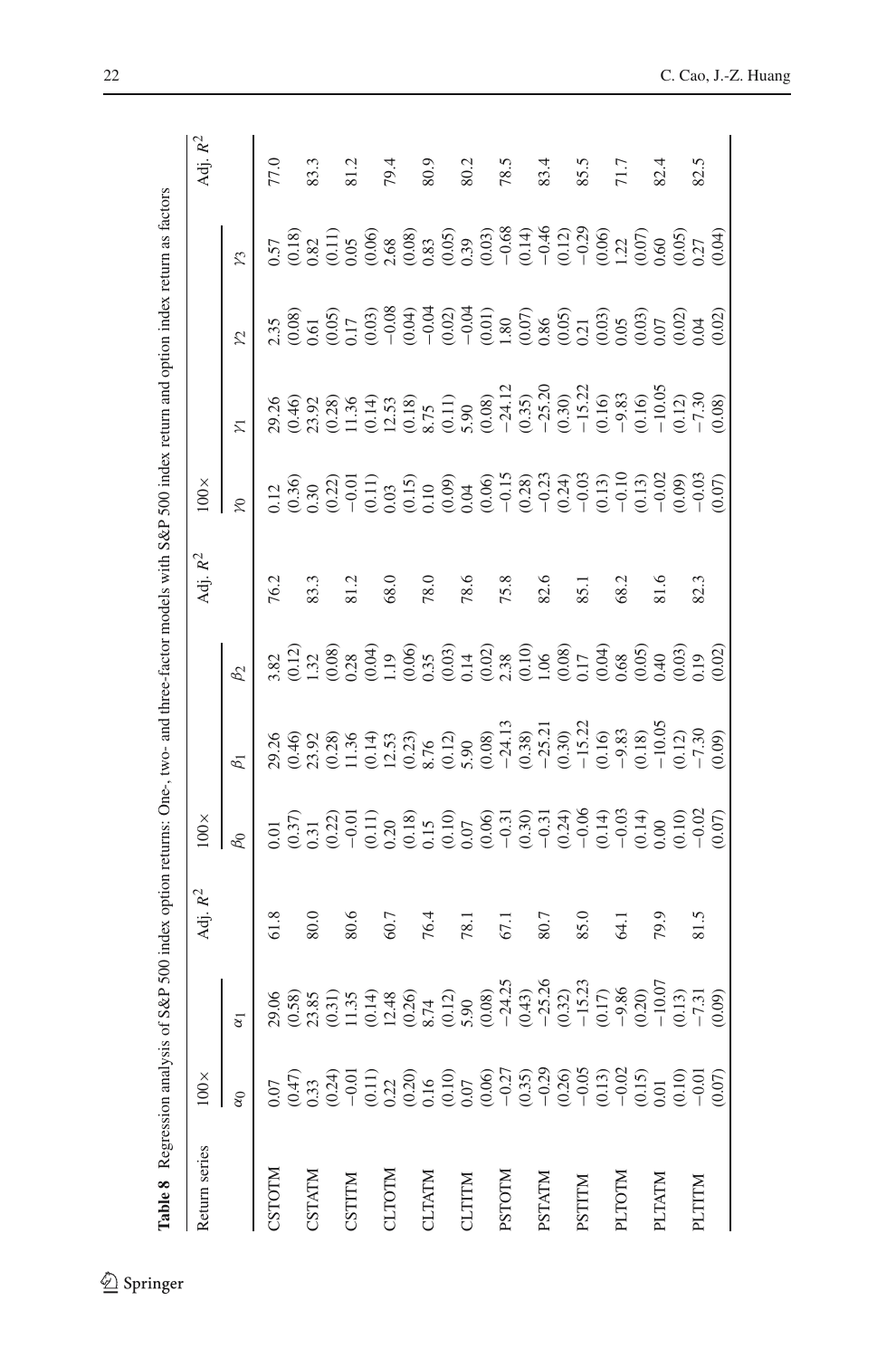**Table 8** continued<br>This table reports results from the following three regressions:<br>Regression 1:  $R_{i,t} = \alpha_{i0} + \alpha_{i1} R_s^s$ &P 500 +  $\epsilon_{i,t}$ ,

 $R_{ii} = \alpha_{i0} + \alpha_{i1} R_t^{S\&P}$  500 *t* $\frac{1}{i}$  and  $\frac{1}{i}$  +  $\epsilon_{ii}$ 

 $\frac{1}{t}$  +  $\epsilon_{it}$  $s_{\alpha}$ e 500 +  $\beta_{i2}$   $R_{I}^{\text{EW}}$  $R_{it} = \beta_{i0} + \beta_{i1} R_t^{S\&P}$  500 *t*Regression 2: Regression 2:

Regression 3:  $R_{it} = \gamma_{i0} + \gamma_{i1} R_{t}^{\text{S\&P}}$  500  $\frac{1}{2}$  *R*EWshort-term  $+\gamma_{i3}$  *R*<sub>E</sub>Wlong-term  $+ \epsilon_{i}t$ ,  $t = 1, ...$ *T* ,

where  $R_t$ , is one of the following option return series; (1) CSTOTM (short-term out-of-the money calls), (2) CSTATM (short-term at-the-money calls), (3) CSTITM (short-term in-the-money calls), (4) CLTOTM (long-term out-of-the money calls), (5) CLTATM (long-term at-the-money calls), (6) CLTITM (long-term in-the-money calls), (7) PSTOTM *Rit* is one of the following option return series: (1) CSTOTM (short-term out-of-the money calls), (2) CSTATM (short-term at-the-money calls), (3) CSTITM (short-term in-the-money calls), (4) CLTOTM (long-term out-of-the money calls), (5) CLTATM (long-term at-the-money calls), (6) CLTITM (long-term in-the-money calls), (7) PSTOTM (short-term out-of-the money puts), (8) PSTATM (short-term at-the-money puts), (9) PSTITM (short-term in-the-money puts), (10) PLTOTM (long-term out-of-the money EW, REWshort-term, and  $R_f^{\rm EWlong-term}$  , respectively, represent returns on equally weighted "market", equally weighted short-term, and equally weighted long-term option indexes. Return is defined  $R_f^{\rm EW}$  $R_i^{\text{EW}}$  $\sum_{i=1}^{3}$   $\alpha$  P  $\leq$  300 index return. *R*S&P 500 *t*puts), (11) PLTATM (long-term at-the-money puts), and (12) PLTITM (long-term in-the-money puts). as logarithmic price change as logarithmic price change

The sample period extends from June 1, 1988 through May 31, 1994, for a total of 1,506 daily observations. The standard errors (reported in parentheses) are White's (1980) The sample period extends from June 1, 1988 through May 31, 1994, for a total of 1,506 daily observations. The standard errors (reported in parentheses) are White's [\(1980](#page-37-10)) heteroskedasticity consistent estimator heteroskedasticity consistent estimator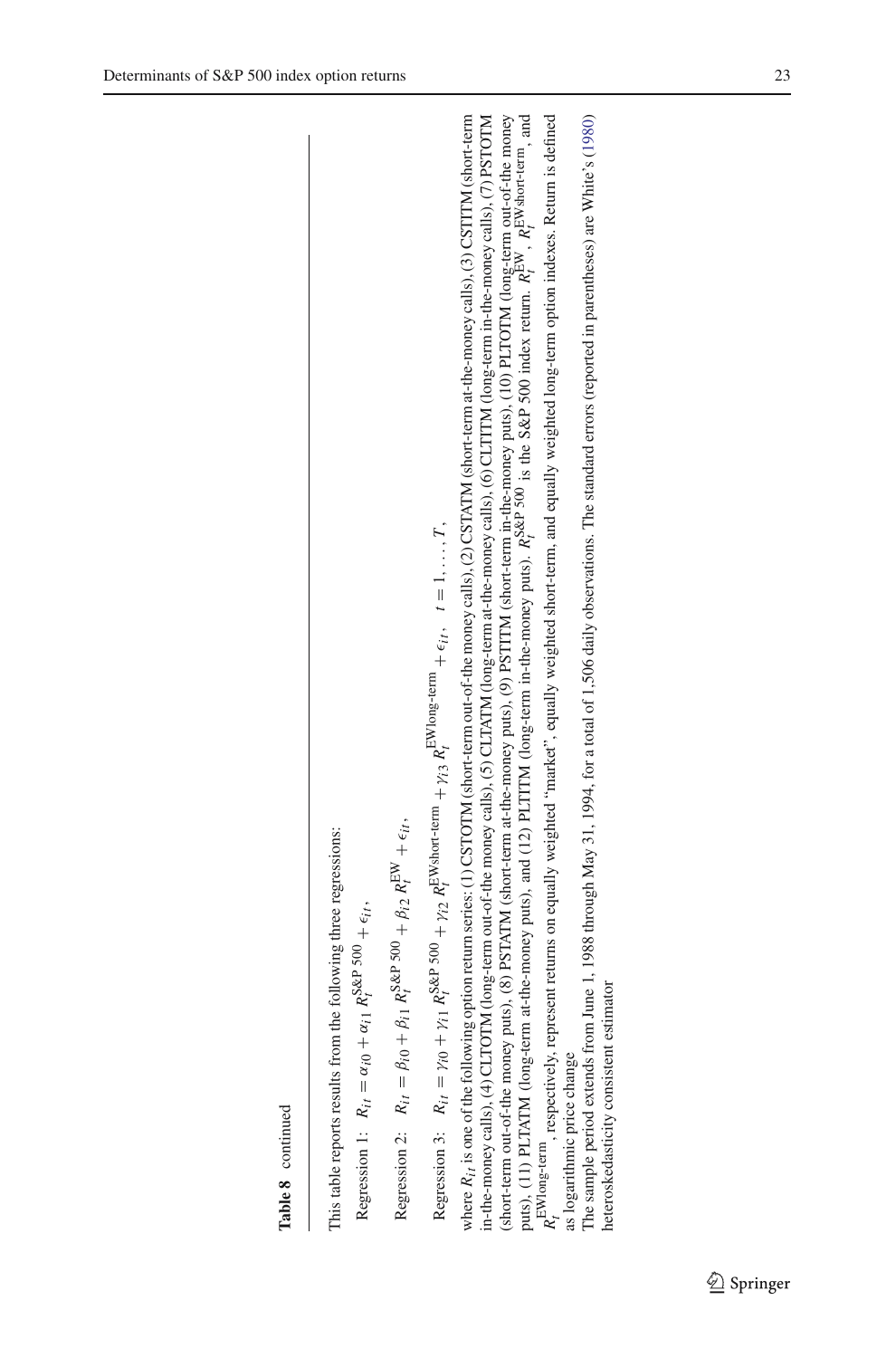$$
dS_t = \mu_s(\cdot) S_t dt + \sigma_s(S_t, t) S_t dz_s,
$$
  
\n
$$
dy_t = \mu_y(\cdot) y_t dt + \sigma_y(y_t, t) y_t dz_y,
$$

where  $z_s$  and  $z_v$  are two standard Brownian motions with a correlation coefficient of  $\rho_{s\nu}$ . Further assume that the value of a call option written on the S&P 500 index is given by  $C = C(S_t, y_t, K, \tau)$ . Using Ito's lemma and the PDE of the option price, we have:

$$
\frac{dC_t}{C_t} = [r_t(1 - \Omega_s^c) - (\mu_y - \sigma_y \lambda_y) \Omega_y^c] dt + \Omega_s^c \frac{dS_t}{S_t} + \Omega_y^c \frac{dy_t}{y_t},\tag{15}
$$

<span id="page-23-0"></span>where  $\Omega_y^c = \frac{y}{C} \frac{\partial C}{\partial y}$  is the elasticity of the option price with respect to *y*. Parameter  $\lambda_y$ represents the market price of risk associated with the second factor. Note that if the factor represented by *y* is a traded asset, then  $(\mu_v - \sigma_v \lambda_v) = r_t$ . Rewriting Eq. [15,](#page-23-0) we have:

$$
d(\ln C_t) = \left[ \left( r_t - \frac{\sigma_c^2}{2} \right) - \Omega_s^c \left( r_t - \frac{\sigma_s^2}{2} \right) - \Omega_y^c \left( \mu_y - \sigma_y \lambda_y - \frac{\sigma_y^2}{2} \right) \right] dt
$$
  
+  $\Omega_s^c d(\ln S_t) + \Omega_y^c d(\ln y_t),$  (16)

<span id="page-23-1"></span>where  $\sigma_c^2 = (\Omega_s^c)^2 \sigma_s^2 + (\Omega_y^c)^2 \sigma_y^2 + 2\Omega_s^c \Omega_y^c \sigma_s \sigma_y \rho_{sy}$ . Equation [16](#page-23-1) provides a basis for the regression model in Eq. [14.](#page-20-1)

Table [8](#page-21-0) reports estimation results of the two-factor model for each of the 12 option returns. The estimated coefficients for the S&P 500 index return are close to those from the one-factor model; they are positive for calls and negative for puts. More important, the coefficients of the equally weighted option index are positive and significant at 5% for all call and put option returns. When we compare estimates of  $\beta_1$  and  $\beta_2$ , we find that the estimated  $\beta_1$  is much larger than the estimated  $\beta_2$ . This is an indication that option returns are more sensitive to the underlying return than to the second factor. The estimated coefficient for the equally weighted option index monotonically decreases from the OTM to the ITM options. Thus, the OTM options bear a stronger relation to the second factor than to the ITM options. For example, for a point change in the EW, the corresponding changes in CSTOTM, CSTATM, and CSTITM are 3.82, 1.32, and 0.28 points, respectively. Further, the regression results show that including the second factor increases the adjusted  $R^2$  in general. Yet, the most noticeable increase in the  $R^2$  is for the OTM options (e.g., for CSTOTM, CLTOTM, PSTOTM, and PLTOTM). For example, the adjusted  $R^2$  is 61.8% for the one-factor model, and 76.2% for the two-factor model, for CSTOTM. Therefore, the second factor is more important in explaining variations in the OTM option returns than in the ATM and ITM option returns.

<span id="page-23-2"></span>Finally, we estimate a three-factor regression model that includes the underlying asset and the two equally weighted option indexes as independent variables. The model is specified as:

$$
R_{it} = \gamma_{i0} + \gamma_{i1} R_t^{\text{S\&P 500}} + \gamma_{i2} R_t^{\text{EWshort-term}} + \gamma_{i3} R_t^{\text{EWlong-term}} + \epsilon_{it}, \qquad (17)
$$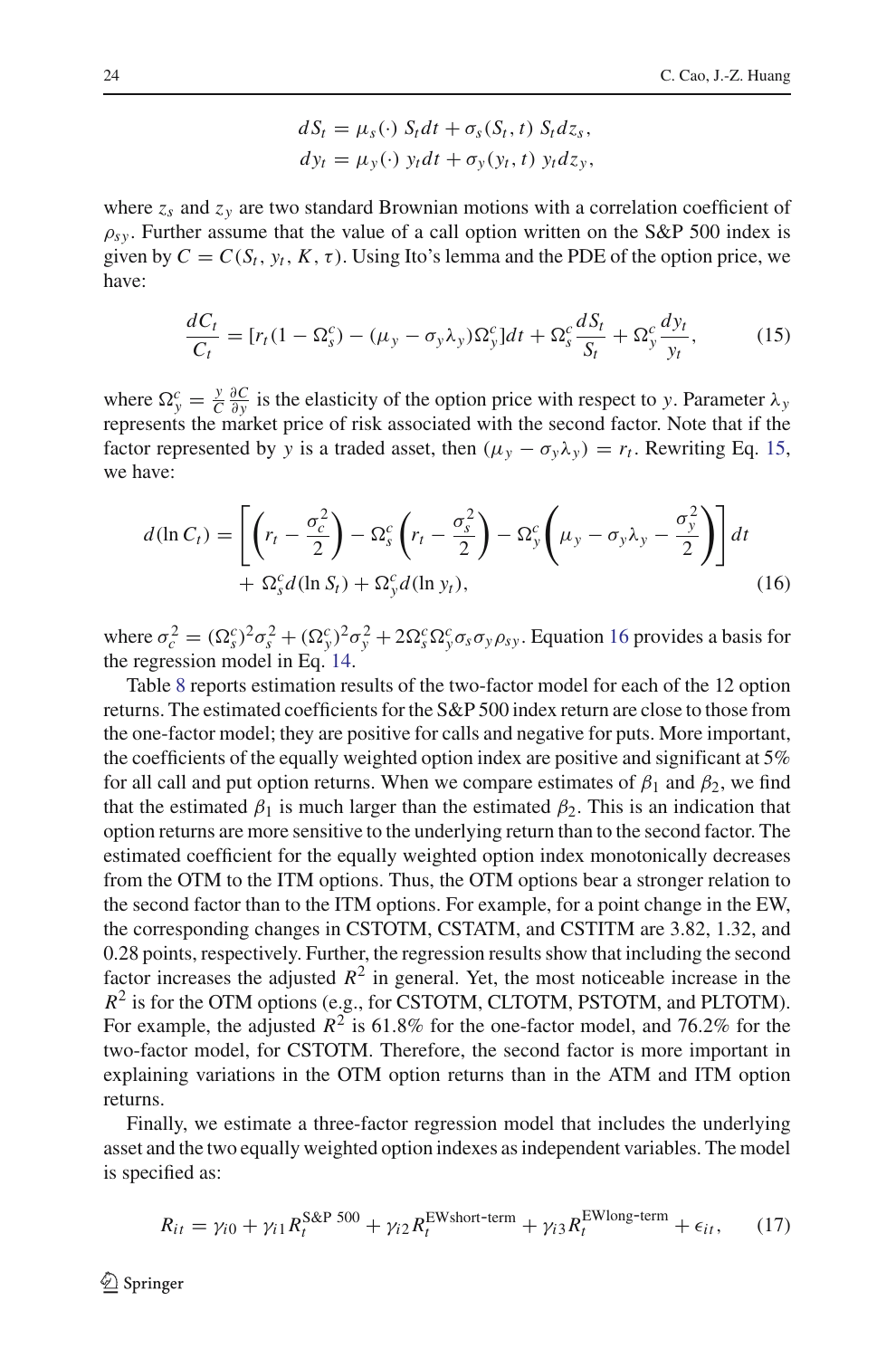where  $R_t^{\text{EWshort-term}}$  and  $R_t^{\text{EWlong-term}}$  denote equally weighted short- and long-term option return indexes, respectively. The regression results are displayed in Table [8.](#page-21-0) For coefficient estimates of  $\gamma_0$  and  $\gamma_1$ , they are very close to those from the two-factor model. The coefficient estimates of  $\gamma_2$  are positive and significant at 5%, but the estimates of  $\gamma_3$  are only weakly significant (or insignificant) for each of short-term option returns.

For long-term option returns, the opposite is true. Replacing the equally weighted option index by two maturity-specific option indexes does not lead to a significant increase in the adjusted  $R^2$ , except for long-term OTM options (CLTOTM and PLTOTM). Thus, the overall contribution of the proxy of the third factor toward the variation in option returns is not significant.

#### 4.3 Multifactor regressions based on implied volatility

In the preceding regression analysis, we used the equally weighted option index as a proxy for the second factor. In this subsection, we use an alternative proxy, the option implied volatility, for the second factor in the regression. The estimated two- and three-factor models are the same as those in Eqs. [14](#page-20-1) and [17,](#page-23-2) except that we replace the option return index with the logarithmic change in the implied volatility. These models are:

$$
R_{it} = \beta_{i0} + \beta_{i1} R_t^{\text{S\&P 500}} + \beta_{i2} log\left(\frac{\sigma_t^{\text{All}}}{\sigma_{t-1}^{\text{All}}}\right) + \epsilon_{it},
$$

and

$$
R_{it} = \gamma_{i0} + \gamma_{i1} R_t^{\text{S\&P 500}} + \gamma_{i2} log\left(\frac{\sigma_t^{\text{Short-term}}}{\sigma_{t-1}^{\text{Short-term}}}\right) + \gamma_{i3} log\left(\frac{\sigma_t^{\text{Long-term}}}{\sigma_{t-1}^{\text{Long-term}}}\right) + \epsilon_{it},
$$

where  $\sigma_t^{\text{All}}$  is the volatility on day *t* implied by the Black-Scholes model using all call and put options,  $\sigma_t^{\text{short-term}}$  is the volatility implied by the BS model using all short-term call/put options (with days-to-expiration less than 45 days), and  $\sigma_t^{\text{Long-term}}$ is the volatility implied by the BS model using long-term call/put options (with daysto-expiration more than 180 days).

Table [9](#page-25-0) presents the estimation results. The estimated coefficients for the S&P 500 return are similar to those from the two-factor model reported in Table [8.](#page-21-0) The coefficients of the change in the implied volatility  $(\beta_2)$  are positive and significant at 5% for all option returns except for CSTITM and CLTITM, indicating that the larger the change in the volatility, the higher the option return. The sensitivity of option returns to the change in volatility is largest for the OTM options, followed by the ATM options, and then the ITM options. This result holds true for both short- and long-term options, and for both calls and puts. Between alternative specifications of the two-factor models, the adjusted  $R^2$  is generally higher for the model with the option index as the proxy for the second factor (see Table [8\)](#page-21-0). Taking short-term call option returns as an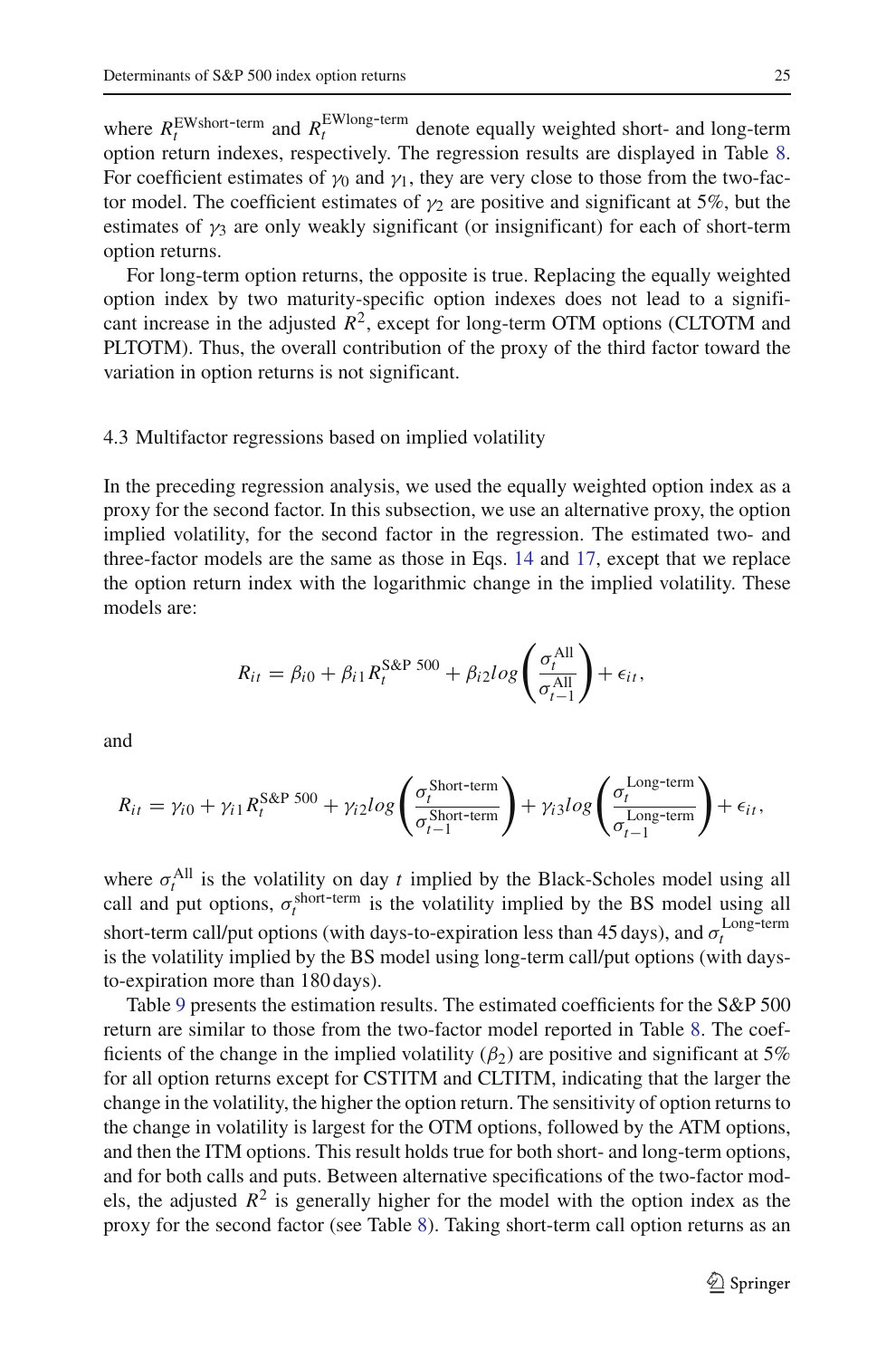| <b>ROLLY Respectively analysis of State 200 mack option returns.</b> The and three nector models with State<br>500 index return and implied volatility as factors |                   |                 |                |            |                   |                 |                |                |            |
|-------------------------------------------------------------------------------------------------------------------------------------------------------------------|-------------------|-----------------|----------------|------------|-------------------|-----------------|----------------|----------------|------------|
| Return series                                                                                                                                                     | $100\times$       |                 |                | Adj. $R^2$ | $100\times$       |                 |                |                | Adj. $R^2$ |
|                                                                                                                                                                   | $\beta_0$         | $\beta_1$       | $\beta_2$      |            | $\gamma_0$        | $\gamma_1$      | $\gamma_2$     | $\nu_3$        |            |
| CSTOTM                                                                                                                                                            | 0.07<br>(0.45)    | 32.72<br>(0.69) | 2.41<br>(0.25) | 63.9       | 0.00<br>(0.45)    | 33.91<br>(0.68) | 0.86<br>(0.09) | 1.44<br>(0.24) | 65.4       |
| CSTATM                                                                                                                                                            | 0.31<br>(0.24)    | 25.26<br>(0.36) | 0.93<br>(0.09) | 80.6       | 0.30<br>(0.24)    | 25.60<br>(0.36) | 0.32<br>(0.05) | 0.46<br>(0.13) | 80.9       |
| <b>CSTITM</b>                                                                                                                                                     | $-0.01$<br>(0.11) | 11.41<br>(0.17) | 0.04<br>(0.06) | 80.6       | $-0.01$<br>(0.11) | 11.44<br>(0.17) | 0.03<br>(0.02) | 0.01<br>(0.06) | 80.6       |

CLTOTM 0.19 14.30 1.20 63.5 0.19 14.19 0.10 1.12 64.0  $(0.20)$   $(0.30)$   $(0.11)$   $(0.20)$   $(0.30)$   $(0.04)$   $(0.10)$ CLTATM 0.15 9.28 0.36 77.0 0.16 9.23 −0.06 0.62 78.4  $(0.10)$   $(0.14)$   $(0.06)$   $(0.10)$   $(0.14)$   $(0.02)$   $(0.05)$ CLTITM 0.07 5.94 0.03 78.1 0.07 6.00 −0.05 0.26 78.9  $(0.06)$   $(0.09)$   $(0.04)$   $(0.06)$   $(0.09)$   $(0.02)$   $(0.03)$ PSTOTM −0.33 −20.08 2.75 71.4 −0.38 −19.50 1.36 −0.19 74.5  $(0.32)$   $(0.50)$   $(0.18)$   $(0.31)$   $(0.46)$   $(0.06)$   $(0.17)$ PSTATM −0.32 −23.22 1.34 81.8 −0.36 −22.58 0.87 −0.42 83.9  $(0.24)$   $(0.37)$   $(0.14)$   $(0.23)$   $(0.35)$   $(0.05)$   $(0.12)$ PSTITM −0.06 −14.80 0.28 85.1 −0.07 −15.00 0.11 −0.13 85.1  $(0.13)$   $(0.19)$   $(0.07)$   $(0.13)$   $(0.20)$   $(0.03)$   $(0.07)$ PLTOTM −0.06 −7.23 1.74 74.1 −0.05 −7.81 0.32 0.74 70.0  $(0.13)$   $(0.20)$   $(0.07)$   $(0.14)$   $(0.21)$   $(0.03)$   $(0.08)$ PLTATM −0.01 −8.41 1.10 86.6 −0.01 −8.80 0.20 0.47 82.6  $(0.09)$   $(0.14)$   $(0.05)$   $(0.09)$   $(0.14)$   $(0.02)$   $(0.05)$ PLTITM −0.02 −6.53 0.52 83.5 −0.03 −6.75 0.08 0.21 82.5  $(0.06)$   $(0.10)$   $(0.03)$   $(0.07)$   $(0.10)$   $(0.02)$   $(0.04)$ 

<span id="page-25-0"></span>Table 9 Regression analysis of S&P 500 index option returns: Two- and three-factor models with S&P 500 index return and implied volatility as factors

This table reports results from the following two regressions:

Regression 1: 
$$
R_{it} = \beta_{i0} + \beta_{i1} R_t^{S\&P 500} + \beta_{i2} \log \left( \frac{\sigma_t^{All}}{\sigma_{t-1}^{All}} \right) + \epsilon_{it},
$$
  
\nRegression 2:  $R_{it} = \gamma_{i0} + \gamma_{i1} R_t^{S\&P 500} + \gamma_{i2} \log \left( \frac{\sigma_t^{short-term}}{\sigma_{t-1}^{short-term}} \right) + \gamma_{i3} \log \left( \frac{\sigma_t^{long-term}}{\sigma_{t-1}^{long-term}} \right) + \epsilon_{it},$   
\n $t = 1, ..., T,$ 

where  $R_{it}$  is one of the following option return series: (1) CSTOTM (short-term out-of-the money calls), (2) CSTATM (short-term at-the-money calls), (3) CSTITM (short-term in-the-money calls), (4) CLTOTM (long-term out-of-the money calls), (5) CLTATM (long-term at-the-money calls), (6) CLTITM (long-term in-the-money calls), (7) PSTOTM (short-term out-of-the money puts), (8) PSTATM (short-term at-themoney puts), (9) PSTITM (short-term in-the-money puts), (10) PLTOTM (long-term out-of-the money puts), (11) PLTATM (long-term at-the-money puts), and (12) PLTITM (long-term in-the-money puts)  $R_t^{\text{S&P 500}}$  is the S&P 500 index return. Return is defined as logarithmic price change.  $\sigma_t^{\text{All}}$  is the volatility on day *t* implied by the Black-Scholes (BS) model using all call and put options,  $\sigma_t^{\text{short-term}}$  is the volatility on day *t* implied by the BS model using all short-term call/put options (with days-to-expiration less than 45 days), and  $\sigma_t^{\text{long-term}}$  is the volatility on day *t* implied by the BS model using long-term call/put options (with days-to-expiration more than 180 days)

The sample period extends from June 1, 1988 through May 31, 1994, for a total of 1,506 daily observations The standard errors (reported in parentheses) are White's [\(1980](#page-37-10)) heteroskedasticity consistent estimator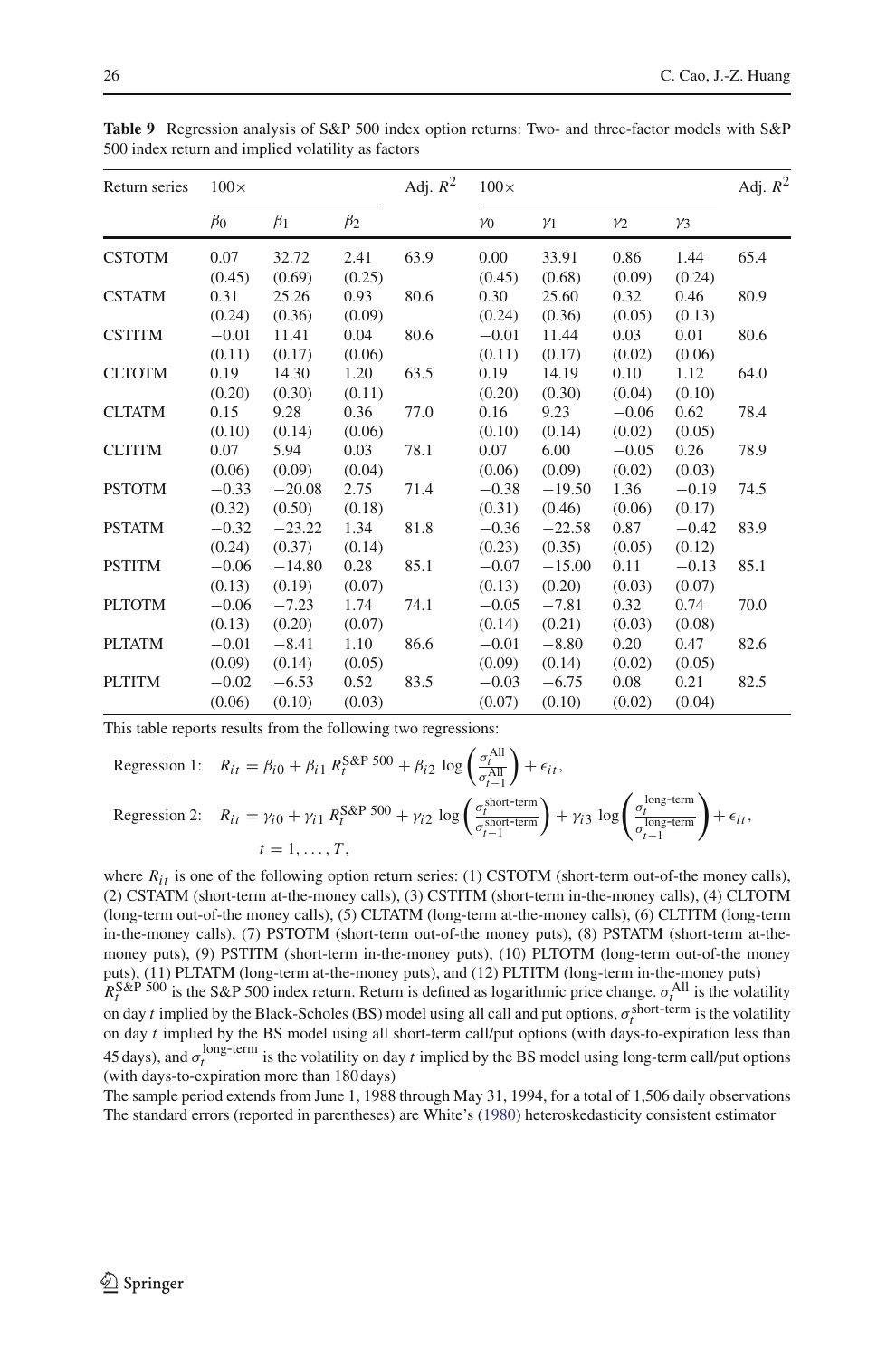example, the adjusted  $R^2$ s are 76.2%, 83.3%, and 81.2% when the EW is used as the second factor. These statistics are 63.9%, 80.6%, and 80.6%, respectively, when the implied volatility is used as a proxy for the second factor. It appears that the equally weighted option index is a better proxy for the second factor than is the option-implied volatility.

Next we examine a three-factor model and see if maturity-specific volatilities can explain option returns better than can a single-volatility factor. Since the short- and long-term implied volatilities are different in their levels and variabilities (e.g., the variation of volatility), using maturity-specific volatilities might improve estimation results. Table [9](#page-25-0) presents results for the three-factor model. Among the 12 regressions, nine pairs of coefficients for short- and long-term volatility are significant at 5%. Further, for a given short-term (long-term) option, the *t*-statistic associated with the short-term (long-term) volatility is more significant than that associated with the long-term (short-term) volatility. Thus, the short-term volatility plays a dominant role in explaining short-term option returns. However, the long-term volatility also con-tributes significantly to the variation in short-term option returns, and vice versa.<sup>[11](#page-26-1)</sup> Finally, the adjusted  $R^2$ s from the three-factor model are close to those of the two-factor model with a single-volatility factor. This result suggests that performance difference between the two-factor model (with one volatility factor) and the three-factor model (with two volatility factors) is small. The two-factor model is sufficient to explain most of the variation in option returns.

### <span id="page-26-0"></span>**5 Mean–variance spanning tests**

In the preceding analysis we investigated the common factors affecting option returns and the characteristics of these factors. Another approach to examining this issue is to use mean–variance spanning tests within the framework of [Hansen and Jagannathan](#page-36-12) [\(1991\)](#page-36-12). While factor analysis purports to identify the factors and the option return-generating process, spanning tests examine whether a certain set of (basis) assets can span or, equivalently, replicate payoffs of options. Motivated by the equivalence between the Hansen and Jagannathan tests and the [Huberman and Kandel](#page-36-13) [\(1987\)](#page-36-13) regressionbased tests for spanning (see [Bekaert and Urias\(1996](#page-36-24)); [Ferson](#page-36-25) [\(1995](#page-36-25))), we reformalize our tests within the framework of Huberman and Kandel. The likelihood ratio test is then used to test the Huberman and Kandel spanning restrictions (HK-restrictions).

# 5.1 Restrictions of the test

Let  $R_{t+1}$  represent an  $(n \times 1)$ -vector of asset returns at time  $t+1$ ,  $m_{t+1}$  be the stochastic discount factor or pricing kernel,  $\ell$  be an  $(n \times 1)$  unit vector, and  $\mathcal{F}_t$  denote the information available at time *t*. By a standard result, the Euler equation gives a general pricing restriction:  $E[m_{t+1}R_{t+1}|\mathcal{F}_t] = \ell_n$ . Applying the law of iterated expectations yields:

<span id="page-26-1"></span><sup>&</sup>lt;sup>11</sup> The estimated coefficient of  $\gamma_2$  is negative, but small in magnitude, when we use CLTATM and CLTITM as dependent variables. This can be partially explained by the correlation between the short- and long-term volatility factors (see Table [7\)](#page-18-1).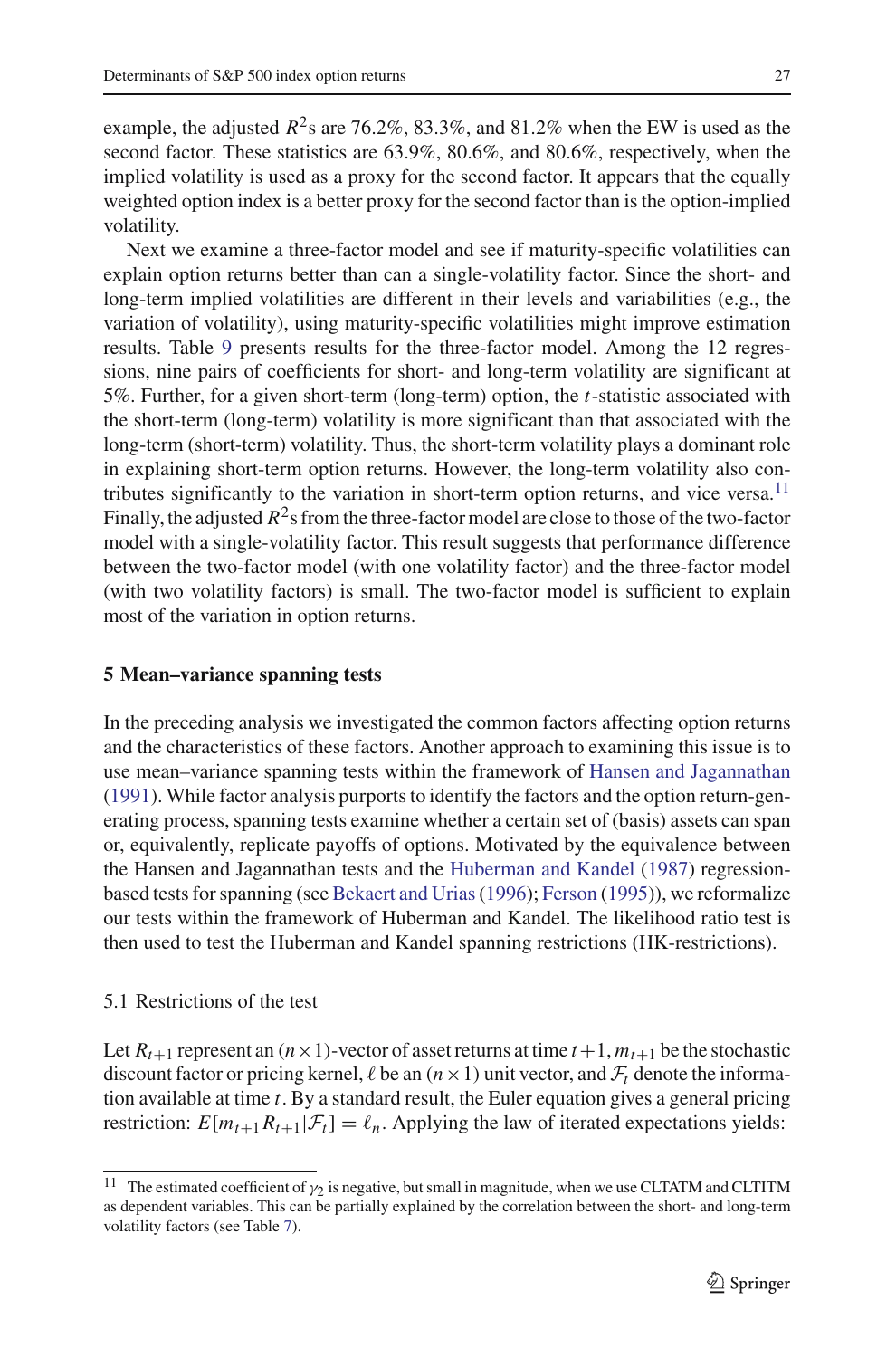$$
E[m_{t+1}R_{t+1}] = \ell_n, \tag{18}
$$

<span id="page-27-0"></span>which forms the basis of mean–variance spanning tests for option returns. Equation [18](#page-27-0) places restrictions on stochastic discount factors that should be consistent with the given set of asset returns  $R_{t+1}$ . [Hansen and Jagannathan](#page-36-12) [\(1991\)](#page-36-12) show that among these discount factors, the linear projection of  $m_{t+1}$  onto  $R_{t+1}$  and a constant has the minimum variance. Thus we consider:  $m_{t+1} = E[m_{t+1}] + [R_{t+1} - E(R_{t+1})]' \bar{\beta}$ , where  $\beta$  is an  $n \times 1$  vector of parameters to be determined.

Following [Bekaert and Urias](#page-36-24) [\(1996\)](#page-36-24) and [DeSantis](#page-36-26) [\(1995](#page-36-26)), we consider partitions:

$$
R_{t+1} = \begin{bmatrix} R_{t+1}^a \\ R_{t+1}^b \end{bmatrix}, \quad \bar{\beta} = \begin{bmatrix} \bar{\beta}^a \\ \bar{\beta}^b \end{bmatrix},
$$

where  $R_{t+1}^a$  and  $\bar{\beta}_a$  are  $n_a \times 1$  vectors and  $R_{t+1}^b$  and  $\bar{\beta}_b$  are  $n_b \times 1$  vectors. For convenience, we refer to the assets with returns  $R_{t+1}^a$  as test assets and the assets with returns  $R_{t+1}^b$  as benchmark assets. If the pricing kernel  $m_{t+1}$  depends only on  $R_{t+1}^b$ , then benchmark assets span returns on both benchmark and test assets. To test whether returns  $R_{t+1}^b$  span  $R_{t+1}$ , we can examine the Hansen and Jagannathan pricing restrictions (HJ-restrictions):

$$
\ell_n = E[(E[m_{t+1}] + [R_{t+1} - E(R_{t+1})]' \bar{\beta})R_{t+1}], \quad \bar{\beta}^a = 0_{n_a}.
$$

Since these restrictions hold for any given arbitrary value of  $E[m_{t+1}]$ , we can choose two different values for  $E[m_{t+1}]$  and then test the HJ-restrictions.

<span id="page-27-1"></span>Bekaert and Urias (1996) and [Ferson](#page-36-25) [\(1995\)](#page-36-25) show that the HJ-restrictions are equivalent to the HK-restrictions. Specifically, the HK-restrictions are given by:

$$
R_t^a = a + BR_t^b + \varepsilon_t
$$
  
\n
$$
E[\varepsilon_t] = 0_{n_a}, \qquad E[\varepsilon_{it} R_t^b] = 0_{n_b}, \quad i = 1, \dots, n_a
$$
\n(19)

$$
a = 0 \qquad R\ell = \ell \tag{20}
$$

$$
a = 0_{n_a}, \qquad B\ell_{n_b} = \ell_{n_a}, \tag{20}
$$

where *a* represents an  $n_a \times 1$  vector of parameters, *B* is an  $n_a \times n_b$  matrix of parameters, and  $\varepsilon_t$  is an  $n_a \times 1$  vector of error term. The HK-restrictions imply that, if returns  $R_t^b$  span  $R_t^a$ , then, up to an orthogonal (zero-mean) error factor, a test asset can be replicated by a portfolio of the benchmark assets. Notice that this interpretation is also reflected in [\(15\)](#page-23-0), in which an option return is spanned by the underlying asset and the equally weighted option index. Our subsequent spanning tests focus on the HK-restrictions.

### 5.2 Test statistics

Here, we describe how to use the generalized method of moments (GMM) [\(Hansen](#page-36-27) [1982\)](#page-36-27) to test the HK-restrictions. Let  $\beta = \text{vec}[(a, B)']$  represent the  $n_a(n_b + 1) \times 1$ vector of parameters. The moment conditions corresponding to Eq. [19](#page-27-1) are: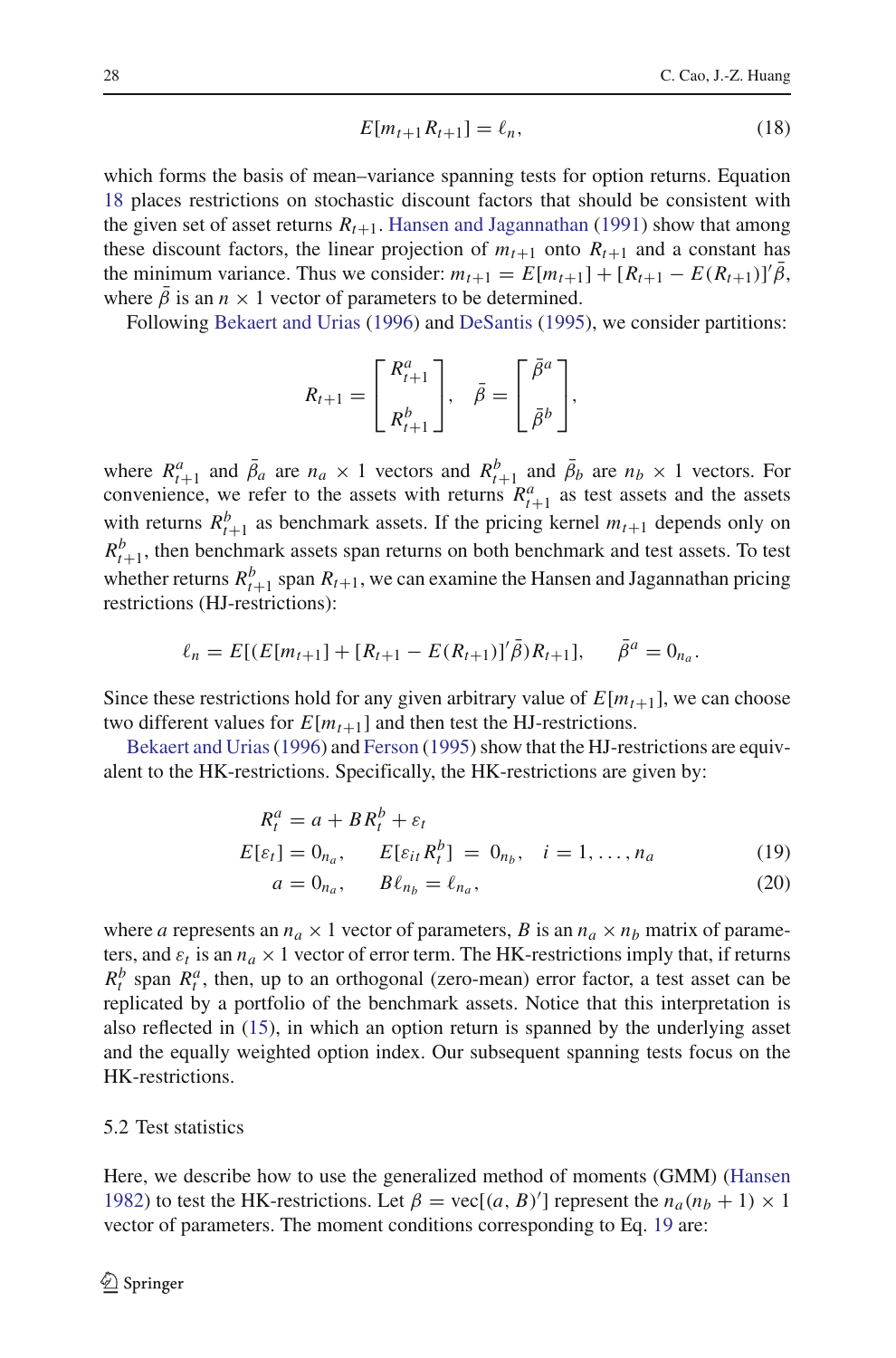$$
g_T(\beta) = \frac{1}{T} \sum_{t=1}^T g_t(\beta) \equiv \frac{1}{T} \sum_{t=1}^T \left[ \varepsilon_t \otimes R_t^b \right],
$$

where *T* denotes the number of observations in each option-return time series and the symbol  $\otimes$  represents the Kronecker product. The GMM estimator of  $\beta$  is given by:

$$
\hat{\beta} = \operatorname{argmin}_{\beta} \{ J_T(\beta) \equiv g_T(\beta)' W_T g_T(\beta) \}.
$$

 $W_T$  is a positive semi-definite matrix and satisfies plim  $W_T = W_0$ , where  $W_0$  is a positive definite matrix. For any such  $W_T$ , the GMM estimator is a consistent estimator of  $\beta$  under some regularity conditions. Hansen (1982) shows that the (asymptotically) efficient GMM estimator is obtained by choosing the weighting matrix  $W_0^* = \Omega_0^{-1}$ , where  $\Omega_0 = \sum_{\ell=-\infty}^{\infty} E[g_t(\beta)g_{t-\ell}(\beta)']$ . The asymptotic covariance matrix of the efficient GMM estimator is given by  $avar(\hat{\beta}^*) = [G'_0 \Omega_0^{-1} G_0]^{-1}$ , where  $G_0 = E \left[ \frac{\partial g_t(\beta)}{\partial \beta} \right]$ .

To conduct the spanning tests using the GMM, we substitute the HK-restrictions into moment conditions, estimate the restricted system, and then test the overidentified restrictions. This test is a likelihood ratio test. Since there are  $n_a(n_b + 1)$  moment conditions and  $n_a(n_b - 1)$  unknown parameters, the system is overidentified. As a result, the GMM estimator depends on the weighting matrix  $W_T$ , and we use an iteration over  $W_T$  to improve the small sample properties of the GMM estimator (see Ferson and Foerster 1994). A likelihood ratio statistic can be constructed to test the HK-restrictions. Let  $\hat{\beta}_r$  denote the restricted estimator of  $\beta$ . Under the null hypothesis that the test assets can be spanned by the benchmark assets, we have:

$$
TJ(\hat{\beta}_r) = Tg_T(\hat{\beta}_r)'\Omega_T^{-1}g_T(\hat{\beta}_r) \stackrel{a}{\sim} \chi^2(2n_a).
$$

### <span id="page-28-1"></span>5.3 Spanning results

In conducting the mean–variance spanning tests, we choose three sets of benchmark assets:

- (1)  $R_t^{\text{S\&P 500}}$  and  $R_t^{\text{EW}}$ ;
- (2)  $R_{t}^{\text{S&P}}$  500,  $R_{t}^{\text{EW short-term}}$ , and  $R_{t}^{\text{EW long-term}}$
- (3)  $R_t^{\text{S\&P 500}}$ ,  $R_t^{\text{EW OTM}}$ ,  $R_t^{\text{EW ATM}}$ , and  $R_t^{\text{EW ITM}}$ .

We first test if any set of benchmark assets can span any of the 12 option returns. Table [10](#page-29-0) reports the likelihood ratio statistic and corresponding p-values for the mean– variance spanning test. Regardless of which one of the three sets of benchmark assets we use, we strongly reject mean–variance spanning for each of option returns (all *p*-values are less than  $1\%$ ).<sup>12</sup> Put differently, a given option return, say short-term OTM call-option return, cannot be replicated (spanned) by the underlying S&P 500 index and the equally weighted option index, nor can it be replicated by the underlying, the short- and long-term option indexes. Further, using the underlying and three

<span id="page-28-0"></span><sup>12</sup> The [Newey and West](#page-37-11) [\(1987\)](#page-37-11) weighting matrix with lag 5 is used throughout our GMM tests.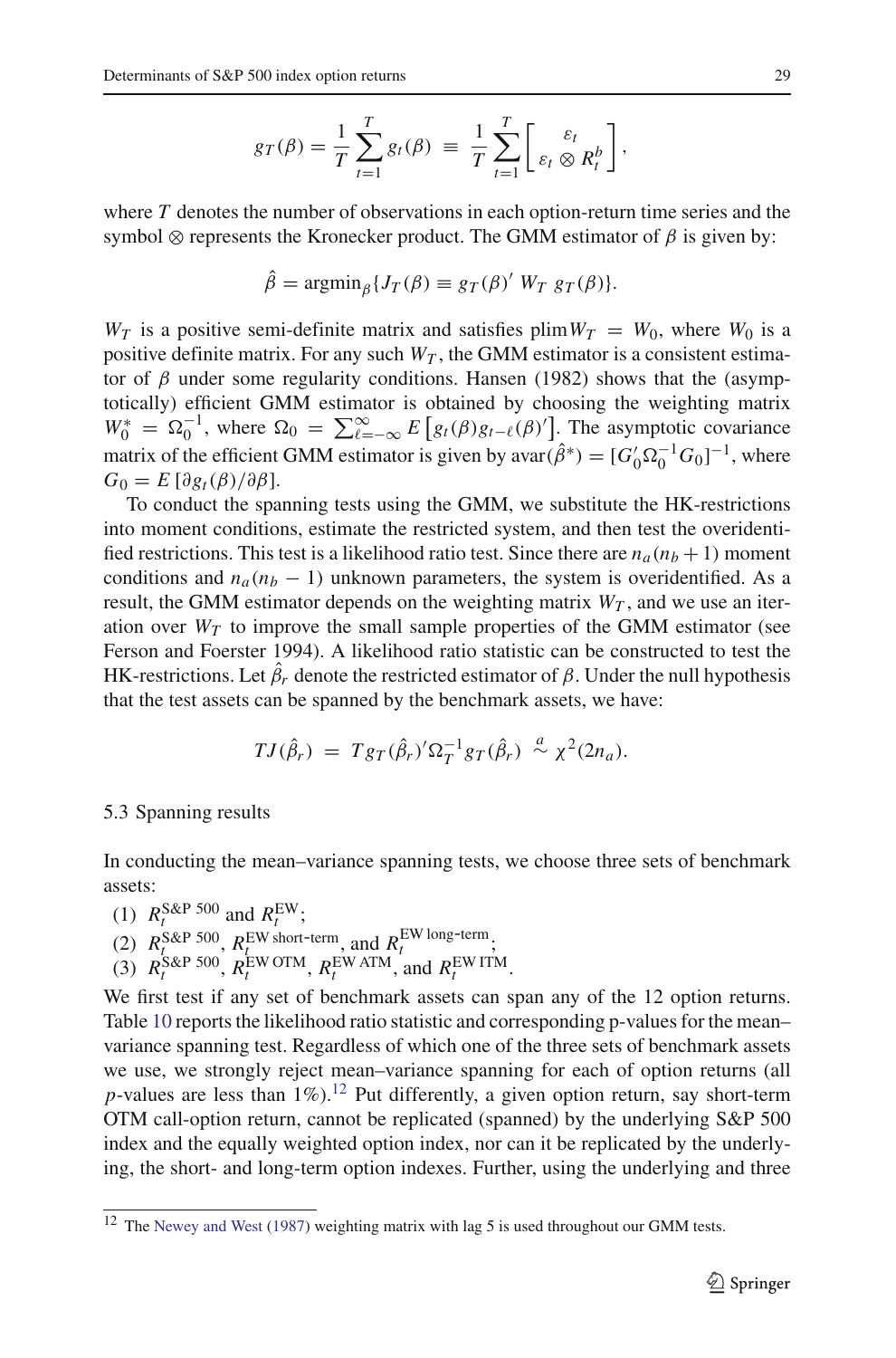| Benchmark assets |                           |                                                       |                                                           |  |  |
|------------------|---------------------------|-------------------------------------------------------|-----------------------------------------------------------|--|--|
| Test asset       | $R^{S\&P 500}$ , $R^{EW}$ | $R^{S\&P 500}$<br>$R$ EWshort-term<br>$R$ EWlong-term | $R^{S\&P 500}$ , $R^{EWOTM}$<br>$R^{EWATM}$ , $R^{EWITM}$ |  |  |
| <b>CSTOTM</b>    | 108.79                    | 171.15                                                | 12.16                                                     |  |  |
|                  | (< 0.01)                  | (< 0.01)                                              | (< 0.01)                                                  |  |  |
| <b>CSTATM</b>    | 91.18                     | 111.09                                                | 16.45                                                     |  |  |
|                  | (< 0.01)                  | (< 0.01)                                              | (< 0.01)                                                  |  |  |
| <b>CSTITM</b>    | 57.89                     | 71.95                                                 | 13.67                                                     |  |  |
|                  | (< 0.01)                  | (< 0.01)                                              | (< 0.01)                                                  |  |  |
| <b>CLTOTM</b>    | 97.68                     | 124.55                                                | 18.38                                                     |  |  |
|                  | (< 0.01)                  | (< 0.01)                                              | (< 0.01)                                                  |  |  |
| <b>CLTATM</b>    | 100.04                    | 141.25                                                | 16.36                                                     |  |  |
|                  | (< 0.01)                  | (< 0.01)                                              | (< 0.01)                                                  |  |  |
| <b>CLTITM</b>    | 90.61                     | 139.77                                                | 15.55                                                     |  |  |
|                  | (< 0.01)                  | (< 0.01)                                              | (< 0.01)                                                  |  |  |
| <b>PSTOTM</b>    | 102.91                    | 160.93                                                | 14.16                                                     |  |  |
|                  | (< 0.01)                  | (< 0.01)                                              | (< 0.01)                                                  |  |  |
| <b>PSTATM</b>    | 99.63                     | 110.45                                                | 16.98                                                     |  |  |
|                  | (< 0.01)                  | (< 0.01)                                              | (< 0.01)                                                  |  |  |
| <b>PSTITM</b>    | 88.46                     | 110.41                                                | 13.60                                                     |  |  |
|                  | (< 0.01)                  | (< 0.01)                                              | (< 0.01)                                                  |  |  |
| <b>PLTOTM</b>    | 98.80                     | 127.22                                                | 12.74                                                     |  |  |
|                  | (< 0.01)                  | (< 0.01)                                              | (< 0.01)                                                  |  |  |
| <b>PLTATM</b>    | 96.81                     | 129.82                                                | 13.99                                                     |  |  |
|                  | (< 0.01)                  | (< 0.01)                                              | (< 0.01)                                                  |  |  |
| <b>PLTITM</b>    | 92.12                     | 129.90                                                | 13.77                                                     |  |  |
|                  | (< 0.01)                  | (< 0.01)                                              | (< 0.01)                                                  |  |  |

<span id="page-29-0"></span>**Table 10** Mean–variance spanning tests using returns on S&P 500 index and option indexes as benchmark assets

This table reports likelihood ratio statistics and *p*-values (in parentheses) for the mean–variance spanning tests. The null hypothesis is that returns on benchmark assets span the return on the test asset. We estimate the following regression models and test the null hypothesis using Generalized Method of Moments (GMM):

| Regression 1: $R_{it} = \beta_{i0} + \beta_{i1} R_t^{S\&P 500} + \beta_{i2} R_t^{EW} + \epsilon_{it},$<br>$H_0: \beta_0 = 0, \quad \beta_1 + \beta_2 = 1$                                                                         |
|-----------------------------------------------------------------------------------------------------------------------------------------------------------------------------------------------------------------------------------|
| Regression 2: $R_{it} = \beta_{i0} + \beta_{i1} R_t^{S\&P 500} + \beta_{i2} R_t^{EWshort-term} + \beta_{i3} R_t^{EWlong-term} + \epsilon_{it}$<br>$H_0: \beta_0 = 0, \quad \beta_1 + \beta_2 + \beta_3 = 1$                       |
| Regression 3: $R_{it} = \beta_{i0} + \beta_{i1} R_t^{S\&P 500} + \beta_{i2} R_t^{EWOTM} + \beta_{i3} R_t^{EWATM} + \beta_{i4} R_t^{EWITM} + \epsilon_{it}$<br>$H_0: \beta_0 = 0, \quad \beta_1 + \beta_2 + \beta_3 + \beta_4 = 1$ |
| EW REWSPERSER AND THE RESERVE STATE THE REWSTER AND THE REWSTER.                                                                                                                                                                  |

where  $R_{it}$  Ois the return on a test asset.  $R_t^{S\&P}$  500 is the S&P 500 index return,  $R_t^{EW}$ ,  $R_t^{EW}$ short-term,  $R_t^{\text{EWlong-term}}$ ,  $R_t^{\text{EW OTM}}$ ,  $R_t^{\text{EW ATM}}$ , and  $R_t^{\text{EW ITM}}$ , respectively, represent returns on equally weighted "market", equally weighted short-term, long-term, OTM, ATM, and ITM option indexes

The sample period extends from June 1, 1988 through May 31, 1994, for a total of 1,506 daily observations

moneyness-based option indexes (e.g.,  $R_t^{\text{EW OTM}}$ ,  $R_t^{\text{EW ATM}}$ , and  $R_t^{\text{EWITM}}$ ), we still cannot span option returns, although the rejection of the mean–variance spanning is the weakest in this case.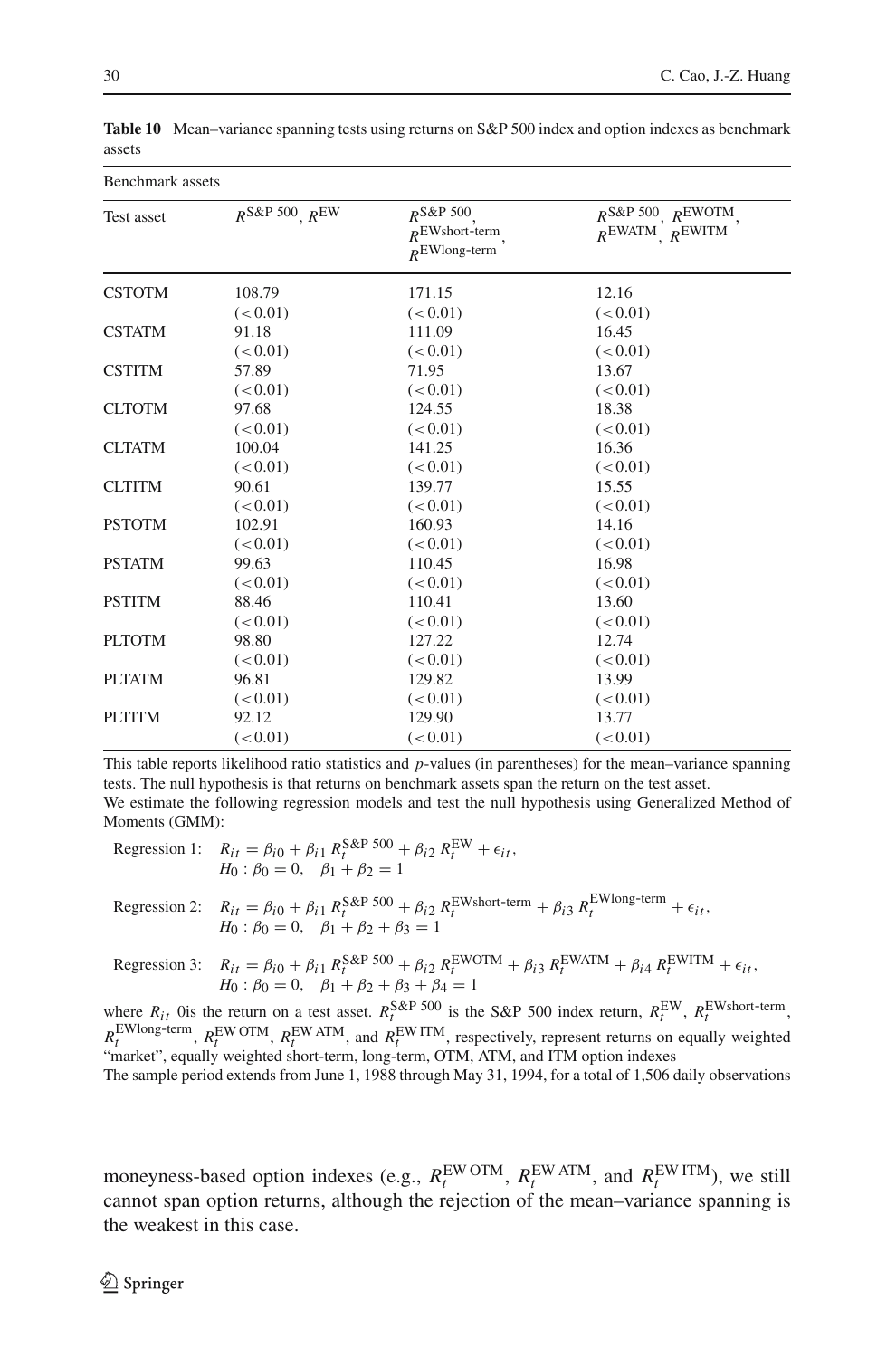We then implement the spanning tests for a given set of test assets, and test whether benchmark assets can span a set of test assets jointly. We use the following three sets of test assets:

- (1) all call-option returns (CSTOTM, CSTATM, CSTITM, CLTOTM, CLTATM and CLTITM);
- (2) all put-option returns (PSTOTM, PSTATM, PSTITM, PLTOTM, PLTATM and PLTITM);
- (3) all 12 call- and put-option returns.

Our likelihood ratio tests reject the null that a given set of benchmark assets span a set of test assets jointly. For all tests, the *p*-values are less than 1%. For the sake of brevity, detailed results are not reported here.

Finally, we test if returns of an out-of-the money (or in-the-money) option can be spanned by the underlying asset and an at-the-money option. For example, we see if  $R_t^{\text{S&P 500}}$  and CSTATM can span CSTOTM, and  $R_t^{\text{S&P 500}}$  and CLTATM can span CLTOTM. Intuitively, we can use any option contract, say short-term ITM option, as the benchmark asset to span returns of other options. We choose the ATM option as a benchmark asset because it is usually the most liquid and has low transaction costs, and it is more likely to be used as a hedging instrument. The results of the spanning tests are presented in Table [11.](#page-31-0) When we use the underlying asset and the ATM option to span the OTM-option returns (e.g., CSTOTM, CLTOTM, PSTOTM, or PLTOTM), we fail to reject the spanning for each of the OTM-option returns. Furthermore, among the four regressions, the estimated coefficients for the underlying S&P 500 index are insignificant in three cases, but the coefficients for the ATM option return are close to one. Between the underlying and the ATM option, the latter is more important in spanning the OTM-option returns.<sup>13</sup> In contrast, the likelihood ratio tests strongly reject the null that the underlying and the ATM option span returns of ITM options (e.g., CSTITM, CLTITM, PSTITM, or PLTITM). The regression coefficients for the underlying asset return are large (positive for calls and negative for puts) and far from one. The coefficients for the ATM option are small, although significantly different from zero. Taken together, the results from Tables [10](#page-29-0) and [11](#page-31-0) suggest that the underlying asset is not sufficient to hedge option contracts. Additional instruments, such as the ATM options, should be used to devise efficient hedging strategies.

# <span id="page-30-0"></span>**6 Robustness of empirical results**

Using the entire sample period data, we have concluded that almost all of the variation in option returns can be explained by three factors. Further, the mean–variance spanning tests have rejected the one-factor diffusion models and the hypothesis that the underlying asset and an equally weighted option index span options. However, we wish demonstrate that these conclusions still hold when alternative test designs and different sample periods are used. Below, we briefly report results from four controlled experiments.

<span id="page-30-1"></span><sup>&</sup>lt;sup>13</sup> Cochrane and Saa-Requejo (2000) show that for a given option, other options with different strikes are better hedging instruments than is the underlying asset.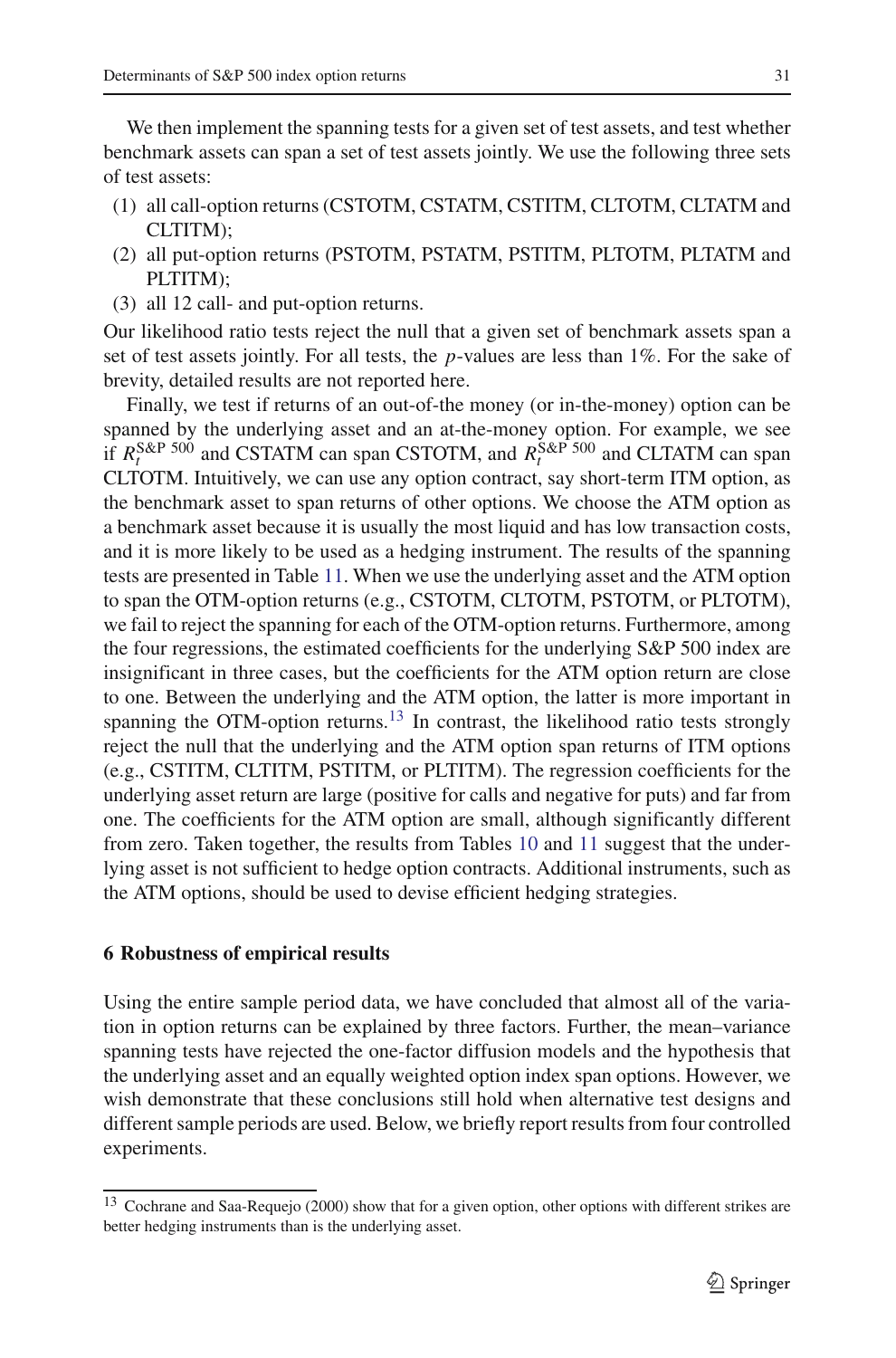| Test asset    | Benchmark assets                  | LR-statistic $(p$ -value) |
|---------------|-----------------------------------|---------------------------|
| <b>CSTOTM</b> | $R^{S\&P 500}$<br><b>CSTATM</b>   | 1.32(0.52)                |
| <b>CSTITM</b> | $R^{S\&P 500}$<br><b>CSTATM</b>   | 26.22(0.00)               |
| <b>CLTOTM</b> | $R^{S\&P 500}$<br><b>CLTATM</b>   | 1.64(0.44)                |
| <b>CLTITM</b> | $R^{S\&P\,500}$<br><b>CLTATM</b>  | 9.52(0.01)                |
| <b>PSTOTM</b> | $R^{S\&P 500}$<br><b>PSTATM</b>   | 1.89(0.39)                |
| <b>PSTITM</b> | $R^{S\&P 500}$ .<br><b>PSTATM</b> | 67.34(0.00)               |
| <b>PLTOTM</b> | $R^{S\&P 500}$<br><b>PLTATM</b>   | 0.27(0.87)                |
| <b>PLTITM</b> | $R^{S\&P 500}$<br><b>PLTATM</b>   | 48.78 (0.00)              |
|               |                                   |                           |

<span id="page-31-0"></span>**Table 11** Mean–variance spanning tests using returns on S&P 500 index and at-the-money options as benchmark assets

This table reports likelihood ratio statistics and *p*-values (in parentheses) for the mean–variance spanning tests

The null hypothesis is that returns on benchmark assets span the return on the test asset

We estimate the following regression model and test the null hypothesis using Generalized Method of Moments (GMM):

$$
R_{it} = \beta_{i0} + \beta_{i1} R_t^{\text{S&P 500}} + \beta_{i2} R_t^{\text{ATM}} + \epsilon_{it},
$$
  
\n
$$
H_0: \beta_0 = 0, \quad \beta_1 + \beta_2 = 1,
$$

where  $R_{it}$  is the return on a test asset.  $R_t^{S\&P}$  500 is the S&P 500 index return, and  $R_t^{ATM}$  is the return on a chosen ATM option

The sample period extends from June 1, 1988 through May 31, 1994, for a total of 1,506 daily observations

We partition the sample into two subsamples, June 1988 to May 1991, and June 1991 to May 1994. For both subsamples, we re-implement each of the tests, and find that the results are similar to those for the full sample. For example, the first, second, and third factors explain, on average, 88%, 5%, and 2% of the variation in option returns during the first subsample, and 86%, 4%, and 2% during the second subsample.

Using moneyness-specific option indexes (e.g., *R*EW OTM, *R*EW ATM, and *R*EW ITM) as proxies for factors, and repeating the regression analysis in Table [5,](#page-15-0) we find that the overall fitting results are similar to those reported in Table [5.](#page-15-0) In addition, we use alternative definitions of option returns in the factor analysis and regression analysis, such as the percentage returns (which are more skewed than the logarithmic return), the standardized returns, and the de-meaned returns. Again, the results are qualitatively similar to those using the logarithmic returns.

In Sect. [5.3](#page-28-1) we use the underlying asset and the equally weighted option index (or an ATM option) as benchmark assets to span option returns. We also test the null hypothesis that the underlying asset and the risk-free bond span option returns. The results, again, strongly reject the null hypothesis.

Note that we use the Black-Scholes model implied volatility as a proxy for the second factor in factor analysis and regression analysis. Admittedly, the BS model is mis-specified and its implied volatility is not the best measurement of volatility. Extant studies have found that the BS implied volatility obtained from the ATM options is similar to that from other option models e.g., the stochastic volatility models. For this reason, we use the ATM option volatility implied by the Black-Scholes model to perform factor analysis and regression analysis. The results remain the same as those from all-options-based implied volatility. To check whether our results are robust with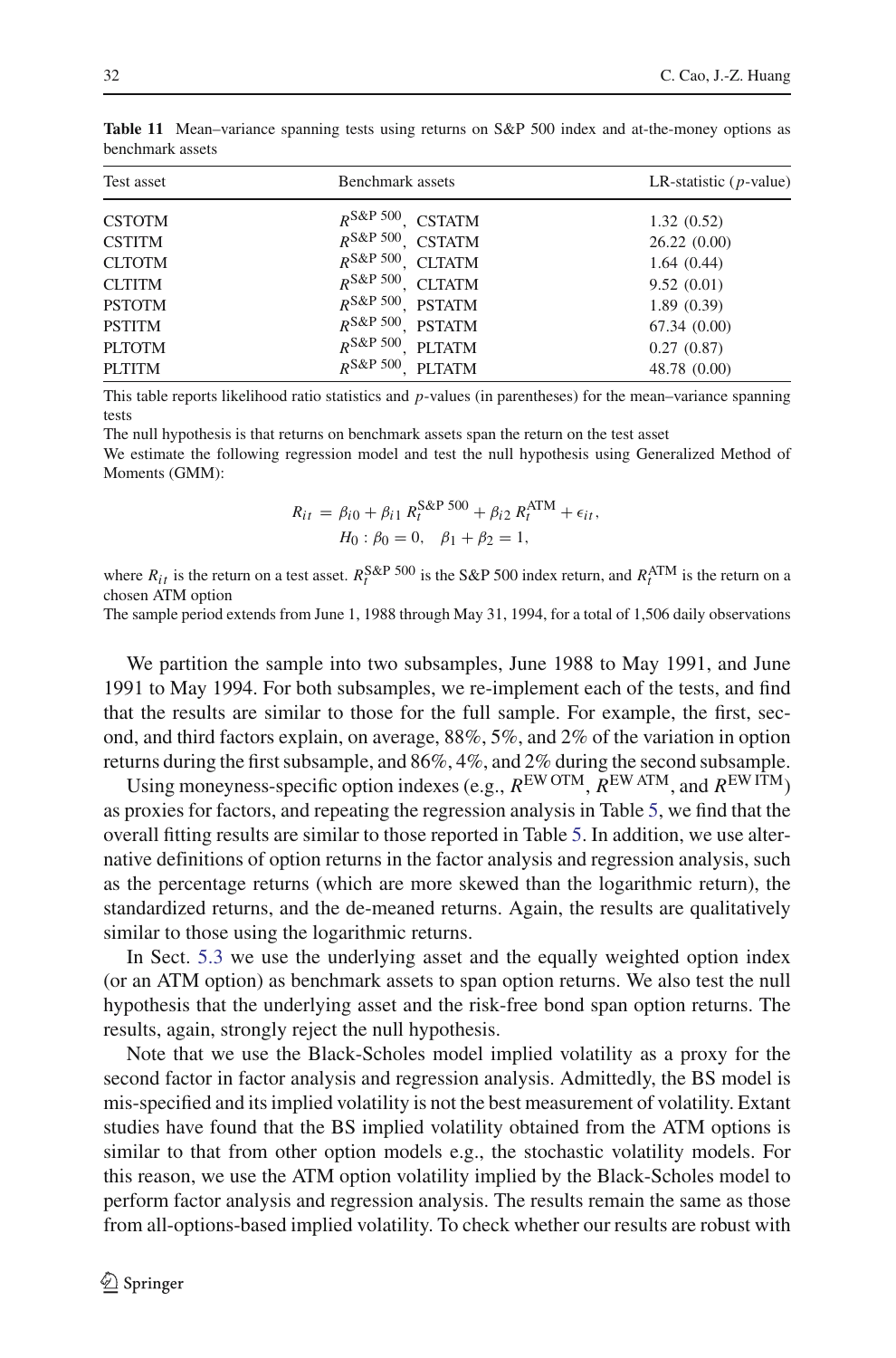respect to which model we use to obtain the implied volatility, we implement the stochastic volatility (SV) model of [Heston](#page-36-6) [\(1993](#page-36-6)), infer the implied volatility from this model, and then redo the regression analysis.<sup>[14](#page-32-1)</sup> We find that, although the regression coefficients for the volatility factor are smaller, the adjusted  $R^2$ s and the overall explanatory power of factor models are similar to those reported in Table [9.](#page-25-0) Take the two-factor model as an example. Using the BS model implied volatility, the coefficient estimate  $\beta_2$  for the second factor is 0.93 and the adjusted  $R^2$  is 80.6% for CSTATM

(see Table [9\)](#page-25-0). With the SV model implied volatility, the coefficient estimate is 0.25 and the  $R^2$  is 80.2%. To summarize, our empirical results are robust to different sample periods and test designs.

# <span id="page-32-0"></span>**7 Conclusion**

This paper has studied the common factors that affect option returns. Using prices of S&P 500 index options, we construct daily returns on the index option with constant moneyness and maturity. The results from factor analysis indicate that three factors can explain, on average, 93% of the total variation in option returns. The first and second factors represent the underlying security factor and the volatility factor, and account for 87% and 4% of the total variation in option returns, respectively. The third factor accounts for an average of 2% of the total variation in option returns. Therefore, an option pricing model with two-state variables is sufficient to describe almost all of the variation in option returns.

We have also examined what fraction of the variation in option returns can be explained by proxies for the factors. The underlying asset return is used as the first factor. We construct two alternative proxies for the second factor: the equally weighted option index and the option implied volatility. When proxied by the option index, the second factor provides significantly incremental explanatory power for option returns, especially for the out-of-the-money option returns. Our results also suggest that the equally weighted option index is a better proxy for the second factor than is the option implied volatility. Further, compared to two-factor models based on the underlying asset and a single volatility factor, three-factor regression models based on the underlying asset and two maturity-specific volatility factors (one from short-term and the other from long-term options) yield little improvement in explaining option returns.

The question of how many assets are sufficient to span the space of option returns interests both academics and practitioners, because it is the foundation of all hedging strategies. The mean–variance spanning tests, which we base on the framework of [Hansen and Jagannathan](#page-36-12) [\(1991\)](#page-36-12) and [Huberman and Kandel](#page-36-13) [\(1987](#page-36-13)), show that the underlying asset and the option index cannot span returns on the OTM, ATM, or ITM options, either individually or jointly. The underlying asset and the ATM option successfully span the OTM option returns, but they fail to span the ITM option returns. These results highlight the importance of using one or more options with different characteristics as hedging instruments when hedging targets are options.

<span id="page-32-1"></span><sup>&</sup>lt;sup>14</sup> Appendix C presents the option price formula under the SV model and parameter estimation procedure.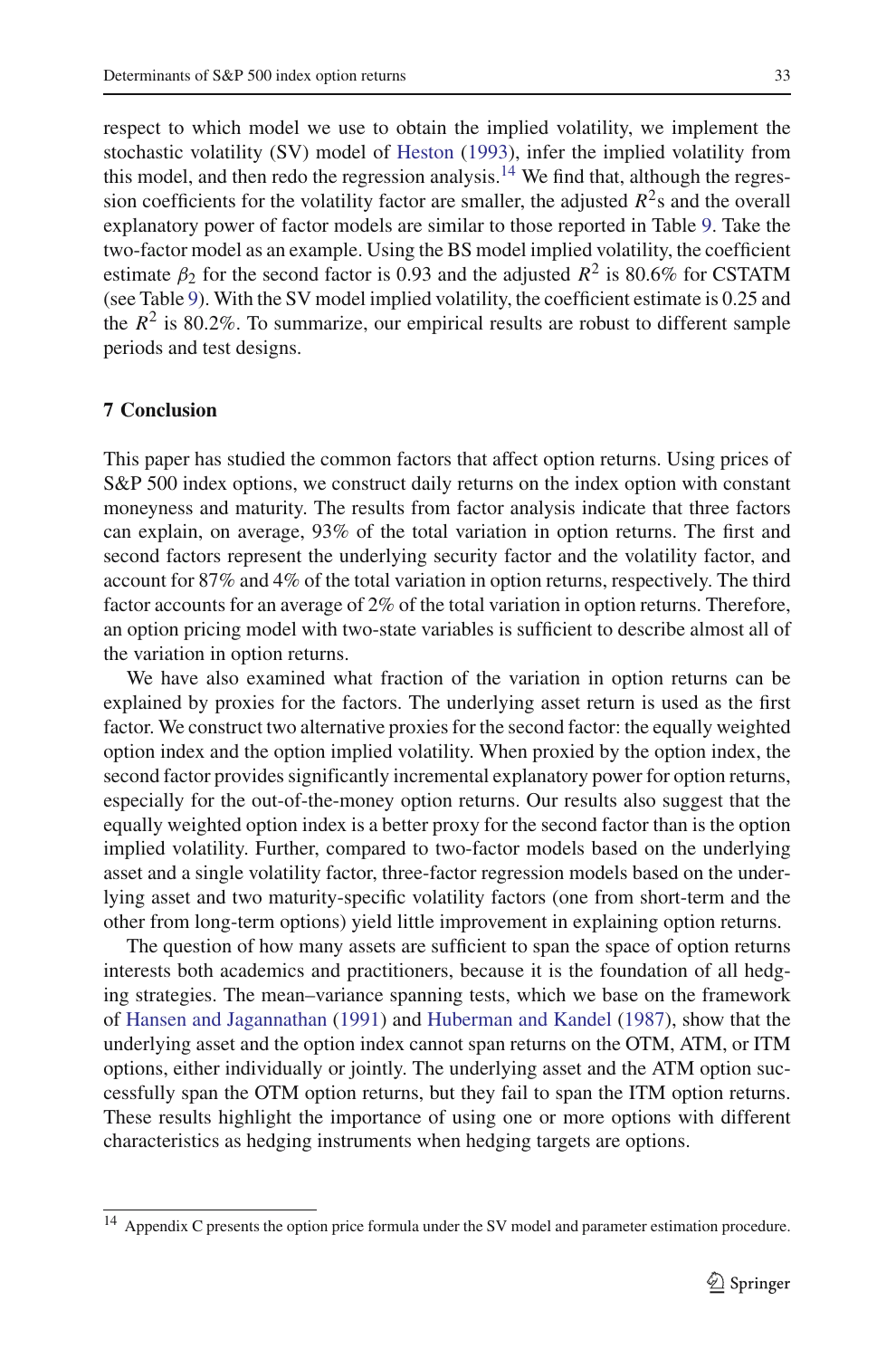**Acknowledgements** We would like to thank Gurdip Bakshi, David Bates, Zhiwu Chen, Bernard Dumas, Eric Ghysels, Bill Kracaw, and Steve Figlewski for helpful comments and suggestions. Any remaining errors are our responsibility alone.

# **Appendix A: Construction of the orthonormal matrix** *G*

We derive the orthonormal transformation matrix *G* used in Sect. [3.4](#page-11-1) to rotate the initial factors. The first column of *G*, *g*1, is the OLS regression coefficients given by Eq. [7.](#page-12-1) The second column of *G* solves:

$$
\min_{g} (R_2 - \hat{F}g)'(R_2 - \hat{F}g)
$$
  
s.t.  $g'g_1 = 0$ 

<span id="page-33-0"></span>Introduce the Lagrangian multiplier  $2\alpha_0$ . The first-order conditions become:

$$
\frac{\partial L}{\partial g} = 2\hat{F}'(R_2 - \hat{F}g) + 2\alpha_0 g_1 = 0, \qquad (21)
$$

$$
\frac{\partial L}{\partial \alpha_0} = 2g'g_1 = 0. \tag{22}
$$

<span id="page-33-1"></span>Solving [\(21\)](#page-33-0) for *g* yields:

$$
g = (\hat{F}'\hat{F})^{-1}\hat{F}'R_2 - \alpha_0(\hat{F}'\hat{F})^{-1}g_1 = g_2^0 - \alpha_0(\hat{F}'\hat{F})^{-1}g_1,\tag{23}
$$

where  $g_2^0$  is defined in [\(9\)](#page-12-2). Multiplying  $g'_1$  on both sides of Eq. [23,](#page-33-1) we have:

$$
\alpha_0 = \frac{g'_1 g_2^0}{g'_1(\hat{F}'\hat{F})^{-1}g_1}.
$$

The third column of *G* solves:

$$
\min_{g} (e^* - \hat{F}g)'(e^* - \hat{F}g)
$$
  
s.t.  $g'g_1 = 0$  and  $g'g_2 = 0$ 

<span id="page-33-2"></span>Introduce the Lagrangian multipliers  $2\alpha_1$  and  $2\alpha_2$ . The first-order conditions become:

$$
\frac{\partial L}{\partial g} = 2\hat{F}'(e^* - \hat{F}g) + 2\alpha_1 g_1 + 2\alpha_2 g_2 = 0,
$$
 (24)

$$
\frac{\partial L}{\partial \alpha_1} = 2g'g_1 = 0,\tag{25}
$$

$$
\frac{\partial L}{\partial \alpha_2} = 2g'g_2 = 0. \tag{26}
$$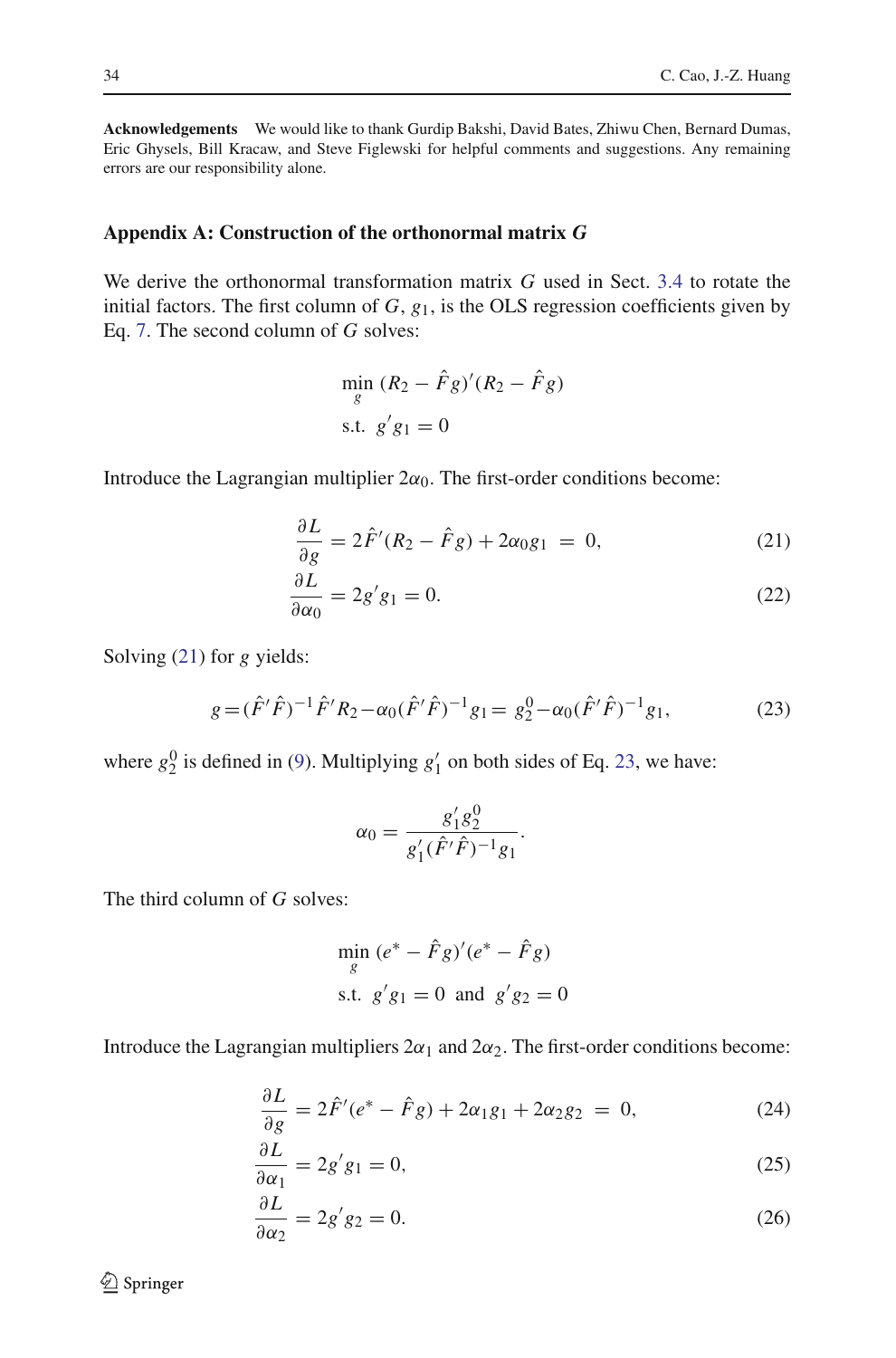<span id="page-34-0"></span>Solving [\(24\)](#page-33-2) for *g* yields:

$$
g = (\hat{F}'\hat{F})^{-1}\hat{F}'e^* - (\hat{F}'\hat{F})^{-1}(\alpha_1g_1 + \alpha_2g_2) = g_3^0 - (\hat{F}'\hat{F})^{-1}(\alpha_1g_1 + \alpha_2g_2), \tag{27}
$$

where  $g_3^0$  is defined in Eq. [11.](#page-12-3) Multiplying  $g'_1$  on both sides of Eq. [27](#page-34-0) and using [\(25\)](#page-33-2) yields:

$$
0 = g'_1 g = g'_1 g_3^0 - g'_1 (\hat{F}' \hat{F})^{-1} (\alpha_1 g_1 + \alpha_2 g_2).
$$

Repeating the same procedure with  $g'_2$  leads to:

$$
0 = g'_2 g = g'_2 g_3^0 - g'_2 (\hat{F}'\hat{F})^{-1} (\alpha_1 g_1 + \alpha_2 g_2).
$$

The above two equations define a system of linear equations of  $\alpha_1$  and  $\alpha_2$ . One can verify that the solutions for  $\alpha_1$  and  $\alpha_2$  are given by Eq. [11.](#page-12-3) This completes the proof.  $\Box$ 

### **Appendix B: Estimation of the implied volatility from the Black-Scholes model**

Using a set of observed option prices (both calls and puts) on day *t*, we estimate the implied variance  $V(t)(=\sigma_t^2)$  by minimizing the sum of squared pricing errors. Let *N* be the number of observed option prices,  $\tau_n$  and  $K_n$  be the time-to-expiration and the strike price of the *n*th option,  $\ddot{O}_n(t, \tau_n, K_n)$  and  $O_n(t, \tau_n, K_n; V(t))$  be respectively the observed and the Black-Scholes model price of the *n*-th option. We find  $V(t)$  by solving:

$$
SSE(t) \equiv \min_{V(t)} \sum_{n=1}^{N} | \hat{O}_n(t, \tau_n, K_n) - O_n(t, \tau_n, K_n; V(t)) |^{2},
$$

where  $SSE(t)$  represents a goodness-of-fit statistic of day  $t$ 's option prices by the Black-Scholes model. Repeat this procedure for each day of the sample to produce a time series of the BS model implied volatility.

# **Appendix C: Estimation of the implied volatility from the Stochastic Volatility Model**

In the stochastic-volatility model of [Heston](#page-36-6) [\(1993\)](#page-36-6), the underlying price and its return variance  $V(t)$  follow (under the equivalent martingale measure) the respective processes below:

$$
\frac{dS(t)}{S(t)} = r dt + \sqrt{V(t)} dz_s(t),
$$
  
\n
$$
dV(t) = [\theta_v - \kappa_v V(t)] dt + \sigma_v \sqrt{V(t)} dz_v(t),
$$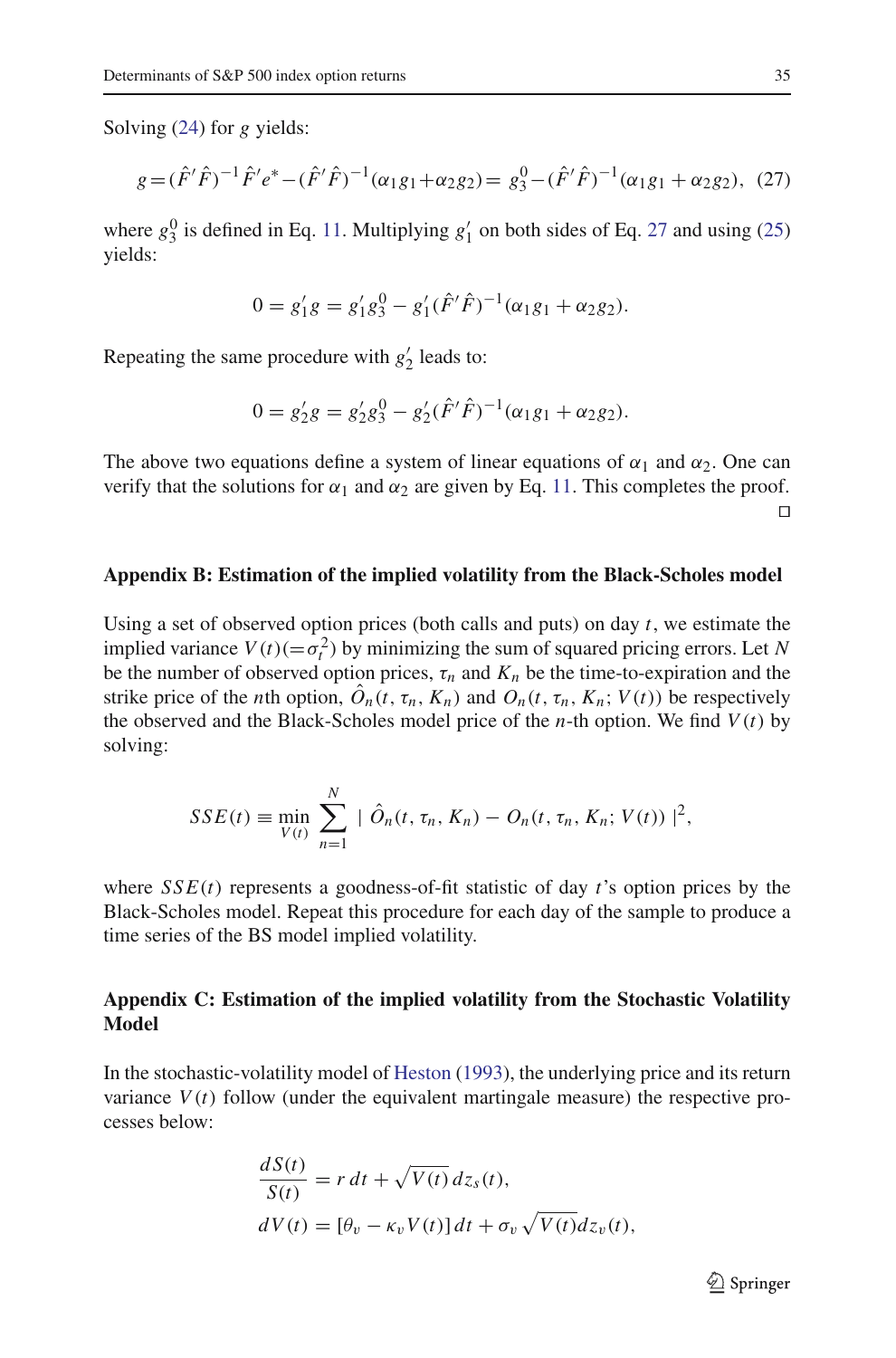where the structural parameter,  $\kappa_v$ , reflects the speed at which  $V(t)$  approaches its longrun mean  $\frac{\theta_v}{\kappa_v}$ ,  $\sigma_v$  is its variation coefficient, and  $z_s$  and  $z_v$  are two standard Brownian motions with a correlation of  $\rho$ . [Heston](#page-36-6) [\(1993](#page-36-6)) shows that the European call-pricing formula is:

$$
C(t, \tau) = S(t) \Pi_1(t, \tau) - K e^{-r\tau} \Pi_2(t, \tau),
$$
 (28)

where the probabilities,  $\Pi_j(t, \tau) = \frac{1}{2} + \frac{1}{\pi} \int_0^\infty Re \left[ \frac{K^{-i\phi}}{i\phi} f_j(t, \tau; \phi) \right] d\phi$ , for  $j =$ 1, 2, with the characteristic functions,  $f_1$  and  $f_2$ , given by:

$$
f_1 = exp\left\{-\frac{\theta_v}{\sigma_v^2} \left[2 \ln\left(1 - \frac{[\xi_v - \kappa_v + (1 + i\phi)\rho\sigma_v](1 - e^{-\xi_v \tau})}{2\xi_v}\right)\right]\right\}
$$

$$
-\frac{\theta_v}{\sigma_v^2} [\xi_v - \kappa_v + (1 + i\phi)\rho\sigma_v)] \tau + i\phi\tau\tau + i\phi \ln[S(t)]
$$

$$
+\frac{i\phi(i\phi + 1)(1 - e^{-\xi_v \tau}) V(t)}{2\xi_v - [\xi_v - \kappa_v + (1 + i\phi)\rho\sigma_v](1 - e^{-\xi_v \tau})}\right\},
$$

$$
f_2 = exp\left\{ -\frac{\theta_v}{\sigma_v^2} \left[ 2 \ln \left( 1 - \frac{[\xi_v^* - \kappa_v + i\phi \rho \sigma_v](1 - e^{-\xi_v^* \tau})}{2\xi_v^*} \right) \right] - \frac{\theta_v}{\sigma_v^2} \left[ \xi_v^* - \kappa_v + i\phi \rho \sigma_v \right] \tau + i\phi \tau + i\phi \ln[S(t)] + \frac{i\phi (i\phi - 1)(1 - e^{-\xi_v^* \tau}) V(t)}{2\xi_v^* - [\xi_v^* - \kappa_v + i\phi \rho \sigma_v](1 - e^{-\xi_v^* \tau})} \right\}.
$$

The put price is obtained by using the put-call parity.

Let  $\Phi \equiv {\kappa_v, \theta_v, \sigma_v, \rho}$ , and  $\hat{O}_n(t, \tau_n, K_n)$  and  $O_n(t, \tau_n, K_n; V(t), \Phi)$  be, respectively, the observed and the SV model price of the *n*th option at *t*. For a set of *N* observed option prices on day *t*, we choose values for  $\Phi$  and  $V(t)$  to minimize the sum of squared pricing errors:

$$
SSE(t) \equiv \min_{V(t), \Phi} \sum_{n=1}^{N} | \hat{O}_n(t, \tau_n, K_n) - O_n(t, \tau_n, K_n; V(t), \Phi) |^{2}.
$$

Applying this procedure to each day, we obtain a time series for the spot volatility.

### **References**

- <span id="page-35-0"></span>Bakshi, G., Cao, C., & Chen, Z. (1997). Empirical performance of alternative option pricing models. *Journal of Finance, 52*, 2003–2049.
- <span id="page-35-1"></span>Bakshi, G., Cao, C., & Chen, Z. (2000). Do call prices and the underlying stock always move in the same direction? *Review of Financial Studies, 13*, 549–584.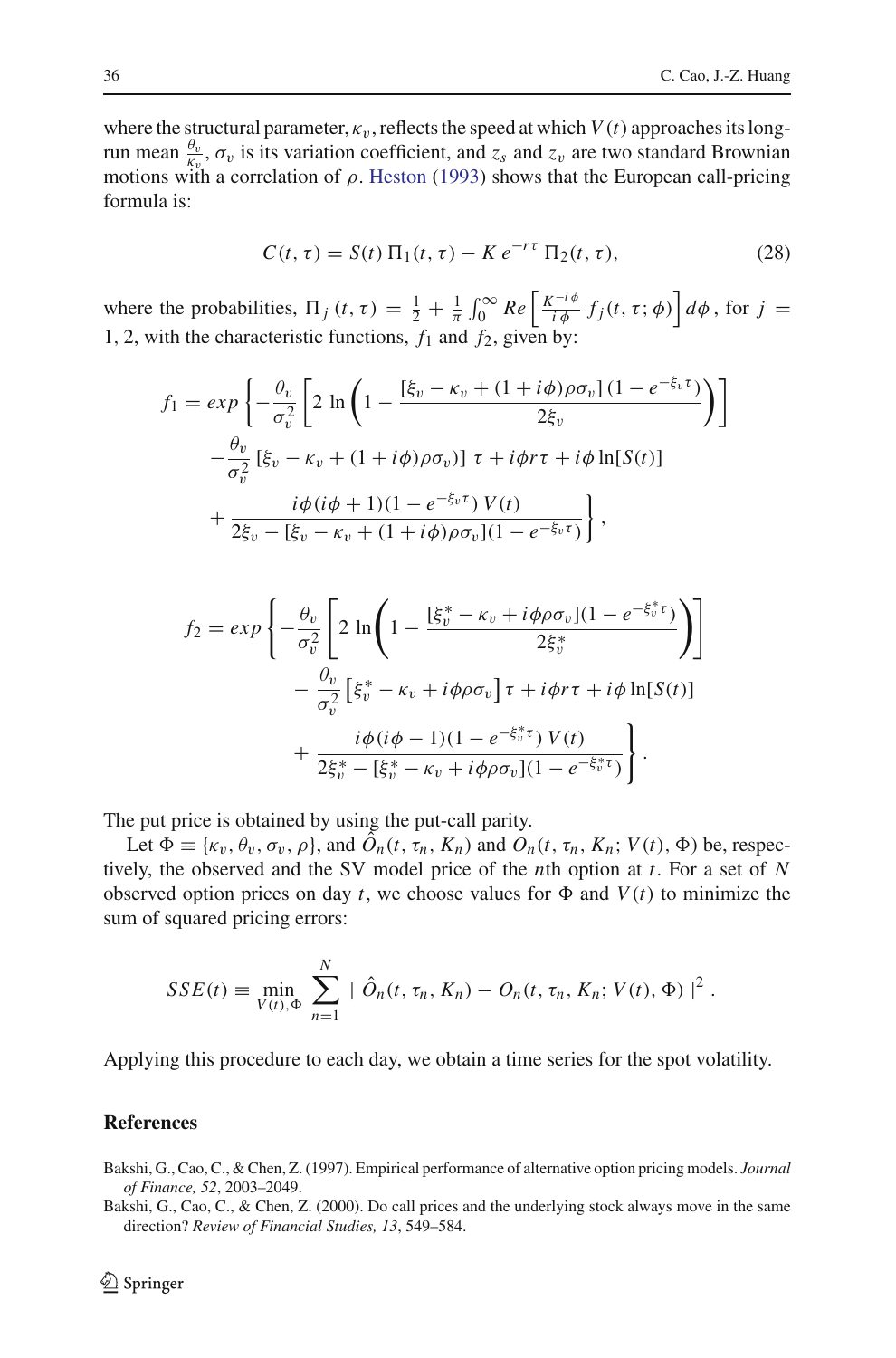- <span id="page-36-8"></span>Bakshi, G., Kapadia, N., & Madan, D. (2003). Stock return characteristics, skew laws, and differential pricing of individual equity options. *Review of Financial Studies, 16*, 101–143.
- <span id="page-36-15"></span>Bates, D. (1991). The crash of 87: Was it expected? The evidence from options markets. *Journal of Finance, 46*, 1009–1044.
- <span id="page-36-1"></span>Bates, D. (1996). Jumps and stochastic volatility: Exchange rate processes implicit in deutschemark options. *Review of Financial Studies, 9*, 69–108.
- <span id="page-36-2"></span>Bates, D. (2000). Post-87 crash fears in S&P 500 futures options. *Journal of Econometrics, 94*, 181–238.
- <span id="page-36-24"></span>Bekaert, G., & Urias, M. (1996). Diversification, integration and emerging market closed-end funds. *Journal of Finance, 51*, 835–869.
- <span id="page-36-0"></span>Black, F., & Scholes, M. (1973). The pricing of options and corporate liabilities. *Journal of Political Economy, 81*, 637–659.
- Bondarenko, O. (2003). *Why are put options so expensive?* Working paper, University of Illinois at Chicago.
- <span id="page-36-9"></span><span id="page-36-3"></span>Buraschi, A., & Jackwerth, J. (2001). The price of a smile: Hedging and spanning in option markets. *Review of Financial Studies, 14*, 495–527.
- <span id="page-36-4"></span>Chernov, M., & Ghysels, E. (2000). A study towards a unified approach to the joint estimation of objective and risk-neutral measures for the purpose of option valuation. *Journal of Financial Economics, 56*, 407–458.
- <span id="page-36-5"></span>Cochrane, J., & Saa-Requejo, J. (2000). Beyond arbitrage: Good-deal asset price bounds in incomplete markets. *Journal of Political Economy, 108*, 79–119.
- <span id="page-36-26"></span>DeSantis, G. (1995). *Volatility bounds for stochastic discount factors: Tests and implications from international stock returns*. Working paper, University of Southern California.
- <span id="page-36-16"></span>Dumas, B., Fleming, J., & Whaley, R. (1998). Implied volatility function: Empirical tests. *Journal of Finance, 53*, 2059–2106.
- <span id="page-36-25"></span>Ferson, W. (1995). Theory and empirical testing of asset pricing models in finance. In R. Jarrow, V. Maksimovic, & W. Ziemba (Eds.), *Handbooks in Operations Research and Management Science* (pp. 145–200). Elsevier.
- Ferson, W., & Foerster, S. (1994). Finite sample properties of generalized methods of moments tests of conditional asset pricing models. *Journal of Financial Economics, 36*, 29–56.
- <span id="page-36-20"></span>French, K., Schwert, G. W., & Stambaugh, R. (1987). Expected stock return and volatility. *Journal of Financial Economics, 19*, 3–30.
- <span id="page-36-17"></span>Grinblatt, M., & Titman, S. (1987). The relation between mean–variance efficiency and arbitrage pricing. *Journal of Business, 60*, 97–112.
- <span id="page-36-27"></span>Hansen, L. (1982). Large sample properties of generalized Method of moment estimators. *Econometrica, 50*, 1029–1054.
- <span id="page-36-12"></span>Hansen, L., & Jagannathan, R. (1991). Implications of security market data for models of dynamic economies. *Journal of Political Economy, 99*, 225–262.
- <span id="page-36-6"></span>Heston, S. (1993). A closed-form solution for options with stochastic volatility with applications to bond and currency options. *Review of Financial Studies, 6*, 327–343.
- <span id="page-36-18"></span>Huberman, G., Kandel, S., & Stambaugh, R. (1987). Mimicking portfolios and exact arbitrage pricing. *Journal of Finance, 42*, 1–9.
- <span id="page-36-13"></span>Huberman, G., & Kandel, S. (1987). Mean–variance spanning. *Journal of Finance, 42*, 373–388.
- <span id="page-36-7"></span>Hull, J., & White, A. (1987). The pricing of options with stochastic volatilities. *Journal of Finance, 42*, 281–300.
- <span id="page-36-23"></span>Ingersoll, J. (1987). Theory of financial decision making. Rowman and Littlefield.
- <span id="page-36-10"></span>Jones, C. (2006). A nonlinear factor analysis of S&P 500 index option returns. *Journal of Finance, 41*, 2325–2363.
- <span id="page-36-14"></span>Kan, R., & Zhou, G. (2001). *Tests of mean–variance spanning*. Working paper, University of Toronto and Washington University.
- <span id="page-36-11"></span>Knez, P., Litterman, R., & Scheinkman, J. (1994). Explorations into factors explaining money market returns. *Journal of Finance, 49*, 1861–1882.
- <span id="page-36-19"></span>Lehmann, B., & Modest, D. (1988). The empirical foundations of the arbitrage pricing theory. *Journal of Financial Economics, 21*, 213–254.
- <span id="page-36-22"></span>Longstaff, F. (1995). Option pricing and the martingale restriction. *Review of Financial Studies, 8*, 1091–1124.
- <span id="page-36-21"></span>Madan, D., Carr, P., & Chang, E. (1998). The variance gamma process and option pricing. *European Finance Review, 2*, 79–105.